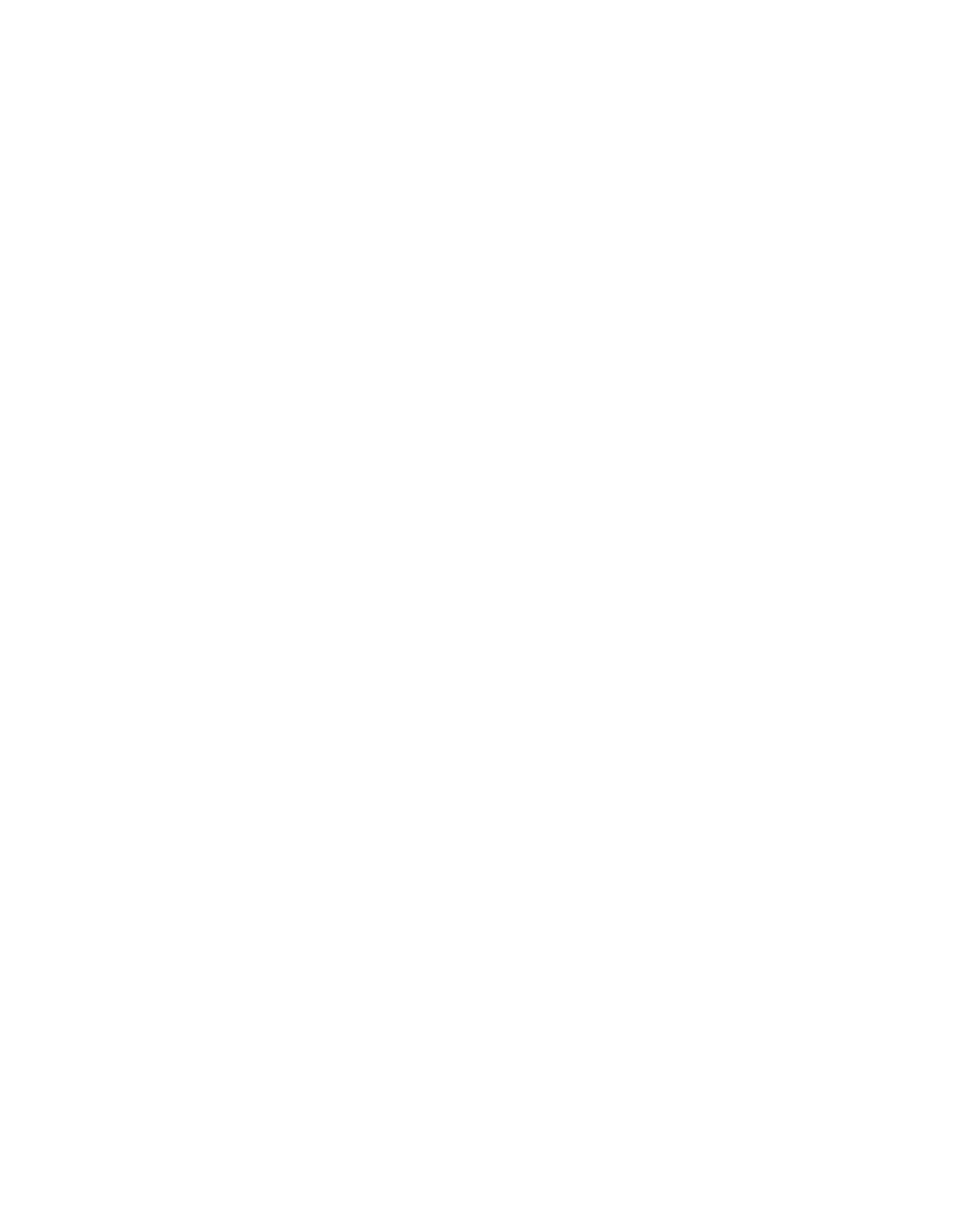## **International Development Association (IDA) Management's Discussion and Analysis December 31, 2020**

## **Contents**

| <b>Section I: Executive Summary</b>           | <b>Summary of Financial Results</b>                                                                           | 4                            |
|-----------------------------------------------|---------------------------------------------------------------------------------------------------------------|------------------------------|
| <b>Section II: Overview</b>                   | Nineteenth Replenishment of Resources (IDA19)<br><b>Financial Business Model</b><br><b>Basis of Reporting</b> | 6<br>$\,6$<br>$\overline{7}$ |
| <b>Section III: IDA's Financial Resources</b> | <b>IDA19 Funding</b><br>Allocation of IDA19 Resources                                                         | 8<br>8                       |
| <b>Section IV: Financial Results</b>          | <b>Summary of Financial Results</b><br>Adjusted Net Income                                                    | 10<br>10                     |
| <b>Section V: Risk Management</b>             | <b>Risk Governance</b><br>Management of IDA's Risks                                                           | 16<br>16                     |
| <b>Section VI: Governance</b>                 | Senior Management Changes                                                                                     | 22                           |
| List of Tables, Figures and Box               | Tables<br>Figures<br>Box                                                                                      | 23<br>23<br>23               |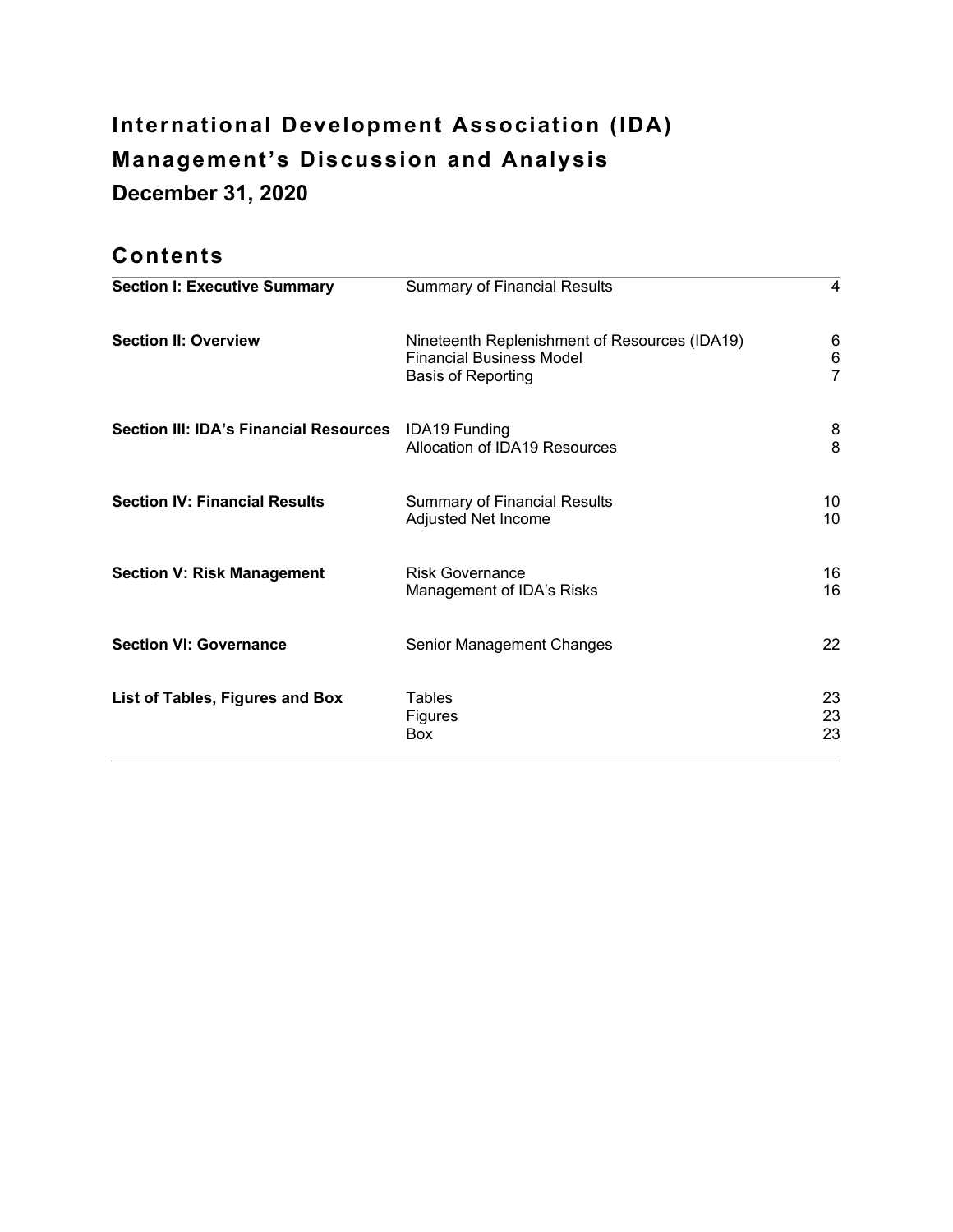This Management's Discussion & Analysis (MD&A) discusses the results of the International Development Association's (IDA) financial performance for the six-month period ended December 31, 2020 (FY21 YTD). This document should be read in conjunction with IDA's financial statements and MD&A issued for the fiscal year ended June 30, 2020 (FY20). IDA undertakes no obligation to update any forward-looking statements. Certain reclassifications of prior years' information have been made to conform with the current year's presentation. For information relating to IDA's development operations' results and corporate performance, refer to the World Bank Corporate Scorecard and Sustainability Review.

## **Box 1: Selected Financial Data**

*In millions of U.S. dollars, except ratios which are in percentages*

|                                                       | As of and for the six months<br>ended December 31. |               |                  | As of and for the fiscal years ended June 30, |            |          |
|-------------------------------------------------------|----------------------------------------------------|---------------|------------------|-----------------------------------------------|------------|----------|
|                                                       | 2020                                               | 2019          | 2020             | 2019                                          | 2018       | 2017     |
| <b>Lending Highlights (Section IV)</b>                |                                                    |               |                  |                                               |            |          |
| <b>Loans, Grants and Guarantees</b>                   |                                                    |               |                  |                                               |            |          |
| Net commitments <sup>a</sup>                          | \$<br>13.611 \$                                    | 5,850         | \$<br>30.365 \$  | 21,932 \$                                     | 24,010 \$  | 19,513   |
| Gross disbursements <sup>a</sup>                      | 9,654                                              | 8,397         | 21,179           | 17,549                                        | 14,383     | 12,718   |
| Net disbursements <sup>a</sup>                        | 6,942                                              | 5,536         | 15,112           | 12,221                                        | 9,290      | 8,154    |
| <b>Balance Sheet (Section IV)</b>                     |                                                    |               |                  |                                               |            |          |
| <b>Total assets</b>                                   | \$<br>212,064                                      | \$<br>192,822 | \$<br>199,472 \$ | 188,553 \$                                    | 184,666 \$ | 173,357  |
| Net investment portfolio b                            | 35,547                                             | 34,565        | 35,571           | 32,443                                        | 33,735     | 29,673   |
| Net loans outstanding                                 | 172,761                                            | 154,782       | 160,961          | 151,921                                       | 145,656    | 138,351  |
| Borrowing portfolio <sup>c</sup>                      | 24,364                                             | 15,819        | 19,653           | 10,149                                        | 7,318      | 3,660    |
| Total equity                                          | 174,845                                            | 163,866       | 168,171          | 162,982                                       | 163.945    | 158,476  |
| Income Statement (Section IV)                         |                                                    |               |                  |                                               |            |          |
| Interest revenue, net of borrowing<br>expenses        | \$<br>845 \$                                       | 877           | \$<br>1,843 \$   | $1,702$ \$                                    | $1,647$ \$ | 1,521    |
| Transfers from affiliated<br>organizations and others |                                                    | 252           | 252              | 258                                           | 203        | 599      |
| Development grants                                    | (932)                                              | (379)         | (1, 475)         | (7,694)                                       | (4,969)    | (2,577)  |
| Net (loss) income                                     | (1, 103)                                           | 204           | (1, 114)         | (6,650)                                       | (5,231)    | (2, 296) |
| <b>Non-GAAP Measures:</b>                             |                                                    |               |                  |                                               |            |          |
| <b>Adjusted Net (Loss) Income</b><br>(Section IV)     | (51)                                               | 50            | 724              | 225                                           | (391)      | (158)    |
| <b>Capital Adequacy (Section V)</b>                   |                                                    |               |                  |                                               |            |          |
| Deployable Strategic Capital Ratio                    | 34.7%                                              | 36.5%         | 35.8%            | 35.3%                                         | 37.4%      | 37.2%    |

*a. Commitments are net of full cancellations/terminations approved in the same fiscal year. Commitments and disbursements exclude IFC-MIGA Private Sector Window (PSW) activities.*

*b. For composition of net investment portfolio, see Notes to Condensed Quarterly Financial Statements, Note C – Investments – Table C2.*

*c. Includes associated derivatives.*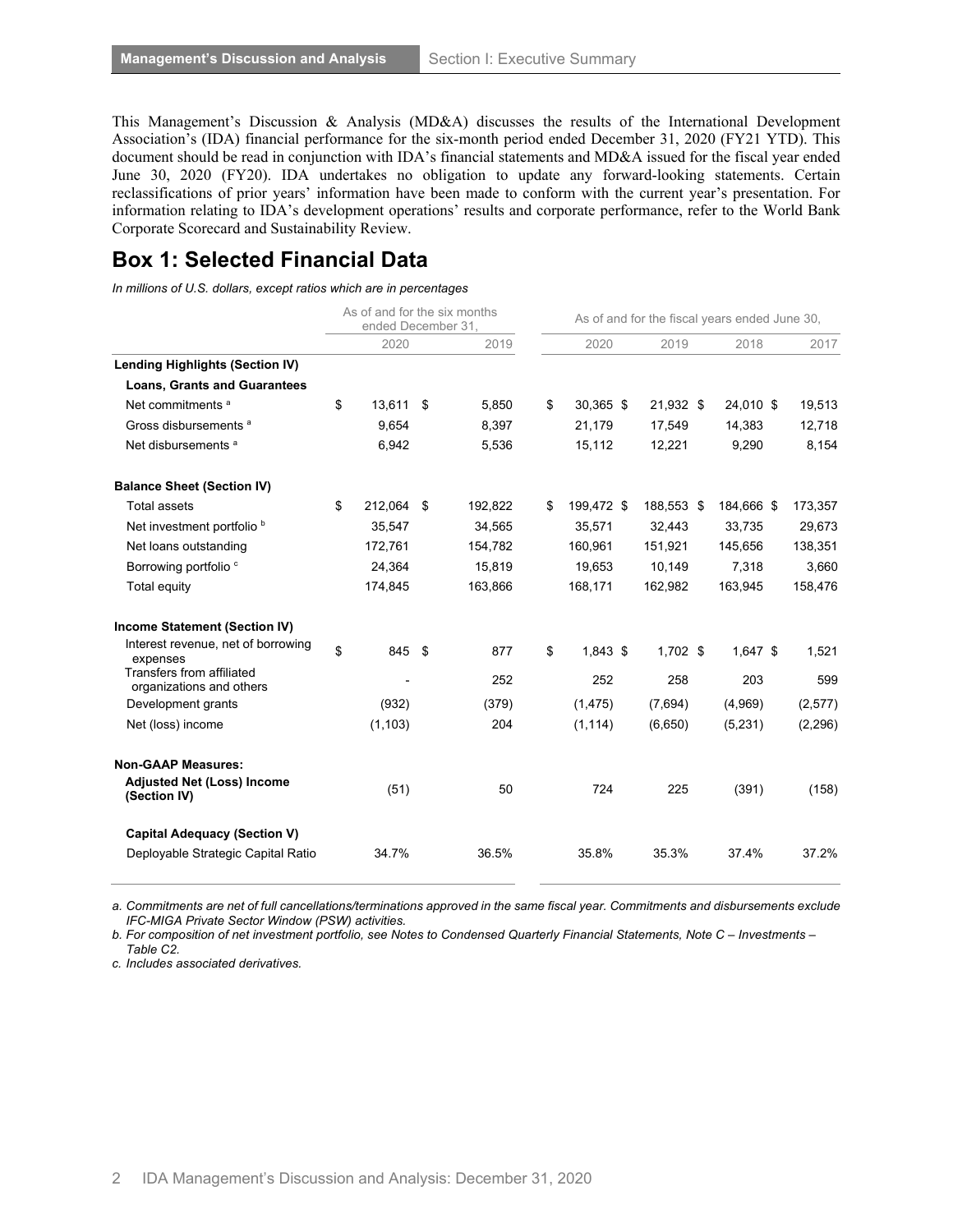## **Section I: Executive Summary**

Owned by its 173 members, IDA, an entity rated triple-A by the major rating agencies and one of the five institutions of the World Bank Group (WBG<sup>1</sup>), has been providing financing and knowledge services to many of the world's developing countries for 60 years. Each organization is legally and financially independent from IDA, with separate assets and liabilities, and IDA is not liable for their obligations.

With its many years of experience and its depth of knowledge in the international development arena, IDA plays a key role in achieving the WBG goal of helping countries achieve better development outcomes. IDA contributes to the WBG's twin goals of ending extreme poverty and promoting shared prosperity by providing loans, grants, and guarantees to countries to help meet their development needs and by leveraging its experience and expertise to provide technical assistance and policy advice. It also supports countries with disaster risk financing and insurance against natural disasters and health-related crises and facilitates financing through trust fund partnerships.

IDA and its affiliated organizations seek to help countries achieve improvements in growth, job creation, poverty reduction, governance, the environment, climate adaptation and resilience, human capital, infrastructure and debt transparency. To meet its development goals, the WBG is increasing its focus on country programs in order to improve growth and development outcomes. The Bank's operational realignment, which came into effect on July 1, 2020, places country-driven development at the center of the delivery model, while strengthening thought leadership on development issues of critical importance to sustainable growth and poverty alleviation. Support is being expanded for countries at lower levels of income, and fragile and conflict-affected states. The realignment strengthens the focus on Africa by creating two Vice Presidencies, one focused on Western and Central Africa and the other on Eastern and Southern Africa. Certain reclassifications of prior years' information have been made to conform with the current year's presentation.

In March 2020, in response to the global outbreak of the coronavirus disease (COVID-19) and to support global public goods, as part of a WBG package, IDA announced that it could deploy an estimated range of \$50 - \$55 billion through June 30, 2021 to support member countries in their efforts to contain the pandemic and respond to its immediate health consequences as well as to address the social and economic effects. This amount was estimated in compliance with IDA's Financial Framework based on market conditions at that time and is subject to revisions in order to ensure continued compliance with all risk limits.

<sup>1</sup> *The other WBG institutions are the International Bank for Reconstruction and Development (IBRD), the International Finance Corporation (IFC), the Multilateral Investment Guarantee Agency (MIGA), and the International Centre for Settlement of Investment Disputes (ICSID).*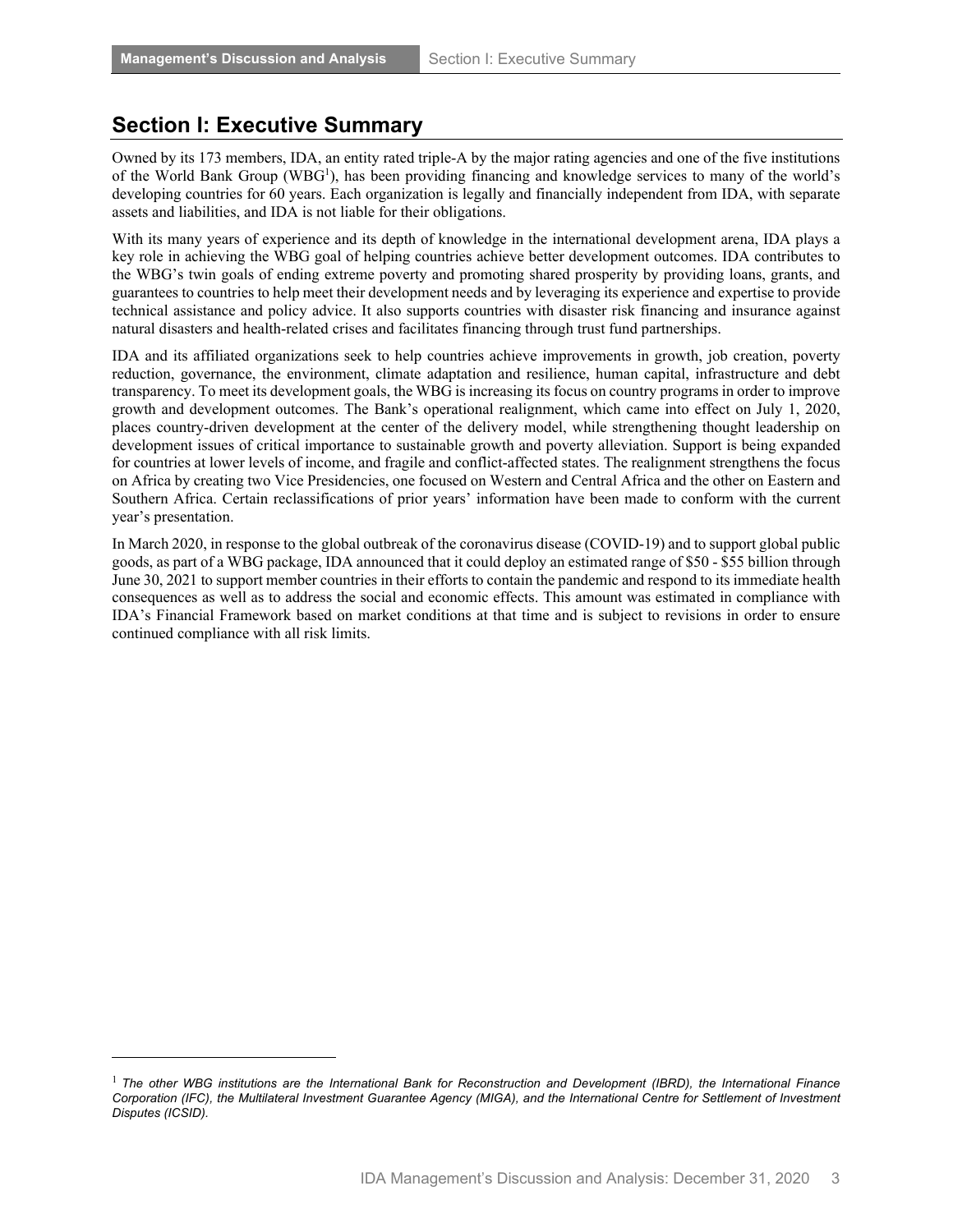## **Summary of Financial Results**

## **Net Loss and Adjusted Net Income**

**Net Loss**: For FY21 YTD, IDA reported a net loss of \$1,103 million, compared to net income of \$204 million for FY20 YTD. The decrease in net income was primarily driven by the increase in development grant expenses, and non-functional currency translation adjustment losses during the period. See Section IV: Financial Results.

**Adjusted Net Income:** For FY21 YTD, IDA's adjusted net loss was \$51 million, lower by \$101 million compared with the adjusted net income in FY20 YTD (\$50 million). The decrease is primarily due to lower investment revenue and a higher loan loss provision charge, partially offset by higher loan interest revenue. See Section IV: Financial Results.

## **Equity and Capital Adequacy**

As of December 31, 2020, IDA's reported equity was \$174.8 billion, an increase of \$6.7 billion from June 30, 2020. See Section IV: Financial Results.

The Deployable Strategic Capital (DSC) ratio, IDA's main measure for capital adequacy, was 34.7% as of December 31, 2020, above the zero percent policy minimum. IDA's capital continues to be adequate to support its operations. See **Table 12**.



*in billions of U.S. dollars* 



#### *Ratio in percentages*

**Deployable Strategic Capital Ratio**

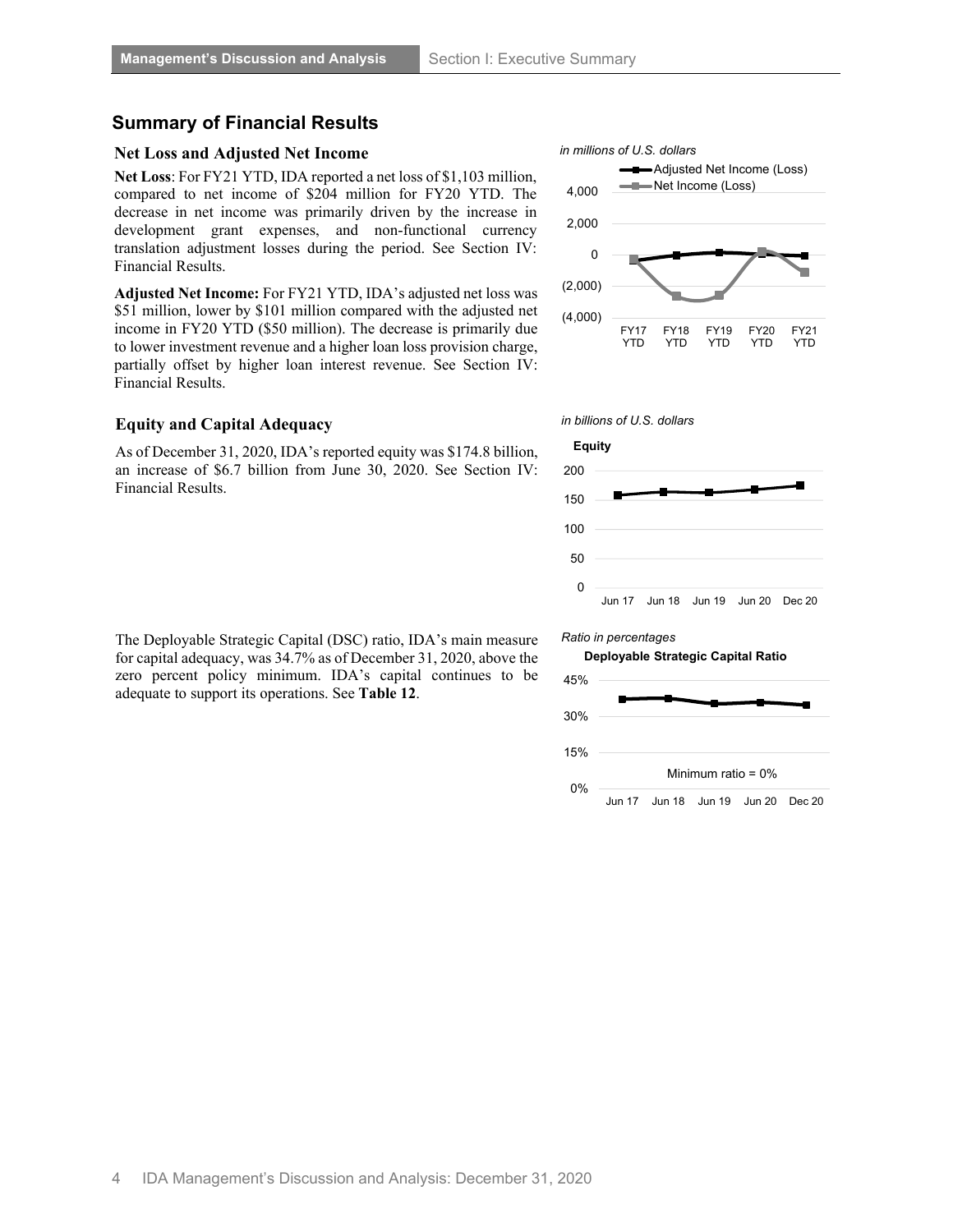### **Lending Operations**

IDA made \$13.6 billion of net commitments in FY21 YTD, of which \$9.1 billion were loan and guarantee commitments. The remainder were grant commitments, which are recorded as an expense in IDA's Statement of Income once all conditions are met.

IDA's net loans outstanding increased by \$11.8 billion, to \$172.8 billion as of December 31, 2020, from \$161 billion as of June 30, 2020. See Section IV: Financial Results.

*in billions of U.S. dollars*



*a. Includes loans, grants and guarantees.*

#### **Net Investment Portfolio**

As of December 31, 2020, the net investment portfolio was \$35.5 billion, compared with \$35.6 billion as of June 30, 2020. See Section IV: Financial Results. The primary objective of IDA's investment is principal protection. As of December 31, 2020, 52% of IDA's investment portfolio was held in instruments rated AA or above (See **Table 14**).



#### *in billions of U.S. dollars*

#### **Net Investment Portfolio**



## **Borrowing Portfolio**

**Market borrowings:** As of December 31, 2020, the total net outstanding for market borrowings (including associated derivatives) was \$16.3 billion, an increase of \$4.3 billion from June 30, 2020. See Section IV: Financial Results.

**Concessional Partner Loans:** As of December 31, 2020, total borrowings from members - Concessional Partner Loans (CPLs) - were \$8.1 billion, an increase of \$0.4 billion, compared with June 30, 2020 (\$7.6 billion). See Section IV: Financial Results.



#### **Borrowing portfolio**



Jun 17 Jun 18 Jun 19 Jun 20 Dec 20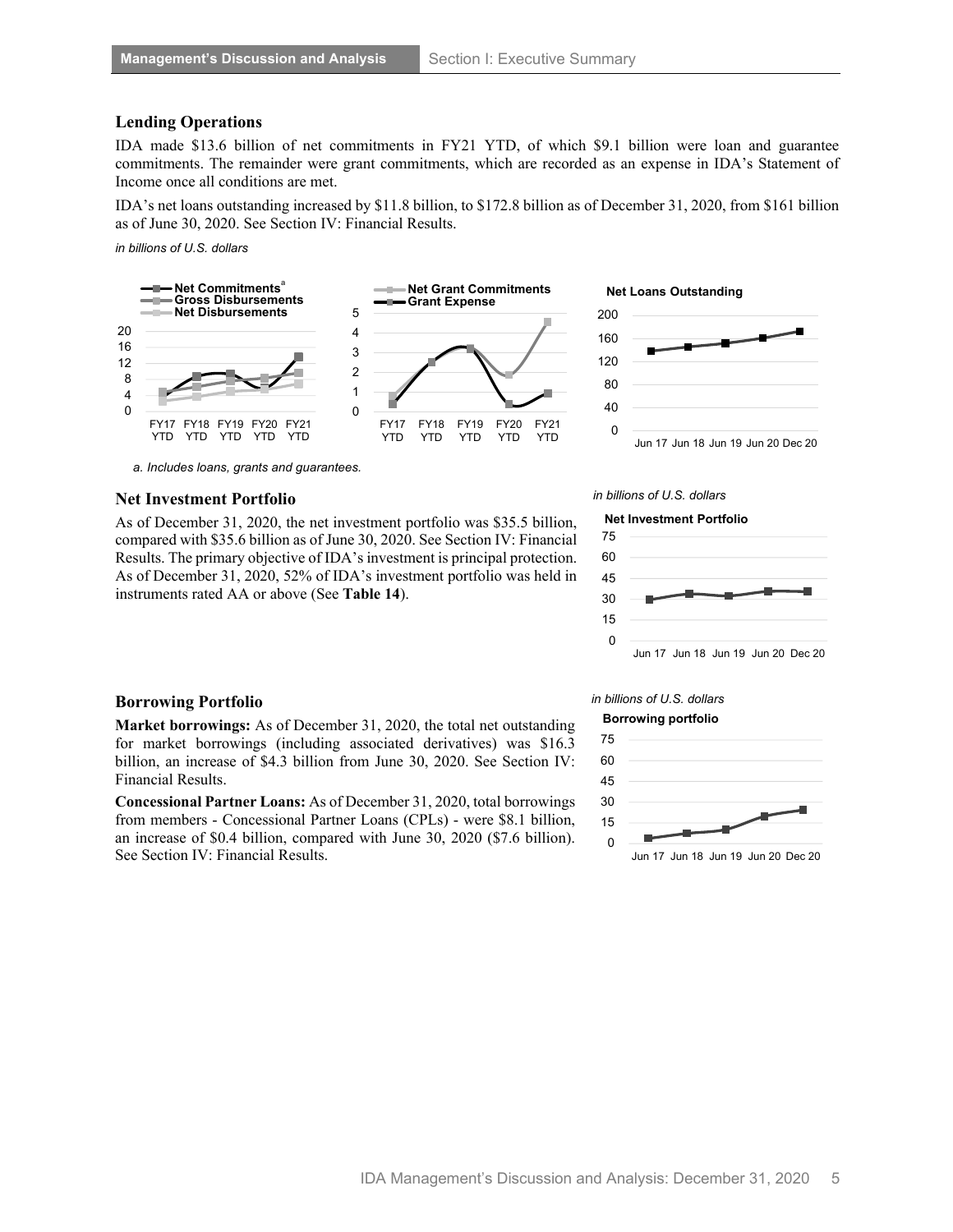## **Section II: Overview**

Every three years, representatives of IDA's members<sup>2</sup> meet to assess IDA's financial capacity and the medium-term demand for new IDA financing. Members decide on the policy framework, agree upon the amount of financing to be made available for the replenishment period, and commit to additional contributions of equity that are required to meet these goals. The meetings culminate in a replenishment agreement that determines the size, sources (both internal and external), and uses of funds for the following three years.

## **Nineteenth Replenishment of Resources (IDA19)**

In March 2020, IDA's Nineteenth Replenishment of Resources (IDA19) was approved by the Board of Governors. The IDA19 financing framework is an integrated package that will continue to leverage IDA's strong equity base. Members have agreed that IDA will make \$82 billion<sup>3</sup> in new commitments over the three-year replenishment period, FY21 - FY23, backed by \$27.4 billion in new member contributions, including compensation for the Multilateral Debt Relief Initiative (MDRI). IDA19 will support the world's poorest and most vulnerable countries to implement countrydriven solutions that generate growth, are people-centered and strengthen resilience. IDA19 will build on IDA18 development themes, including creating jobs, focusing on the poorest countries, including Fragile, Conflict and Violent (FCV) states, promoting low carbon enabling environment and investments, gender and governance. IDA19's policy package incorporates four additional crosscutting issues: debt (including transparency); digital technology and connectivity; investing in people; and disability inclusion.

On November 20, 2020, IDA had received Instruments of Commitments (IoCs) of \$14 billion which represented 60% of the total member contributions for IDA19. Under the terms of IDA19, this triggered "effectiveness", upon which the resources to be contributed by members now become payable to IDA.

## **Financial Business Model**

IDA has financed its operations over the years with its own equity, including regular additions to equity provided by member countries as part of the replenishment process. In FY15, IDA introduced debt to its financial model with concessional partner loans received from certain members. In FY18, IDA introduced its hybrid financing model to include market debt. By prudently leveraging its equity and blending market debt with additional equity contributions from members, IDA has increased its financial efficiency, and scaled up its financing to support the escalating demand for its resources to deliver on the following priorities:

- Retain IDA's mandate to provide concessional financing on terms that respond to clients' needs; and
- Ensure long-term financial sustainability of IDA's financial model through a prudent risk management framework.

Concessional lending, including grants, is primarily financed by IDA's equity. Non-concessional lending will primarily be financed by market debt. To the extent that market debt will be used to finance concessional lending, it will be blended with member contributions, which will provide an interest subsidy. See **Figure 1**.



## **Figure 1: IDA's Financial Business Model**

<sup>2</sup> *IDA's members are owners and hold voting rights in IDA. Members do not, however, hold shares in IDA and are therefore not referred to as shareholders. Payments for subscriptions and contributions from members increase IDA's paid-in equity and are financially equivalent to paid-in capital in multilateral development organizations that issue shares.*

<sup>3</sup> *U.S. dollar amounts are based on an IDA19 reference rate of USD/SDR 1.38318. The U.S. dollar amounts are provided for reporting purposes only, as IDA's balance sheet is predominantly managed in Special Drawing Rights (SDR).*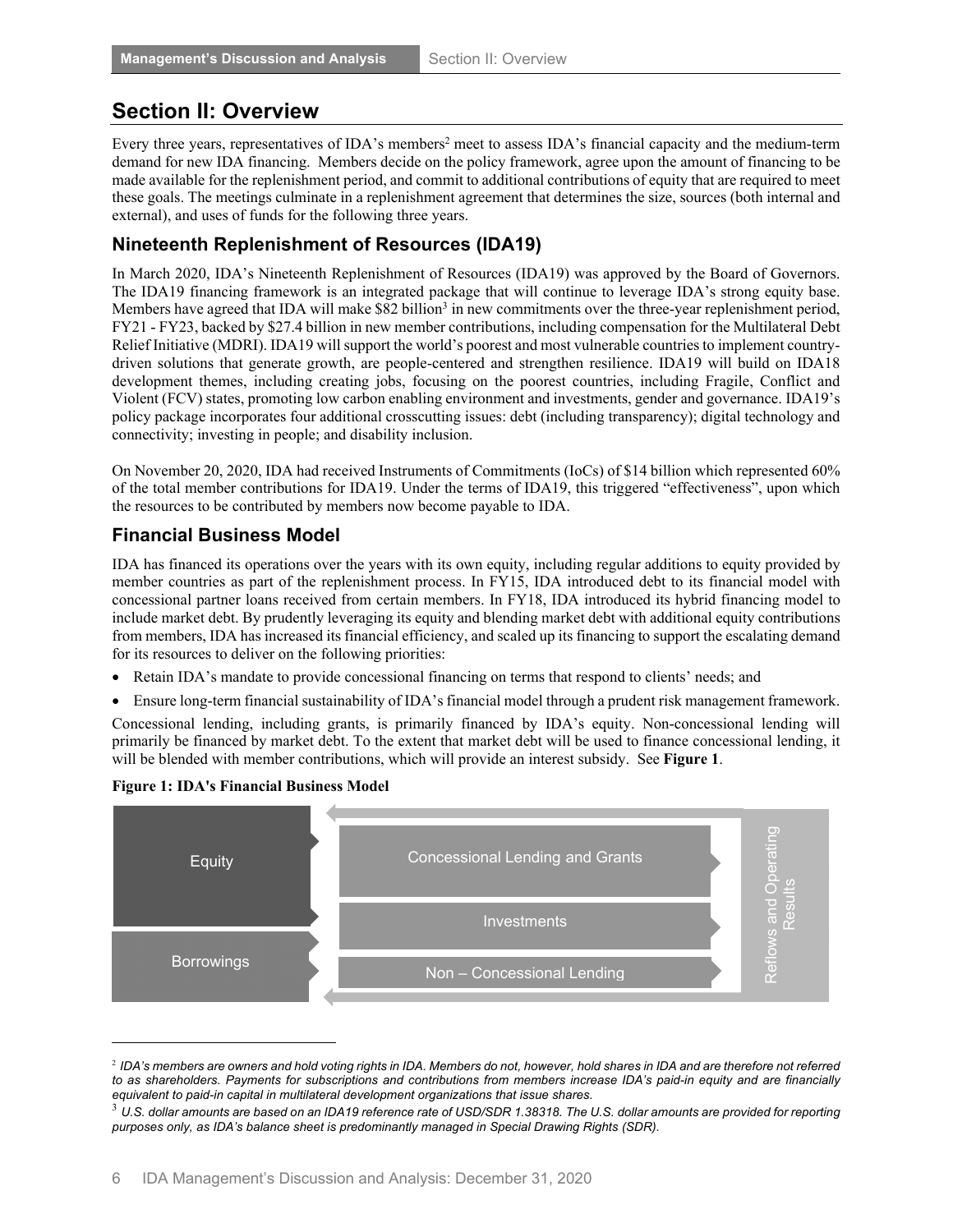## **Basis of Reporting**

IDA prepares its financial statements in conformity with accounting principles generally accepted in the United States of America (U.S. GAAP). IDA's functional currencies are the SDR and its component currencies of U.S. dollar, euro, Japanese yen, pound sterling and Chinese renminbi. For the convenience of its members and other users, IDA's financial statements are reported in U.S. dollars. Management uses net income as the basis for deriving adjusted net income, as discussed in Section IV: Financial Results.

In June 2016, the Financial Accounting Standards Board (FASB) issued ASU No. 2016-13, *Financial Instruments— Credit Losses (Topic 326)*. The ASU, along with its subsequent amendments, introduces a new credit loss methodology - the Current Expected Credit Losses (CECL) methodology. This ASU also requires credit risk measurement disclosures. IDA adopted the ASU as of July 1, 2020. See Notes to the Condensed Quarterly Financial Statements, Note A – Summary of Significant Accounting and Related Policies.

## **Adjusted Net Income**

Adjusted Net Income (ANI), a non-GAAP measure, reflects the economic results of IDA's operations and is used by IDA's Management and the Board as a financial sustainability measure. ANI is defined as IDA's net income, adjusted to exclude certain items. After the effects of these adjustments, the resulting ANI generally reflects amounts which are realized, not restricted for specific uses, and not directly funded by members. For a detailed discussion of the adjustments, see IDA's MD&A for the fiscal year ended June 30, 2020, Section IV: Financial Results.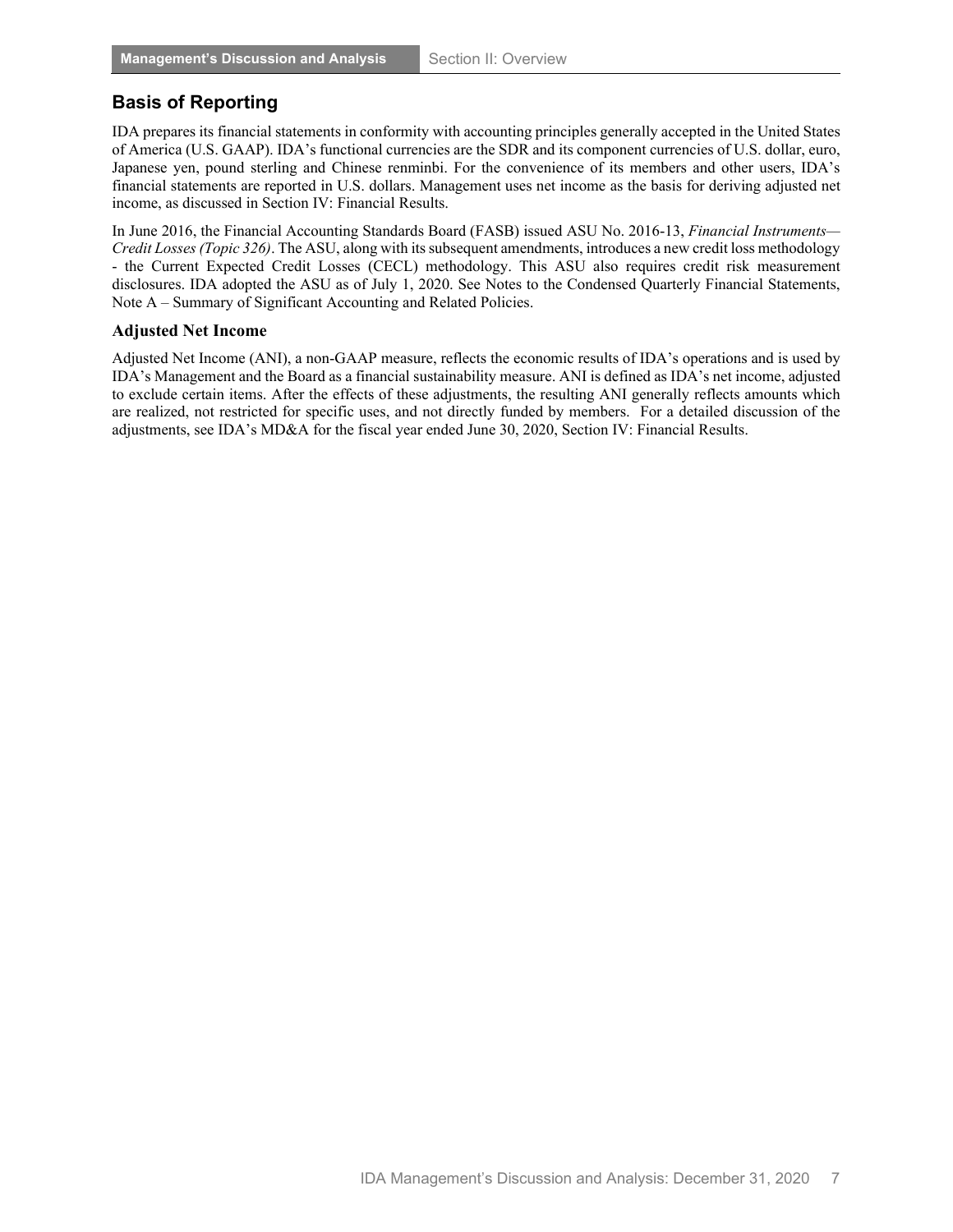## **Section III: IDA's Financial Resources**

## **IDA19 Funding**

IDA's resource envelope available for financing lending and grant commitments made during the three-year replenishment period, is based on the long-term outlook of IDA's financial sustainability. This takes into account the amount of member contributions and the concessionality of the proposed financing to borrowers, market conditions, and capital adequacy requirements. For IDA19, the agreed resource envelope is \$82 billion, which will be supported by \$27.4 billion of member contributions, including compensation for MDRI.

## **Allocation of IDA19 Resources**

IDA financing is provided in the form of loans, grants and guarantees. Most of IDA resources are allocated to eligible members through IDA Country Allocations that provide unearmarked support. IDA Country Allocations are determined using the Performance Based Allocation (PBA) system, which takes into account country's performance rating (CPR), population size and per capita income. The rest of IDA support is provided through five IDA Windows dedicated to addressing specific development priorities, and an Arrears Clearance Set-Aside that provides exceptional support for countries to fully reengage with the World Bank. The allocation framework is agreed for each replenishment cycle.

IDA responds to specific needs of its members through the following five IDA Windows:

- Concessional Windows
	- Regional Window
	- Window for Host Communities and Refugees (WHR)
	- Crisis Response Window (CRW)
- Non-concessional Window
	- Scale-up Window (SUW)
- Private Sector Window (PSW)

Eligibility and the percentage of allocation for grants for IDA-only countries is based on the country's classification and an assessment of the country's risk of debt distress, where the higher the risk assessment, the greater the proportion of grant financing. Gap and Blend countries are only eligible for grant financing via the Window for Host Communities and Refugees sub-window, if applicable.

### **Table 1: Cumulative Net Commitments under IDA19**

| In millions of U.S. dollars              |                          |     |        |              |
|------------------------------------------|--------------------------|-----|--------|--------------|
| As of December 31, 2020                  | Loans and<br>Guarantees  |     | Grants | Total        |
| Concessional financing <sup>a</sup>      |                          |     |        |              |
| <b>IDA Country Allocations</b>           | \$<br>7,579              | \$  | 3,940  | \$<br>11,519 |
| <b>IDA Concessional Windows</b>          |                          |     |        |              |
| <b>Regional Window</b>                   | 718                      |     | 220    | 938          |
| Window for Host Communities for Refugees | $\overline{\phantom{0}}$ |     | 351    | 351          |
| <b>Crisis Response Window</b>            | 237                      |     | 50     | 287          |
| Non-concessional financing               | 516                      |     | ۰      | 516          |
| Total Net Commitments <sup>b</sup>       | 9,050                    | \$. | 4,561  | \$<br>13,611 |
|                                          |                          |     |        |              |

*a. Includes \$5,508 million to countries identified as being in situations of fragility, conflict and violence. b. Excludes IFC-MIGA Private Sector Window (PSW) activities.* 

The Private Sector Window was created under IDA18 with the revised resource allocation of \$1.4 billion to mobilize private sector investment in IDA-only countries and IDA-eligible Fragile and Conflict-affected States. In IDA19, the PSW resource allocation has been set at \$2.5 billion. During FY21 YTD, \$135 million of the IDA19 resources, net of cancellations, was committed.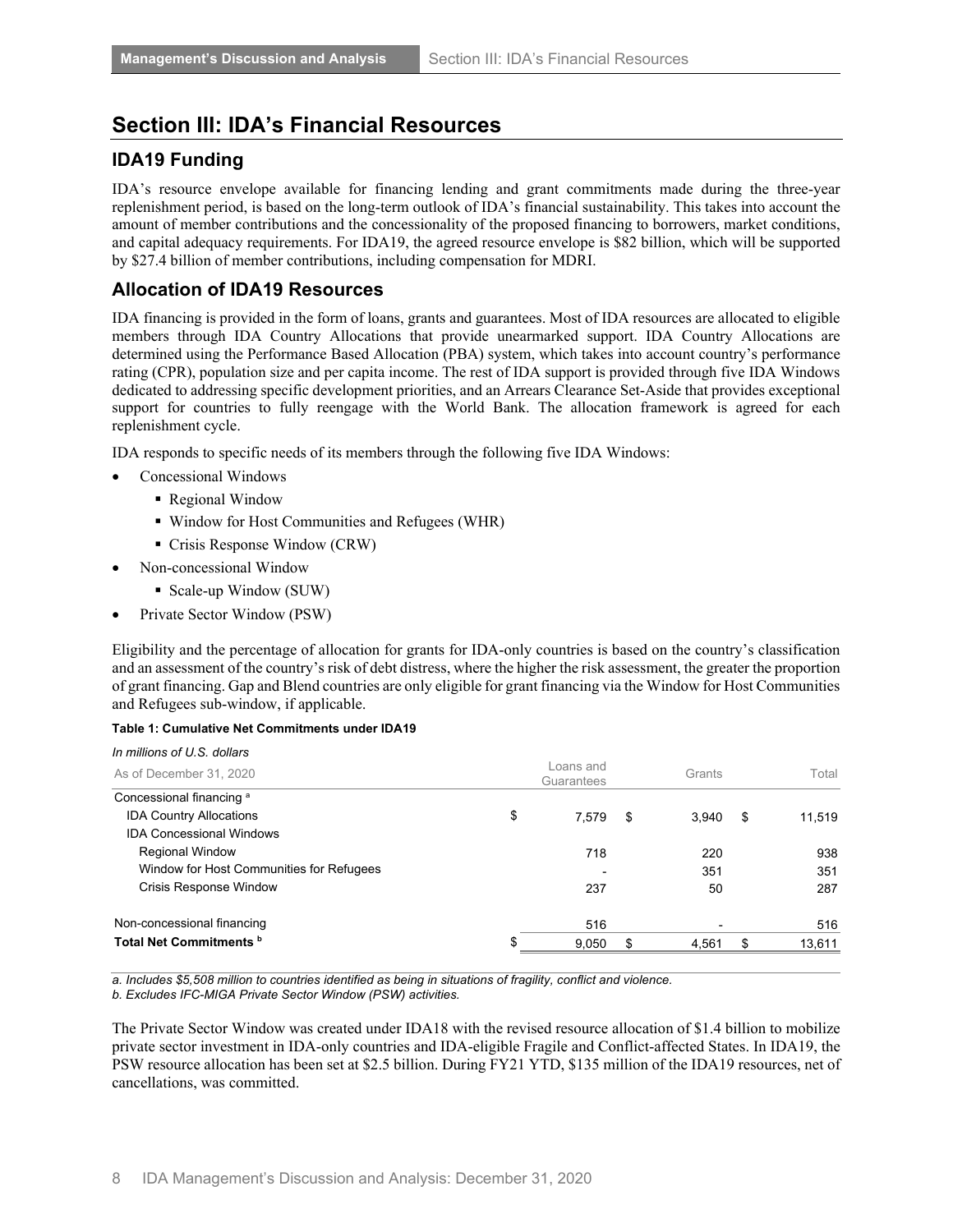As of December 31, 2020, \$524 million has been utilized out of a total of \$1.5 billion commitments in IDA18 and IDA19. See Notes to the Condensed Quarterly Financial Statements for the period ended December 31, 2020, Note G – Transactions with Affiliated Organizations – Table G4. The utilized amount is comprised of:

## *In millions of U.S. dollars*

| <b>Total utilization of IDA PSW</b>                                   |   | 524 |
|-----------------------------------------------------------------------|---|-----|
| Loans                                                                 |   | 8   |
| Exposure through the funding of IFC's PSW- related equity investments |   | 18  |
| Derivatives                                                           |   | 81  |
| Guarantees                                                            | S | 417 |
| As of December 31, 2020                                               |   |     |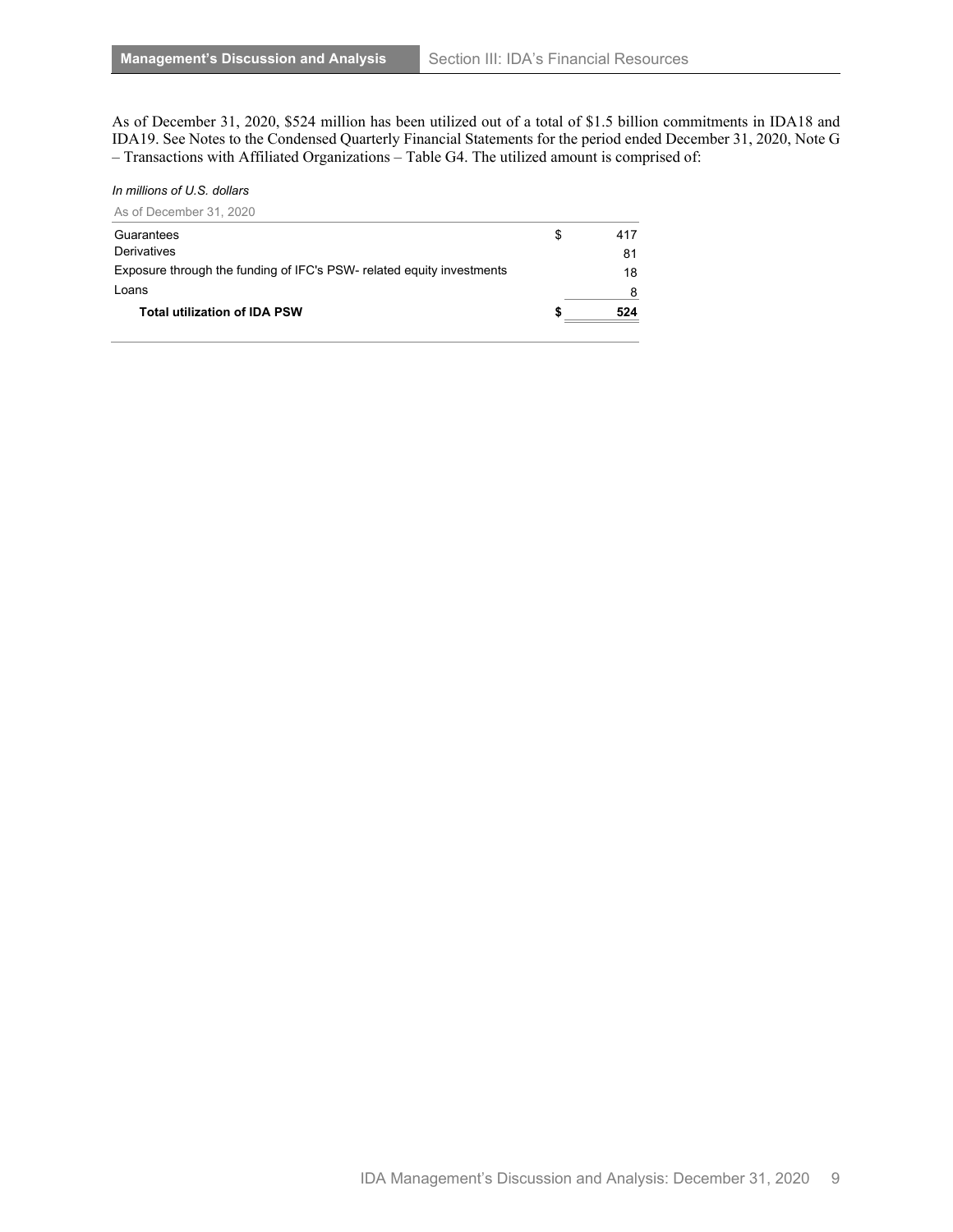## **Section IV: Financial Results**

## **Summary of Financial Results**

IDA had a net loss of \$1,103 million in FY21 YTD compared with net income of \$204 million in FY20 YTD. The decrease in net income was primarily driven by the increase in development grant expenses, and non-functional currency translation adjustment losses during the period.

## **Adjusted Net Income**

Adjusted Net Income (ANI), a non-GAAP measure, reflects the economic results of IDA's operations and is used by IDA's Management and the Board as a financial sustainability measure. ANI is defined as IDA's net income, adjusted to exclude certain items which primarily relate to activities directly funded by members, amounts restricted for specific uses and unrealized mark-to-market gains/losses on non-trading portfolios. (For a detailed discussion of the adjustments, see IDA's MD&A for the fiscal year ended June 30, 2020, Section IV: Financial Results).

## **Table 2: Condensed Statement of Income**

*In millions of U.S. dollars*

|                                                                                                                                                                              |    |          |           | Negative<br>Positive |
|------------------------------------------------------------------------------------------------------------------------------------------------------------------------------|----|----------|-----------|----------------------|
| For the six months ended December 31,                                                                                                                                        |    | 2020     | 2019      | Impact<br>Impact     |
| <b>Interest Revenue</b>                                                                                                                                                      |    |          |           |                      |
| Loans, net                                                                                                                                                                   | \$ | 881      | \$<br>781 | 100                  |
| Investments, net                                                                                                                                                             |    | 70       | 228       | (158)                |
| Asset/Liability Management Derivatives, net                                                                                                                                  |    | (9)      | (9)       |                      |
| Borrowing expenses, net                                                                                                                                                      |    | (97)     | (123)     | 26                   |
| Interest Revenue, net of borrowing expenses                                                                                                                                  | \$ | 845      | \$<br>877 | (32)                 |
| Provision for losses on loans and other exposures, charge                                                                                                                    |    | (249)    | (127)     | (122)                |
| Other revenue, net (Table 11)                                                                                                                                                |    | 38       | 5         | 33                   |
| Net non-interest expenses (Table 10)                                                                                                                                         |    | (785)    | (783)     | (2)                  |
| Transfers from affiliated organizations and others                                                                                                                           |    |          | 252       | (252)                |
| Non-functional currency translation adjustment (losses) gains, net                                                                                                           |    | (499)    | 17        | (516)                |
| Unrealized mark-to-market gains on investments-trading portfolio, net <sup>a</sup>                                                                                           |    | 84       | 19        | 65                   |
| Unrealized mark-to-market gains on non-trading portfolios, net                                                                                                               |    | 395      | 323       | 72                   |
| Development grants                                                                                                                                                           |    | (932)    | (379)     | (553)                |
| Net (Loss) Income                                                                                                                                                            | S  | (1, 103) | \$<br>204 | (1, 307)             |
| Adjustments to reconcile net (loss) income to adjusted net income:<br>Expenses relating to development financing activities directly funded by<br>contributions from members |    |          |           |                      |
| Development grants                                                                                                                                                           |    | 932      | 379       | 553                  |
| Project Preparation Advances (PPA) grants                                                                                                                                    |    | (23)     | 10        | (33)                 |
| Amortization of CPL discounts                                                                                                                                                |    | 45       | 40        | 5                    |
| Contributions from affiliated organizations and others                                                                                                                       |    |          | (252)     | 252                  |
| Non-functional currency translation adjustment losses (gains), net                                                                                                           |    | 499      | (17)      | 516                  |
| Unrealized market-to-market gains on non-trading portfolios, net b                                                                                                           |    | (403)    | (323)     | (80)                 |
| Pension, PEBP and PCRF adjustments                                                                                                                                           |    |          |           |                      |
| Pension adjustment                                                                                                                                                           |    | 114      | 46        | 68                   |
| PEBP and PCRF income                                                                                                                                                         |    | (112)    | (30)      | (82)                 |
| Externally Funded Outputs (EFO) income                                                                                                                                       |    |          | (7)       | 7                    |
| <b>Adjusted Net (Loss) Income</b>                                                                                                                                            | S  | (51)     | \$<br>50  | (101)                |

*a. Includes IDA's share of returns from Post-Employment Benefiy Plan (PEBP) and Post-Retirement Contribution Reserve Fund (PCRF) assets – \$112 million of positive returns (FY20 YTD – \$30 million of positive returns).*

*b. For FY21 YTD, excludes \$8 million of loss from revenue-hedging forward currency contracts.*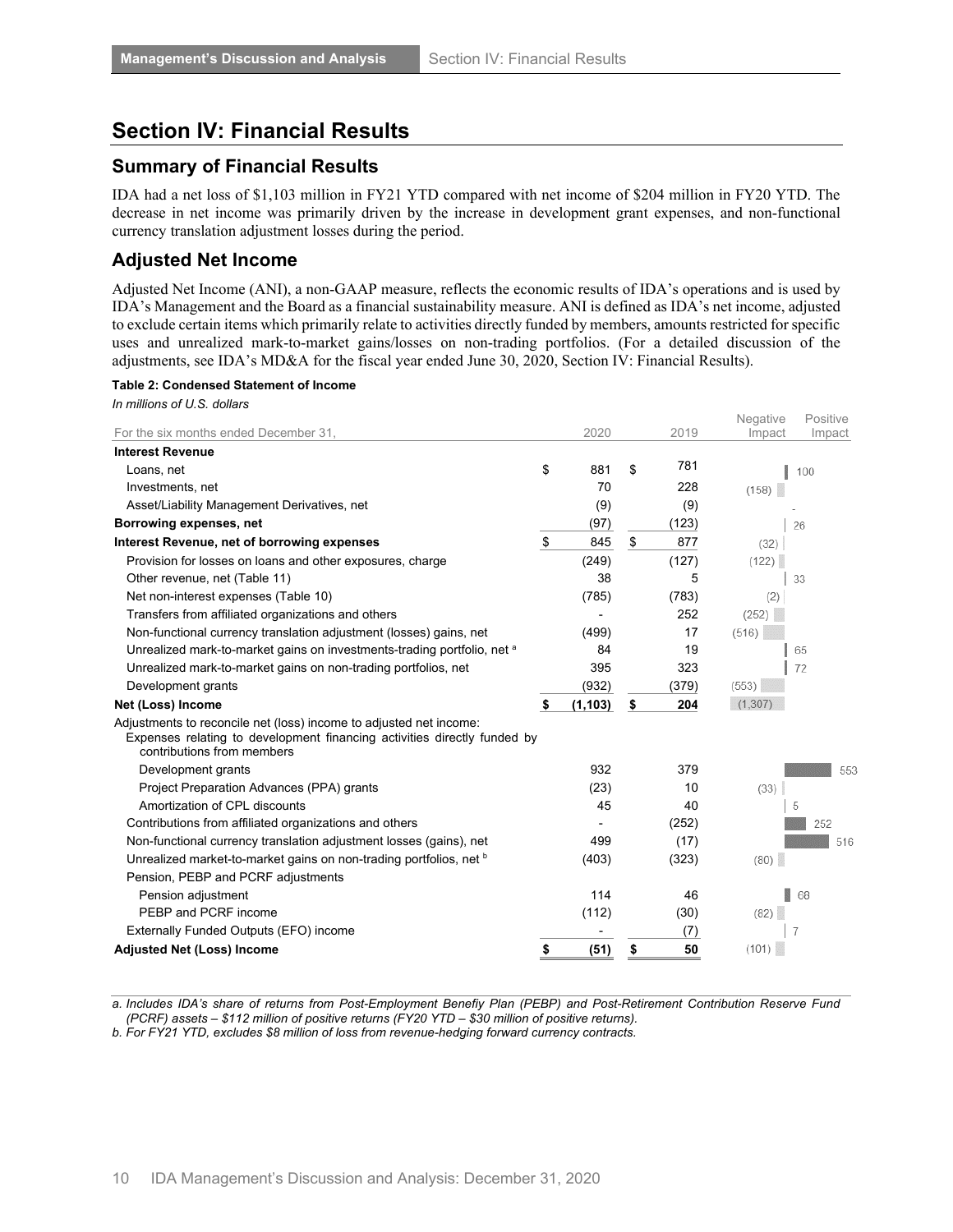#### **Table 3: Condensed Balance Sheet**

| As of                               | December 31, 2020 | June 30, 2020 | Decrease<br>Increase |
|-------------------------------------|-------------------|---------------|----------------------|
| <b>Assets</b>                       |                   |               |                      |
| Due from banks                      | \$<br>743         | \$<br>674     | 69                   |
| Investments                         | 35.436            | 34,670        | 766                  |
| Net loans outstanding a             | 172,761           | 160,961       | 11,800               |
| Derivative assets, net              | 58                | 136           | (78)                 |
| Other assets                        | 3.066             | 3,031         | 35                   |
| <b>Total assets</b>                 | 212.064           | \$<br>199,472 | 12.592               |
| <b>Liabilities</b>                  |                   |               |                      |
| <b>Borrowings</b>                   | \$<br>24,609      | \$<br>19,766  | 4.843                |
| Derivative liabilities, net         | 1.367             | 590           | 777                  |
| Other liabilities                   | 11,243            | 10,945        | 298                  |
| <b>Equity</b>                       | 174,845           | 168,171       | 6.674                |
| <b>Total liabilities and equity</b> | \$<br>212,064     | \$<br>199,472 | 12.592               |

*a. The fair value of IDA loans was \$163,511 million as of December 31, 2020 (\$149,597 million – June 30, 2020).* 

## **Equity**

For movement in IDA's equity during FY21 YTD, see **Table 4** below.

#### **Table 4: Changes in Equity** *In millions of U.S. dollars*

| In millions of U.S. dollars                                       |               |
|-------------------------------------------------------------------|---------------|
| Equity as of June 30, 2020                                        | \$<br>168.171 |
| Activity during the year:                                         |               |
| Subscriptions and contributions paid-in                           | 3.206         |
| Nonnegotiable, noninterest-bearing demand obligations             | (1,846)       |
| Change in Accumulated deficit                                     | (1,905)       |
| Change in Accumulated other comprehensive income (loss)           | 7,217         |
| Change in Deferred amounts to maintain value of currency holdings |               |
| Total activity                                                    | 6.674         |
| Equity as of December 31, 2020                                    | 174,845       |
|                                                                   |               |

## **Total Assets**

As of December 31, 2020, total assets were \$212.1 billion, an increase of \$12.6 billion from June 30, 2020 (\$199.5 billion). The increase was primarily driven by the increase in net loans outstanding, as discussed below.

## **Results from Lending activities**

## **Loan Portfolio and Grant Activity**

As of December 31, 2020, the net loans outstanding was \$172.8 billion (\$161 billion - June 30, 2020). IDA's loans are carried at amortized cost. As of December 31, 2020, 92% of IDA's total loans outstanding were denominated in SDR. For the regional presentation of total loans outstanding, see Notes to the Condensed Quarterly Financial Statements, Note D – Loans and Other Exposures – Table D6.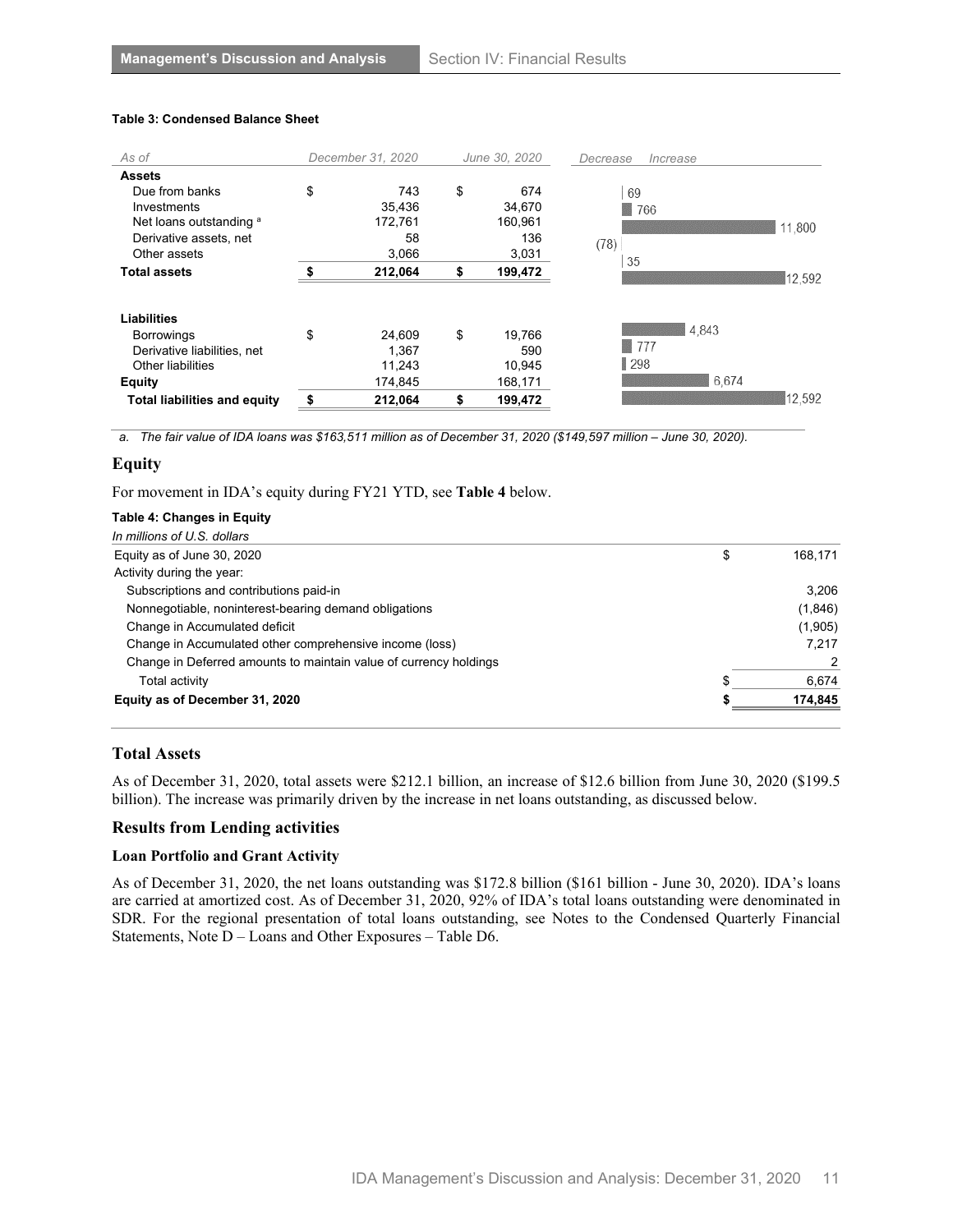#### **Table 5: Net Loans Outstanding activity**

#### **Figure 2: Net Loans Outstanding**

Jun 19 Jun 20 Dec 20

| In millions of U.S. dollars                                         | In billions of U.S. dollars |         |     |     |     |     |
|---------------------------------------------------------------------|-----------------------------|---------|-----|-----|-----|-----|
| Net Loans outstanding as of June 30, 2020                           | S                           | 160.961 | 200 |     |     |     |
| Activity during the period:                                         |                             |         |     |     | 161 | 173 |
| Gross Ioan disbursements                                            |                             | 6.984   |     | 152 |     |     |
| Loan repayments                                                     |                             | (2,712) | 150 |     |     |     |
| Change in Accumulated provision for loan losses a                   |                             | (160)   |     |     |     |     |
| Translation adjustment impact                                       |                             | 7.697   | 100 |     |     |     |
| Change in Others <sup>b</sup>                                       |                             | (9)     |     |     |     |     |
| Total activity                                                      |                             | 11,800  |     |     |     |     |
| Net Loans outstanding as of December 31, 2020                       |                             | 172,761 | 50  |     |     |     |
| o Coo Notos to the Candensed Quarterly Einensial Statements, Note D |                             |         | 0   |     |     |     |

*a. See Notes to the Condensed Quarterly Financial Statements, Note D – Loans and Other Exposures.* 

*b. Includes deferred loan origination costs of \$4 million, and Heavily* 

*Indebted Poor Countries (HIPC) Debt relief provided of \$5 million.* 

## During FY21 YTD, net commitments of loans were higher by 128%, compared with the same period in FY20, mainly driven by the higher level of Investment Project Financing (IPF) and Program-for Results (PforR) commitments.

## **Table 6: Net Commitments of Loans and Guarantees by Region**

| For the six months ended December 31, | 2020        | % of total |      | 2019        | % of total |   | Variance |
|---------------------------------------|-------------|------------|------|-------------|------------|---|----------|
| Eastern and Southern Africa           | \$<br>2,199 | 24         | $\%$ | \$<br>1,208 | 30 %       | S | 991      |
| Western and Central Africa            | 3.991       | 44         |      | 1.901       | 48         |   | 2,090    |
| East Asia and Pacific                 | 154         | 2          |      | 412         | 10         |   | (258)    |
| Europe and Central Asia               | 384         | 4          |      | 150         | 4          |   | 234      |
| Latin America and the Caribbean       | 229         | 3          |      | 56          |            |   | 173      |
| Middle East and North Africa          | 5           | $\star$    |      | 10          | $\star$    |   | (5)      |
| South Asia                            | 2.088       | 23         |      | 259         |            |   | 1,829    |
| Total                                 | 9,050       | 100        | $\%$ | 3.996       | $100 \%$   |   | 5,054    |
| of which Guarantees                   |             |            |      | 25          |            |   | (25)     |

*\* Indicates percentage less than 0.5%*.

#### **Table 7: Net Commitments of Grants by Region**

*In millions of U.S. dollars*

*In millions of U.S. dollars*

| For the six months ended December 31, |   | 2020  | $%$ of total |   |   | 2019  | % of total |   |   | Variance |
|---------------------------------------|---|-------|--------------|---|---|-------|------------|---|---|----------|
| Eastern and Southern Africa           | S | 2.038 | 45 %         |   | S | 1.032 | 56 %       |   | S | 1.006    |
| Western and Central Africa            |   | 1.349 | 30           |   |   | 640   | 34         |   |   | 709      |
| East Asia and Pacific                 |   | 60    |              |   |   | 57    | 3          |   |   | 3        |
| Europe and Central Asia               |   | 206   |              |   |   | 42    | 2          |   |   | 164      |
| Latin America and the Caribbean       |   | 72    | 2            |   |   | 10    |            |   |   | 62       |
| Middle East and North Africa          |   | 329   |              |   |   | 5     | $\star$    |   |   | 324      |
| South Asia                            |   | 507   | 11           |   |   | 68    | 4          |   |   | 439      |
| Total                                 |   | 4,561 | 100          | % |   | 1,854 | 100        | % |   | 2,707    |
|                                       |   |       |              |   |   |       |            |   |   |          |

\* *Indicates percentage less than 0.5%.* 

IDA's loans generally disburse within five to ten years for IPF and one to three years for Development Policy Financing (DPF). Therefore, each year's disbursements also include amounts relating to commitments made in earlier years (See **Table 8**).

During FY21 YTD, gross disbursements were higher by 15% compared with the same period in FY20. The increase was mainly driven by higher level of IPF disbursements.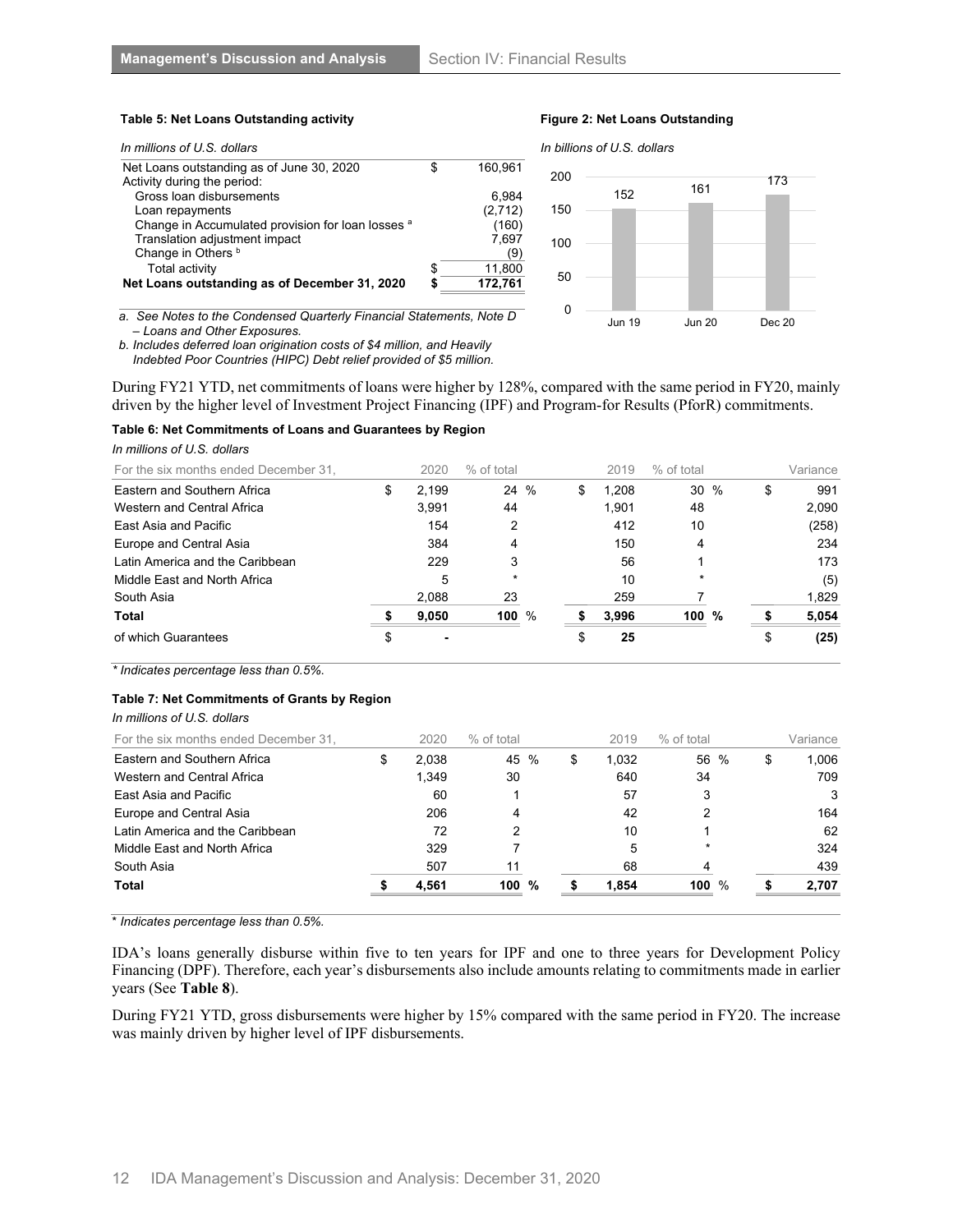#### **Table 8: Gross Disbursements of Loans and Grants by Region**

*In millions of U.S. dollars*

|                                       |             | 2020                     |       |   |       | 2019                |       |   |          |
|---------------------------------------|-------------|--------------------------|-------|---|-------|---------------------|-------|---|----------|
| For the six months ended December 31. | Loans       | Grants <sup>a</sup>      | Total |   | Loans | Grants <sup>a</sup> | Total |   | Variance |
| Eastern and Southern Africa           | 2.049<br>\$ | 1,002                    | 3,051 | S | 2.122 | 651                 | 2,773 | S | 278      |
| Western and Central Africa            | 1,873       | 1,003                    | 2,876 |   | 2,216 | 665                 | 2,881 |   | (5)      |
| East Asia and Pacific                 | 642         | 73                       | 715   |   | 602   | 42                  | 644   |   | 71       |
| Europe and Central Asia               | 559         | 77                       | 636   |   | 158   | 53                  | 211   |   | 425      |
| Latin America and the Caribbean       | 167         | 55                       | 222   |   | 117   | 49                  | 166   |   | 56       |
| Middle East and North Africa          | 42          | 120                      | 162   |   | 10    | 36                  | 46    |   | 116      |
| South Asia                            | 1.649       | 343                      | 1,992 |   | 1.399 | 277                 | 1,676 |   | 316      |
| Others <sup>b</sup>                   | 3           | $\overline{\phantom{0}}$ | 3     |   | 5     |                     | 5     |   | (2)      |
| Total                                 | 6,984       | 2,673                    | 9,657 |   | 6,629 | 1,773               | 8,402 |   | 1,255    |

*a. Excludes Project Preparation Advances (PPA).*

*b. Represents loans under PSW.*

As of December 31, 2020, 62% of IDA's loans were on regular terms (75bps SDR equivalent service charge), see **Table 9**. For a summary of financial terms for IDA's lending products, effective July 1, 2020, refer to IDA's MD&A for the fiscal year ended June 30, 2020, Section V: Development Activities, Products and Programs.

During the six months ended December 31, 2020, the increase in IDA's revenue from loans was primarily driven by the increased volume of loans outstanding.

#### **Table 9: Revenue and Balances by Product Category**

*In millions of U.S. dollars* 

|                     |              |                            |   |         |    |         | Interest revenue on loans a           |      |  |  |
|---------------------|--------------|----------------------------|---|---------|----|---------|---------------------------------------|------|--|--|
|                     |              | Balance as of December 31. |   |         |    |         | For the six months ended December 31, |      |  |  |
| Category            | 2019<br>2020 |                            |   |         |    | 2020    |                                       | 2019 |  |  |
| Loans               |              |                            |   |         |    |         |                                       |      |  |  |
| Concessional        |              |                            |   |         |    |         |                                       |      |  |  |
| Regular             | \$           | 109.281                    | S | 99.776  | \$ | 398     | \$                                    | 363  |  |  |
| <b>Blend</b>        |              | 62,673                     |   | 56,179  |    | 420     |                                       | 361  |  |  |
| Hard <sup>b</sup>   |              | 1.425                      |   | 1.344   |    | 24      |                                       | 24   |  |  |
| Non-concessional c  |              | 3.957                      |   | 2.217   |    | 40      |                                       | 33   |  |  |
| Others <sup>d</sup> |              | 8                          |   | 5       |    | $\star$ |                                       |      |  |  |
| Total               |              | 177,344                    |   | 159.521 |    | 882     |                                       | 781  |  |  |

*a. Excludes interest rate swap expenses related to loan hedges - \$1 million in FY21 YTD (less than \$0.5 million - FY20 YTD).*

*b. Prior to July 1, 2017, IDA offered Hard-Term loans to Blend Countries (excluding Small Island Economies). Hard-term loans are no longer offered.*

*c. In addition, \$9 million of commitment charges were earned in FY21 YTD on undisbursed balances of non-concessional loans (\$7 million in FY20 YTD).*

*d. Represents loans under the PSW.*

*\* Indicates amount less than \$0.5 million.*

#### **Results from Investing Activities**

#### **Investment Portfolio**

IDA's net investment portfolio decreased to \$35.5 billion as of December 31, 2020, from \$35.6 billion as of June 30, 2020. The key drivers of the decrease were:

- \$9.7 billion in loan and grant disbursements, partially offset by,
- \$3.9 billion of net new issuances of debt instruments;
- \$2.7 billion of loan repayments and prepayments;
- \$1.5 billion of translation adjustment gains, and
- \$1.4 billion of member contributions.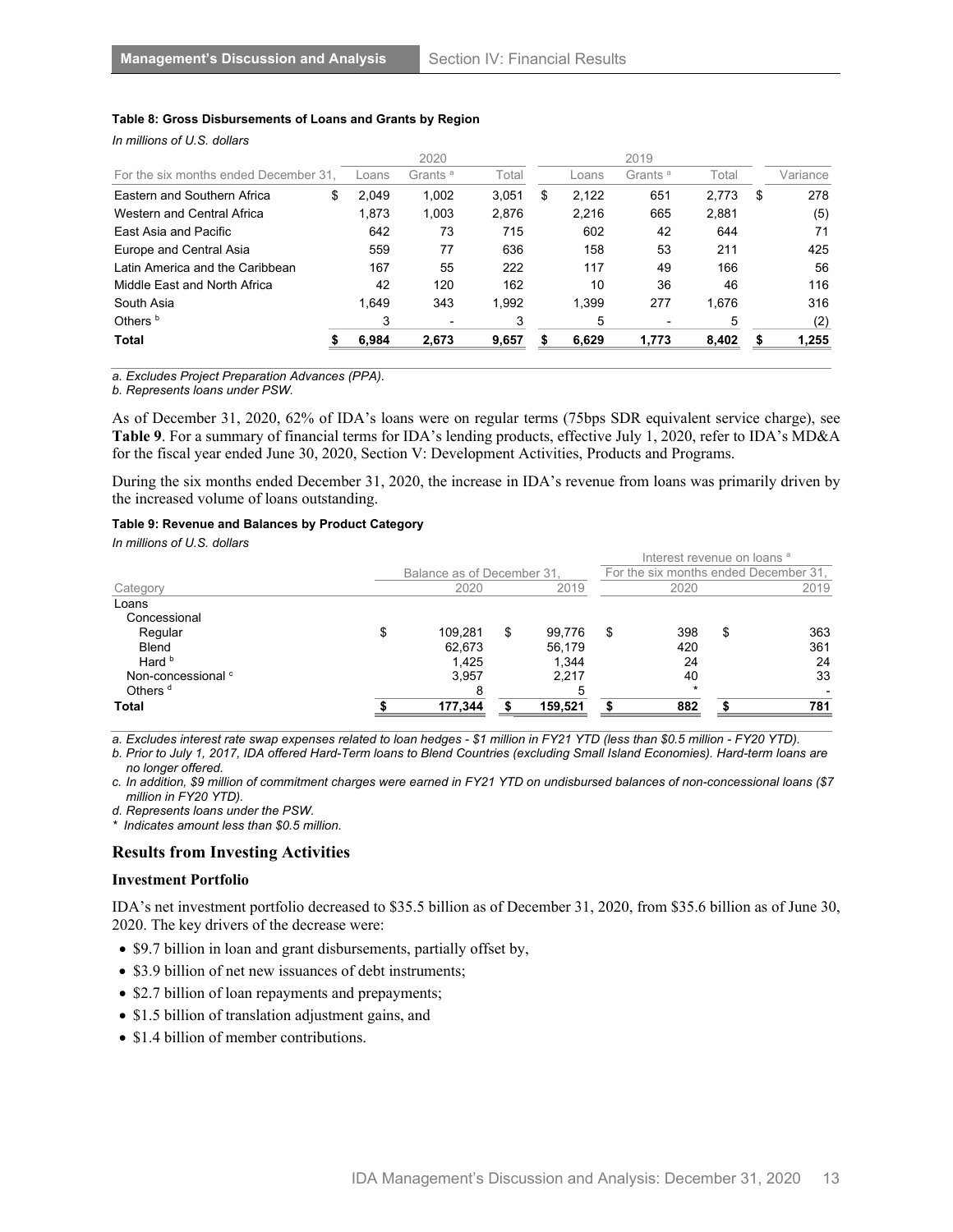### **Net Investment Revenue**

During the six months ended December 31, 2020, IDA's net investment revenue was \$70 million, a decrease of \$158 million compared with the same period in FY20. The decrease was mainly driven by the lower interest rate environment in the current period.



## **Borrowings (excluding associated derivatives)**

Market borrowings outstanding were \$16.5 billion as of December 31, 2020, an increase of \$4.4 billion compared to June 30, 2020 (\$12.1 billion). The increase was driven mainly by new issuances of Medium and Long-term instruments. See Notes to the Condensed Quarterly Financial Statements, Note E – Borrowings.

As part of IDA19, two members have agreed to provide IDA with concessional partner loans totaling \$1.1 billion. As of December 31, 2020, IDA has not signed any concessional partner loan agreement under IDA19. The concessional partner loans are carried at amortized cost. As of December 31, 2020, total borrowings outstanding from members were \$8.1 billion (\$7.6 billion - June 30, 2020).

## **Transfers from Affiliated Organizations**

Since 1964, IBRD has made transfers to IDA out of its net income, upon approval by the Board of Governors. Under a formula-based approach for IBRD's income support to IDA, the amount of income transfer recommended for IDA is a function of IBRD's financial results. For allocations out of the FY20 net income, the Board approved holding \$331 million in IBRD's Surplus account, as a measure of prudence in view of the uncertain outlook due to the COVID-19 crisis, retaining the option to keep those funds with IBRD to strengthen its reserves should a downside scenario materialize.

Based on the updated outlook, on December 10, 2020, IBRD's Board recommended to the Board of Governors the approval of the transfer of \$331 million to IDA. Subsequently, on January 25, 2021, IBRD's Board of Governors approved the transfer which was received by IDA on February 1, 2021.

## **Net Non-Interest Expenses**

As shown in **Table 10**, IDA's net non-interest expenses primarily comprise administrative expenses, net of revenue from externally-funded activities. IBRD and IDA's administrative budget is a single resource envelope that fun the combined work programs of IBRD and IDA. The allocation of administrative expenses between IBRD and IDA is based on an agreed cost and revenue sharing methodology, approved by their Boards, which is primarily driven by the relative level of activities relating to lending, knowledge services, and other services between the two institutions. The administrative expenses shown in the table below include costs related to IDA-executed trust funds and other externally funded activities.

See **Table 10** for a comparison of the main types of Administrative expenses and revenue from externally funded activities between FY21 YTD and FY20 YTD.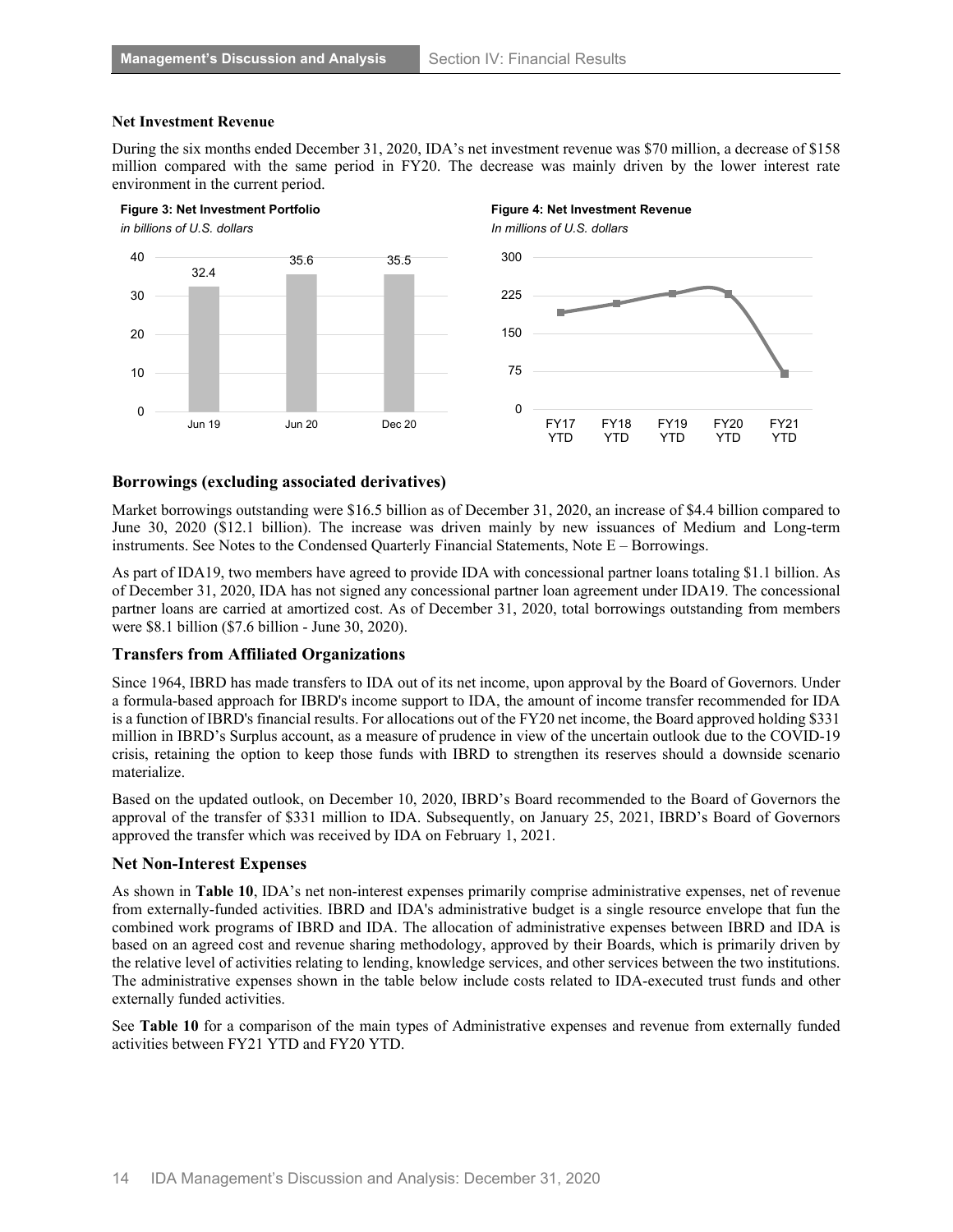IDA's net non-interest expenses were \$785 million for FY21 YTD, as compared to \$783 million in FY20 YTD. The key drivers during the period were:

- increase in pension costs driven by a decrease in the discount rate for pension liabilities resulting in higher service cost and higher amortization of unrecognized actuarial losses;
- decrease in revenue from externally funded activities, partially offset by;
- decrease in travel costs due to savings from COVID-19 related travel curtailment, and;
- decrease in share of costs allocated to IDA.

## **Table 10: Net Non-Interest Expenses**

|    | 2020  | 2019        | Variance   |
|----|-------|-------------|------------|
|    |       |             |            |
| \$ | 557   | \$<br>586   | \$<br>(29) |
|    | 4     | 93          | (89)       |
|    | 195   | 206         | (11)       |
|    | 249   | 183         | 66         |
|    | 33    | 30          | 3          |
|    | 68    | 75          | (7)        |
|    | 20    | 9           | 11         |
| \$ | 1,126 | \$<br>1,182 | \$<br>(56) |
|    | 18    | 21          | (3)        |
|    |       |             |            |
|    | (239) | (270)       | 31         |
|    | (120) | (150)       | 30         |
| S  | (359) | \$<br>(420) | \$<br>61   |
|    | 785   | \$<br>783   | \$<br>2    |
|    |       |             |            |

During FY21 YTD, IDA's net other revenue increased by \$33 million. The main driver was the Project Preparation Advances (PPA) grant activity, including cancellations and refinancing of PPA grants previously approved.

#### **Table 11: Other Revenue (Expenses), net**

*In millions of U.S. dollars*

| For the six months ended December 31, | 2020 | 2019 | Variance |
|---------------------------------------|------|------|----------|
| Other (primarily PPA grants)          | 22   | (10) | 32       |
| Guarantee fees                        |      |      |          |
| Commitment charges                    | ā    |      |          |
| Other Revenue, net (Table 2)          | 38   |      | 33       |
|                                       |      |      |          |

## **Unrealized mark-to-market gains/losses on non-trading portfolios**

During the six months ended December 31, 2020, the non-trading portfolio had \$395 million net unrealized mark-tomarket gains (\$323 million net unrealized mark-to-market gains for same period in FY20). The increase is mainly driven by mark-to-market gains from the derivatives held for the Capital Value Protection Program (CVP) due to the increase in USD interest rates.

## **Non-functional currency translation adjustment gains, net**

These represent unrealized exchange rate gains/losses resulting from the translation of loans, borrowings, and all other assets and liabilities held on IDA's Balance Sheet, that are denominated in currencies other than the SDR and its component currencies. During the six months ended December 31, 2020, translation adjustment losses on nonfunctional currencies were \$499 million as the majority of the non-functional currencies appreciated against the U.S. dollar, IDA's reporting currency. In comparison, in FY20 YTD, the translation adjustment gains were \$17 million due to the depreciation of the majority of these non-functional currencies against the U.S. dollar.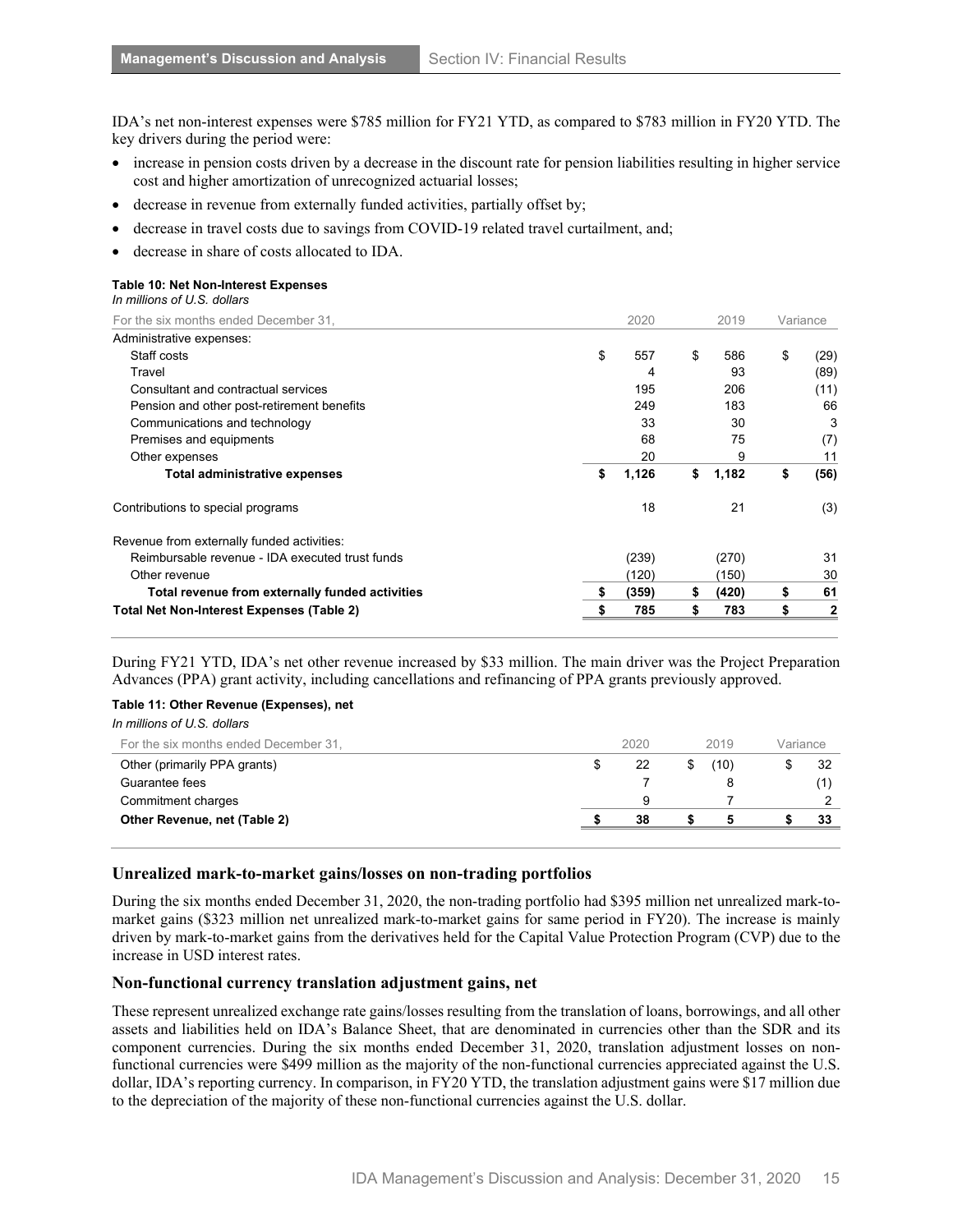## **Section V: Risk Management**

## **Risk Governance**

IDA's risk management processes and practices evolve to reflect changes in activities in response to market, credit, product, operational, and other developments. The Board, particularly Audit Committee members, periodically reviews trends in IDA's risk profiles and performance, and any major developments in risk management policies and controls.

Management believes that effective risk management is critical for IDA's overall operations. Accordingly, the risk management governance structure is designed to manage the principal risks IDA assumes in its activities, and supports Management in its oversight function, particularly in coordinating different aspects of risk management and in connection with risks that are common across functional areas.

IDA's financial and operational risk governance structure is built on a layered approach where:

- i. Business units are responsible for directly managing risks in their respective functional areas,
- ii. The Vice President and WBG Chief Risk Officer (CRO) provides direction, challenge, and oversight over financial and operational risk activities, and
- iii. Internal Audit provides independent oversight.

IDA's risk management process comprises risk identification, assessment, response, and risk monitoring and reporting. IDA has policies and procedures under which risk owners and corporate functions are responsible for identifying, assessing, responding to, monitoring and reporting risks.

## **Risk Oversight and Coverage**

The CRO oversees both financial and operational risks. These risks include (i) country credit risks in the core sovereign lending business, (ii) market and counterparty risks including liquidity risk, and (iii) operational risks relating to people, processes and systems. In addition, the CRO works closely with IBRD, IFC, and MIGA's Management to review, measure, aggregate, and report on risks and share best practices across the WBG. The CRO also helps enhance cooperation between the entities and facilitates knowledge sharing in the risk management function.

The risk of IDA's operations not meeting the expected development outcomes (development outcome risks) in IDA's lending activities is monitored at the corporate level by Operations Policy and Country Services (OPCS). Where fraud and corruption risks may impact IDA-financed projects, OPCS, the Regions and Practice Groups, and the Integrity Vice Presidency jointly address such issues.

## **Management of IDA's Risks**

IDA assumes financial risks in order to achieve its development and strategic objectives. IDA's financial risk management framework is designed to enable and support the institution in achieving its goals in a financially sustainable manner. IDA manages credit, market and operational risks for its financial activities, which include lending, borrowing and investing. The primary financial risk to IDA is the country credit risk inherent in its loan and guarantee portfolio. IDA is also exposed to risks in its liquid asset and derivative portfolios, where the major risks are interest rate, exchange rate, commercial counterparty, and liquidity risks. IDA's operational risk management framework is based on a structured and uniform approach to identify, assess and monitor key operational risks across business units.

## **Coronavirus Disease 2019 (COVID-19) Outbreak**

The outbreak of COVID-19 has resulted in governments worldwide enacting emergency measures to combat the spread of the virus. These measures, which include the implementation of travel bans, quarantine periods and social distancing, have caused material disruption to businesses globally, resulting in an economic slowdown. Governments and central banks have reacted with significant monetary and fiscal interventions designed to stabilize economic conditions.

In light of COVID-19, IDA faces additional credit, market and operational risks for its activities. IDA continues to monitor the developments and to manage the risks associated with all its portfolios. IDA's announced lending capacity response to the outbreak was estimated within its existing financial, operational and risk management policies as well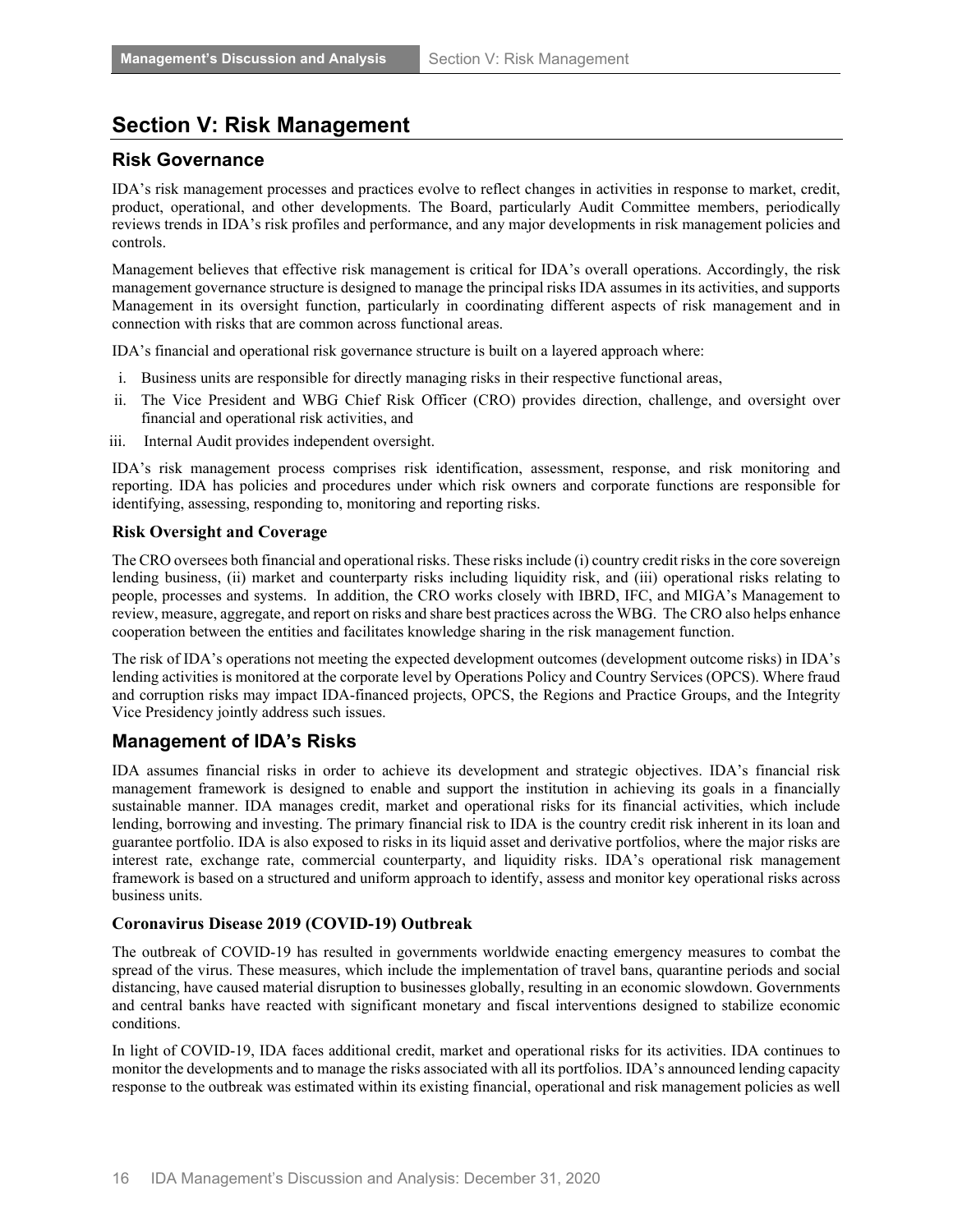as prescribed limits, which have not been modified for this response to the outbreak, as described in Section I – Executive Summary.

As of December 31, 2020, IDA had sufficient resources to meet its liquidity requirements and continues to have access to capital market resources, despite recent market volatility. IDA continues to maintain a robust liquidity position and flexibility to access the necessary liquidity resources. Management remains vigilant in assessing funding needs in the medium and longer-term to manage the effect of possible severe market movements.

As of the reporting date, country credit risk and counterparty credit risk remain in line with the existing governance framework and established credit limits. The loan loss provisions reflect IDA's current assessment of country credit risk. The fair values of related financial instruments reflect counterparty credit risk in IDA's portfolios. Developments in the market continue to be closely monitored and managed.

Home-based work continues in all WB offices throughout the world, with certain exceptions, in line with IDA's Business Continuity Procedures. In addition, IDA has adopted other prudent measures to ensure the health and safety of its employees, including imposing travel restrictions and holding public events in virtual format.

While the duration of the COVID-19 pandemic and its effects remain difficult to predict at this time, IDA has continued to respond to demand and operate its core business functions effectively by utilizing technology for remote work, and by leveraging its extensive local presence in client countries around the world.

Management has an office reopening framework that prioritizes staff health and safety while taking into consideration risks including business continuity. The office reopening framework provides for the incremental return to office and on-site business activities in stages or "tiers," allowing for enough time in between tiers to assess risk and preparedness indicators. IDA continues to monitor risks associated with COVID-19 and prepare plans to respond in case the situation deteriorates.

## **Capital Adequacy**

IDA uses a solvency-based capital adequacy model, which mandates that IDA holds capital for credit risk, market risk and operational risk covering all activities and assets on its books. The main measure of capital adequacy is Deployable Strategic Capital, a non-GAAP measure, which is the capital available to support future commitments, over and above the current portfolio. IDA is required, by the Board, to keep the DSC at levels greater than or equal to zero percent. The DSC is calculated as the amount by which Total Resources Available (TRA) exceed Total Resources Required (TRR), plus a Conservation Buffer (CB). The TRA consists of IDA's existing equity plus accumulated provision for loan losses. The TRR is the minimum capital required to cover expected and unexpected losses, (under a stressed but still plausible downside scenario), in connection with all of IDA's currently existing operations and assets. Within the TRR there is also a capital allowance to reflect losses that result from valuing IDA's concessional loan portfolio in present value terms using market interest rates. This allowance is calculated using a stressed interest rate to account for a potential future rise in market interest rates. The CB is an extra buffer in the amount of 10 percent of TRA.

As of December 31, 2020, the DSC was 34.7 %, lower by 1.1 percentage points compared with June 30, 2020 (35.8%). The decrease in the ratio was mainly due to a larger percentage increase in TRR compared to the percentage increase in TRA. The increase in TRR was primarily due to the increase in total exposure at default. See **Table 12**.

In addition to the DSC framework, IDA has policies in place to ensure alignment of its lending and borrowing activities. Included in these policies are asset coverage requirements, where Management monitors asset and liquidity levels to ensure IDA's ability to satisfy all its borrowing and commitment obligations. See IDA's MD&A for the fiscal year ended June 30, 2020, Section IX: Risk Management.

#### **Table 12: Deployable Strategic Capital Ratio**

*in billions of U.S. dollars except ratios in percentage*

| As of                                               | December 31, 2020 | June 30, 2020 |
|-----------------------------------------------------|-------------------|---------------|
| Total Resources Available (TRA)                     | 180.6             | 172.6         |
| Total Resources Required (TRR)                      | 99.8              | 93.5          |
| Conservation Buffer (CB)                            | 18.1              | 17.3          |
| Deployable Strategic Capital (DSC = TRA-TRR-CB)     | 62.7              | 61.8          |
| Deployable Strategic Capital as a percentage of TRA | 34.7%             | 35.8%         |
|                                                     |                   |               |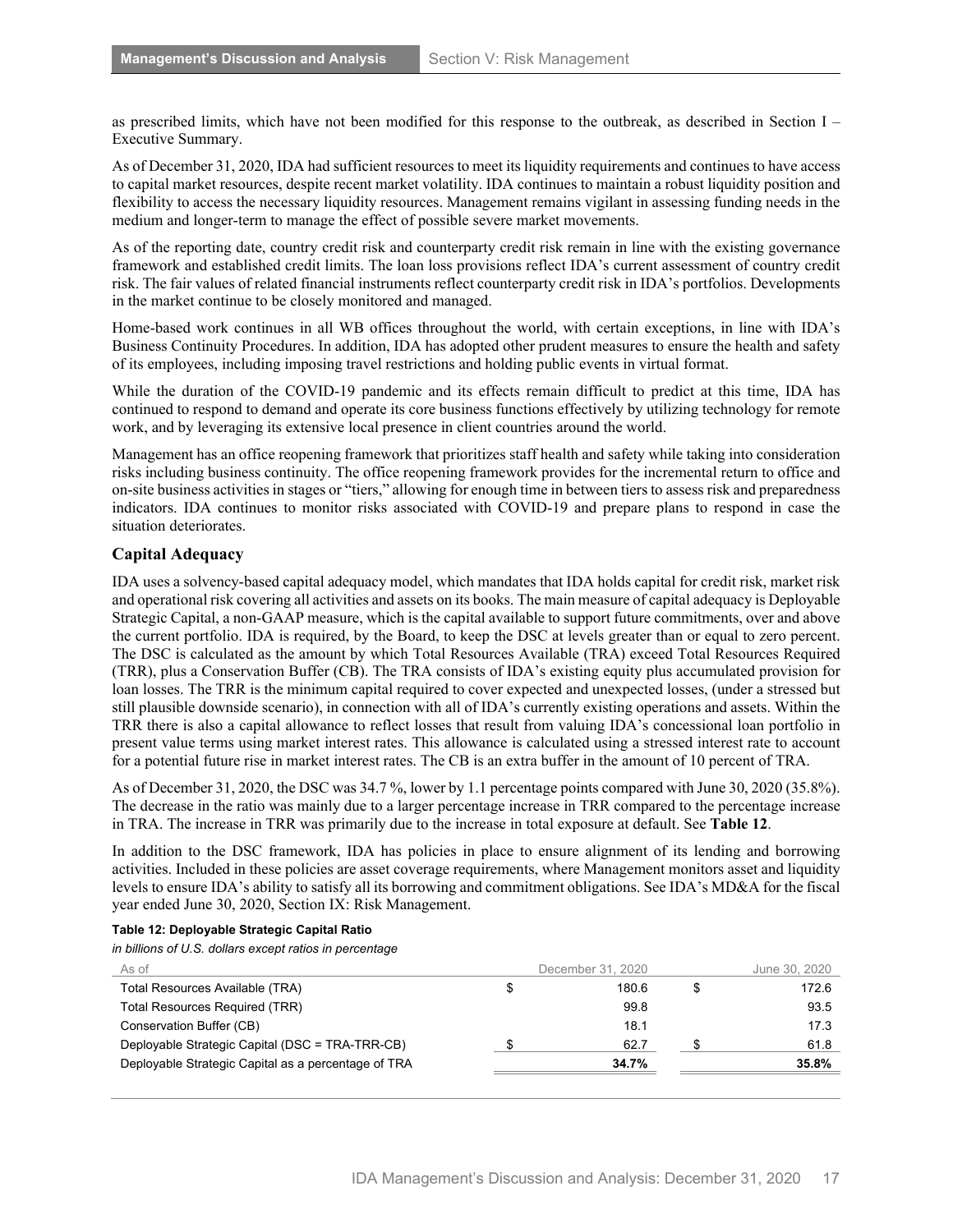## **Asset/Liability Management**

### **Capital Value Protection Program**

In FY20, as part of IDA's Asset/Liability Management (ALM) policies, IDA executed pay fixed, receive floating forward-starting swaps with a notional of \$15 billion under a Board-approved Capital Value Protection Program. The objective of the program is to partially reduce the sensitivity of IDA's capital adequacy model to changes in long-term interest rates and allow for more resources to be available for lending under the capital adequacy framework. For more details, see Notes to the Condensed Quarterly Financial Statements, Note F: Derivative Instruments.

## **Management of Credit and Market Risks**

### **Credit Risk**

IDA faces two types of credit risk: country credit risk and counterparty credit risk. Country credit risk is the risk of loss due to a country not meeting its contractual obligations, and counterparty credit risk is the risk of loss attributable to a counterparty not honoring its contractual obligations. IDA is exposed to commercial as well as noncommercial counterparty credit risk.

#### *Country Credit Risk*

IDA's lending management framework encompasses the long-standing Performance Based Allocation (PBA) mechanism and allocation framework agreed at each replenishment, complemented by additional considerations required when accessing debt markets to ensure adherence to risk management (capital adequacy) requirements.

IDA regularly assesses the country credit risk of all its borrowers. Based on these risk ratings, to manage IDA's overall portfolio risk, the allocation outcomes of the PBA and other mechanisms are reviewed to ensure that they are compatible with the Deployable Strategic Capital Framework and Single Borrower Limit (SBL).

For FY21, the SBL has been set at \$42 billion (25% of \$168.2 billion of equity as of June 30, 2020). Currently, the maximum country exposure levels compatible with IDA's overall capital adequacy target are lower than the SBL for all IDA-borrowing countries. As a consequence, the SBL is not currently a constraining factor.

## *Probable Losses, Overdue Payments and Non-Performing Loans*

When a borrower fails to make payments on any principal, interest or other charges due to IDA, IDA may suspend disbursements immediately on all loans and grants to that borrower. IDA's current practice is to exercise this option using a graduated approach. These practices also apply to member countries eligible to borrow from both IDA and IBRD, and whose payments on IBRD loans may become overdue. It is IDA's practice not to reschedule interest or principal payments on its loans or participate in debt rescheduling agreements with respect to its loans. As of December 31, 2020, none of the borrowing countries in IDA's accrual portfolio had overdue payments beyond 90 days.

As an exception to the practices set forth for treatment of overdue payments, IDA has provided financing to countries with overdue payments, in very specific situations. For further details, refer IDA's MD&A for the fiscal year ended June 30, 2020, Section IX: Risk Management).

In FY21, Sudan has access to \$410 million of Pre-Arrears Clearance Grants (PACG) in support of the country's reform momentum towards HIPC decision point. Of this amount, \$200 million of grants were approved in October 2020 to fund Sudan's Family Support program that will provide direct cash transfers to support vulnerable families as part of the country's efforts to mitigate the effects of the reforms and ongoing economic difficulties. As of December 31, 2020, \$100 million of the approved amount was disbursed.

As of December 31, 2020, approximately 1.2% of IDA's loans were in nonaccrual status, a marginal decrease (0.1%), compared with June 30, 2020. See Notes to the Condensed Quarterly Financial Statements, Note D: Loans and Other Exposures.

## *Accumulated Provision for Losses on Loans and Other Exposures*

Beginning July 1, 2020, IDA records a provision to reflect the expected losses inherent in its loan and other exposures. Prior to July 1, 2020, the provision was determined based on an incurred loss model. On July 1, 2020, IDA recorded a transition adjustment of \$802 million, increasing the beginning balance of accumulated deficit. This adjustment represented the difference between the previous method and CECL (See Notes to Condensed Quarterly Financial Statements, Note A – Summary of Significant Accounting and Related Policies). For the first six months of FY21,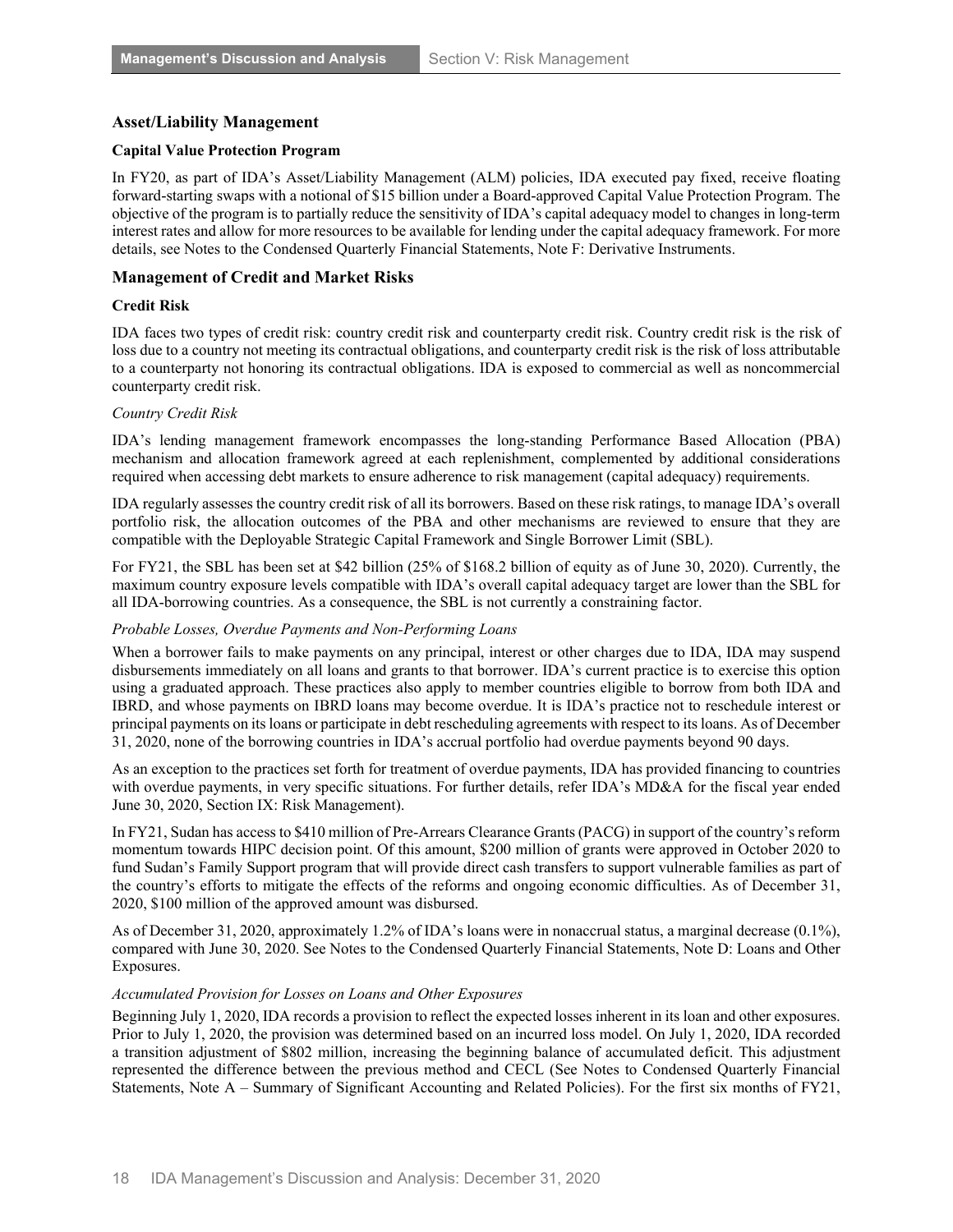IDA recorded a provision for losses on loans and other exposures of \$249 million, primarily reflecting the increase in exposures during the period.

As of December 31, 2020, IDA's accumulated provision for losses on loans and other exposures was \$5.7 billion, which represents a provisioning rate of \$2.4% of the underlying exposures, (\$4.5 billion as of June 30, 2020, 2.7% of the underlying exposures).

**Table 13** provides details of the top five borrowers with the largest loan outstanding balances as of December 31, 2020. These borrowers represented 45% of loans outstanding as of that date.

**Table 13: Top Five Borrowers with the Largest Outstanding Balance** 

*In millions of U.S. dollars, or as otherwise indicated*

| Country                                     | Total            | India                    | Bangladesh      | Pakistan       | Vietnam      | Nigeria      | Others       |
|---------------------------------------------|------------------|--------------------------|-----------------|----------------|--------------|--------------|--------------|
| Eligibility                                 |                  | <b>IBRD</b>              | <b>IDA-only</b> | <b>Blend</b>   | <b>IBRD</b>  | <b>Blend</b> |              |
| Loans outstanding                           | \$<br>177,344 \$ | 22,157                   | \$<br>17,572    | \$<br>15.436   | \$<br>14,128 | \$<br>11,005 | 97,046<br>\$ |
| % of Total Loans outstanding                | 100%             | 12%                      | 10%             | 9%             | 8%           | 6%           | 55%          |
| <b>Weighted Average Maturity</b><br>(Years) | 11.7             | 5.4                      | 13.3            | 10.7           | 7.1          | 13.4         | 13.5         |
| Loans outstanding by terms                  |                  |                          |                 |                |              |              |              |
| Concessional                                |                  |                          |                 |                |              |              |              |
| Regular                                     | 109,281          | 3,840                    | 16,588          | 751            | 7,422        | 5,478        | 75,202       |
| <b>Blend</b>                                | 62,673           | 16,437                   | 923             | 13,912         | 6,275        | 5,340        | 19,786       |
| Hard                                        | 1,425            | 427                      |                 | 463            | 269          | 117          | 149          |
| Non-concessional                            | 3,957            | 1,453                    | 61              | 310            | 162          | 70           | 1,901        |
| Others <sup>a</sup>                         | 8                | $\overline{\phantom{0}}$ |                 | $\overline{a}$ |              |              | 8            |
| <b>Undisbursed balance</b>                  | \$<br>66.645\$   | 1,965                    | \$<br>7,399     | \$<br>4,933    | \$<br>3,731  | \$<br>8.295  | \$40,322     |

*a. Represents loans under the PSW.*

#### *Commercial Counterparty Credit Risk Exposure*

Commercial counterparty credit risk is the risk that counterparties fail to meet their payment obligations under the terms of the contract or other financial instruments. Effective management of counterparty credit risk is vital to the success of IDA's funding, investment, and asset/ liability management activities. The monitoring and management of these risks is continuous as the market environment evolves.

As a result of IDA's use of mark-to-market collateral arrangements for swap transactions, its residual commercial counterparty credit risk exposure is concentrated in the investment portfolio, in instruments issued by sovereign governments and non-sovereign holdings (including Agencies, Asset-backed securities, Corporates, and Time Deposits) (See **Table 14)**.

The credit quality of IDA's investment portfolio remains in the upper end of the credit spectrum with 52% of the portfolio rated AA or above as of December 31, 2020, reflecting IDA's continued preference for highly-rated securities and counterparties across all categories of financial instruments.

Total commercial counterparty credit exposure, net of collateral held, was \$35.4 billion as of December 31, 2020. For the contractual value, notional amounts and related credit risk exposure amounts by instrument, see Notes to the Condensed Quarterly Financial Statements, Note F: Derivative Instruments.

## **Table 14: Commercial Credit Exposure, Net of Collateral Held, by Counterparty Rating**

*In millions of U.S. dollars, except rates in percentages*

|                                  |                          |    |                          |    | As of December 31, 2020 |                       |            |
|----------------------------------|--------------------------|----|--------------------------|----|-------------------------|-----------------------|------------|
| Counterparty Rating <sup>a</sup> | Sovereigns               |    | Non-<br>Sovereigns       |    | Net Swap<br>Exposure    | <b>Total Exposure</b> | % of Total |
| AAA                              | \$<br>5,595              | \$ | 5,119                    | \$ | $\blacksquare$          | \$<br>10.714          | 30         |
| AA                               | 2,385                    |    | 5,335                    |    | 53                      | 7,773                 | 22         |
| A                                | 13,378                   |    | 3,542                    |    |                         | 16.920                | 48         |
| <b>BBB</b> or below              | $\overline{\phantom{0}}$ |    | $\overline{\phantom{a}}$ |    |                         |                       |            |
| Total                            | 21,358                   | £. | 13.996                   | S  | 53                      | 35.407                | 100        |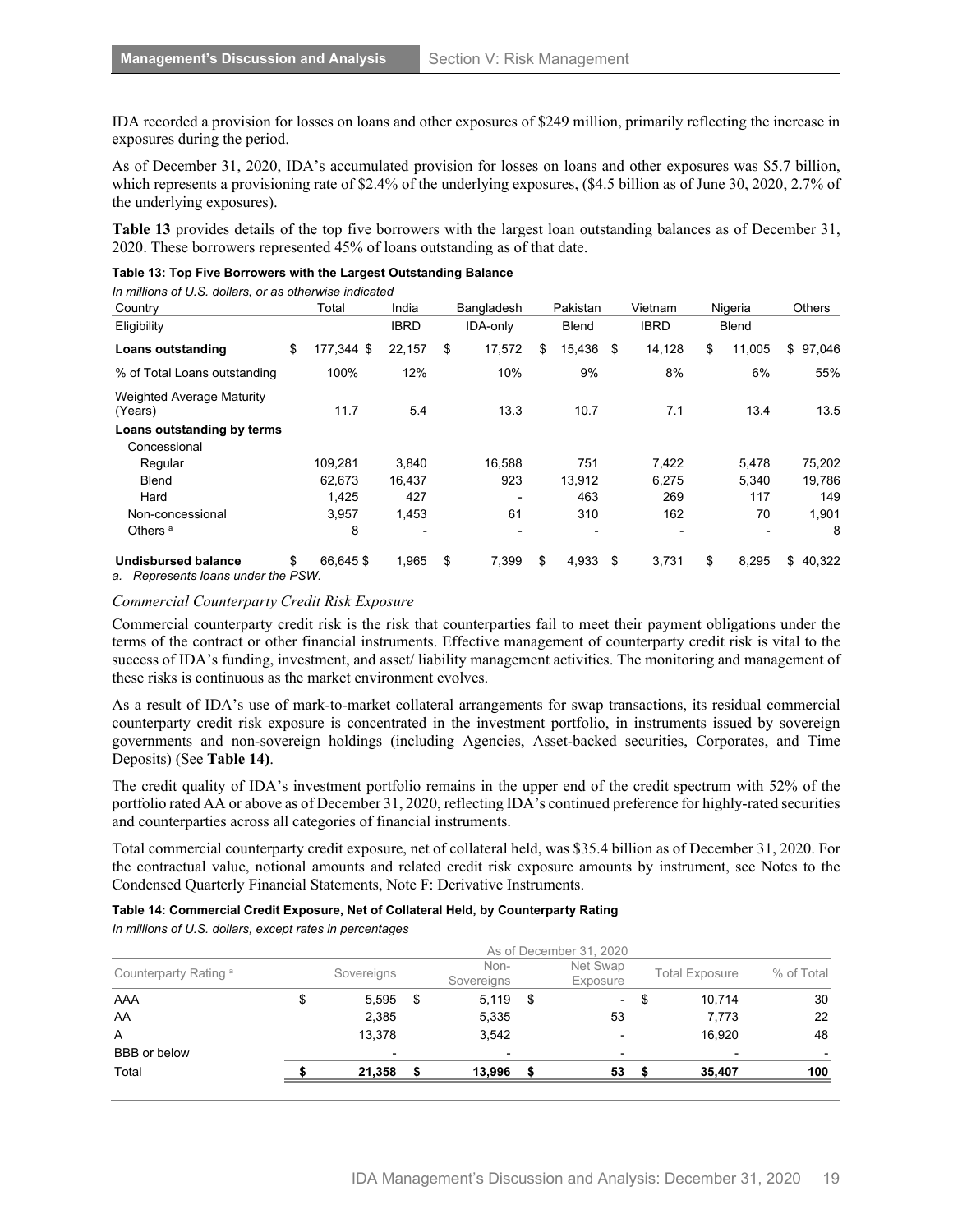|                                  |   |                          |                    | As of June 30, 2020  |                       |            |
|----------------------------------|---|--------------------------|--------------------|----------------------|-----------------------|------------|
| Counterparty Rating <sup>a</sup> |   | Sovereigns               | Non-<br>Sovereigns | Net Swap<br>Exposure | <b>Total Exposure</b> | % of Total |
| AAA                              | S | 2,814                    | \$<br>6,617        | \$<br>$\sim$         | \$<br>9,431           | 27         |
| AA                               |   | 2,221                    | 6,997              | 106                  | 9.324                 | 27         |
| A                                |   | 11,886                   | 3,832              | 46                   | 15.764                | 46         |
| <b>BBB</b> or below              |   | $\overline{\phantom{0}}$ | $\star$            | -                    | $\star$               | $\star$    |
| Total                            |   | 16.921                   | 17.446             | 152                  | 34.519                | 100        |

 *a. Average rating is calculated using available ratings for the three major rating agencies; however, if ratings are not available from each of the three rating agencies, IDA uses the average of the ratings available from any of such rating agencies or a single rating to the extent that an instrument or issuer (as applicable) is rated by only one rating agency.* 

*\* Indicates amount less than \$0.5 million or percentage less than 0.5%.* 

#### **Credit and Debit Valuation Adjustments**

Most outstanding derivative positions are transacted over-the-counter, and therefore valued using internally developed valuation models. For commercial and non-commercial counterparties where IDA has a net exposure (net receivable position), IDA calculates a Credit Valuation Adjustment (CVA) to reflect credit risk. For net derivative positions with commercial and non-commercial counterparties where IDA is in a net payable position, IDA calculates a Debit Valuation Adjustment (DVA) to reflect its own credit risk. As of December 31, 2020, IDA's Condensed Balance Sheet included a CVA of \$1 million and a DVA of \$24 million on outstanding derivatives.

#### **Market Risk**

IDA is exposed to changes in interest and exchange rates. The introduction of market debt financing into IDA's business model from IDA18 presents additional exposures.

IDA uses derivatives to manage its exposure to various market risks. These are used to align the interest and currency composition of its assets (loan and investment trading portfolios) with that of its liabilities (borrowing portfolio) and equity. Loan and investment portfolios are largely maintained in SDR and its component currencies.

#### **Interest Rate Risk**

IDA is exposed to interest rate risk due to mismatches between its assets (loan and investment portfolios) and its liabilities (borrowing portfolio) both in terms of maturity and instrument type. Given IDA's lengthy disbursement profile, the duration of IDA's loans is relatively long. This long duration, combined with volatility in market interest rates, would result in significant year-on-year variability in the fair value of equity. However, since the loan portfolio is not reported at fair value under U.S. GAAP, the impact of this variability on IDA's Balance Sheet is not fully evident.

Under its integrated financing model, IDA employs the following strategies to continue to enhance its management of interest rate risk:

- The capital adequacy policies factor in the sensitivity to interest rates.
- Matching interest rates between assets and related funding to minimize open interest rate positions.
- The funding risk related to the mismatch between the maturity profile of the debt funding and the related assets is monitored through duration measurements and adjustments to capital requirements to cover this risk.

#### **Alternative Reference Rate**

In July 2017, the Financial Conduct Authority (FCA), the regulator of LIBOR, announced that it will no longer compel panel banks to submit rates required to calculate LIBOR after December 31, 2021. Therefore, market participants, including IDA and its borrowers, need to move to alternative reference rates because the availability of LIBOR after this date is not a certainty. Although, the transition from LIBOR is faced with numerous uncertainties and challenges, the transition decision is aimed at increasing transparency in the financial markets by better aligning the alternative reference rates with actual market transactions.

IDA previously completed an initial impact assessment of its exposure, both quantitatively and qualitatively, to LIBOR and developed an implementation roadmap for the LIBOR transition. As part of the communication strategy for the transition, senior management has also met with various internal and external key stakeholders to discuss the important nature of the transition. For IDA's LIBOR based non-concessional and hard-term loans, IDA's Executive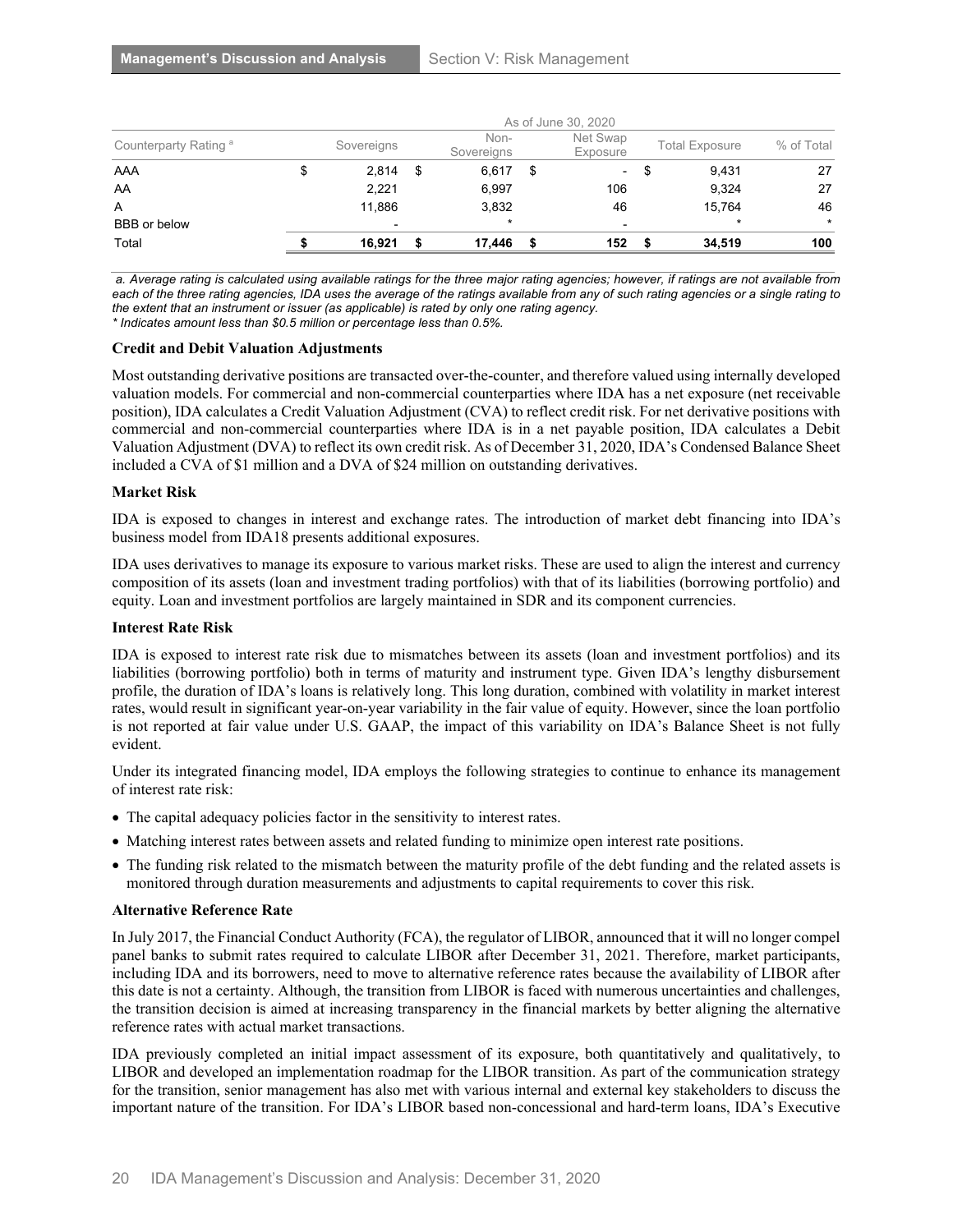Directors have endorsed an omnibus amendment process with borrowers for loan agreements, where relevant, to address the replacement of LIBOR, allowing IDA to maintain the principles of fairness and equivalence for any replacement reference rate. The contract amendments will enable similar treatment to all loans by bringing the fallback provisions related to changes in the reference rate in the General Conditions into conformity with the revised General Conditions of December 2018. The new language permits IDA to transition the interest rate to alternative reference rates when a suitable alternative is available, and it is appropriate to do so. During FY21, loan agreement omnibus amendment packages were distributed to borrowers and IDA has started receiving signed amendments from borrowers.

IDA is actively working through this transition and is analyzing the impact from multiple perspectives: lending, funding, accounting, operations, information technology, liquidity investing, risk and legal, considering the portfolio of existing loans and other instruments that use LIBOR as a benchmark. As the market undergoes fundamental changes due to the transition to alternative reference rates, as a part of its interest rate risk management, on January 26, 2021, IDA suspended the offering of non-concessional loans on fixed spread terms as well as the suspension of a related conversion feature from the variable spread terms to fixed spread terms, effective from April 1, 2021. IDA will continue to work with key stakeholders, including internal subject matter experts, senior management, borrowers, industry groups and other market participants, to mitigate potential financial and operational risks to which IDA is exposed and to ensure an orderly transition to alternative reference rates. IDA is managing the transition prudently and in a cost-effective manner.

## **Exchange Rate Risk**

Changes in exchange rates affect the capital adequacy of IDA when the currency of the equity supporting the loan portfolio and other assets is different from that of the risk exposure. Accordingly, the primary objective of IDA's currency risk management is to protect IDA's financial capacity, as measured by the capital adequacy framework, from exchange rate movements. To achieve this, IDA's balance sheet is managed in multiple currencies: SDR and the currencies comprising the SDR basket. The exchange rate risk management methodology includes the hedging of: (i) currency risk arising from settlement of loan disbursements, loan repayments and donor contributions; (ii) debt funding; (iii) IDA loans; (iv) donor contributions; and (v) administrative budget.

## **Liquidity Risk**

Liquidity risk arises in the general funding of IDA's activities and in managing its financial position. It includes the risk of IDA being unable to fund its portfolio of assets at appropriate maturities and rates, and the risk of being unable to liquidate a position in a timely manner at a reasonable price.

IDA's aggregate liquid asset holdings are kept above a specified Prudential Minimum to safeguard against cash flow interruptions. The Prudential Minimum is equal to 80% of 24 months of projected net outflows. For FY21, the Prudential Minimum has been set at \$21.2 billion. As of December 31, 2020, IDA's liquidity assets were 165% of the Prudential Minimum.

IDA will hold liquidity above the Prudential Minimum to ensure sufficient liquidity under a wide range of shock scenarios as well as to give it flexibility in timing its borrowing transactions and to meet working capital needs.

#### **Operational Risk**

Operational risk is defined as the risk of financial loss, or damage to IDA's reputation resulting from inadequate or failed internal processes, people and systems, or from external events.

IDA recognizes the importance of operational risk management activities, which are embedded in its financial operations. As part of its business activities, IDA is exposed to a range of operational risks including physical security and staff health and safety, data and cyber security, business continuity, and external vendor risks. IDA's approach to identifying and managing operational risk includes a dedicated program for these risks and a robust process that includes identifying, assessing and prioritizing operational risks, monitoring and reporting relevant key risk indicators, aggregating and analyzing internal and external events, and identifying emerging risks that may affect business units and developing risk response and mitigating actions.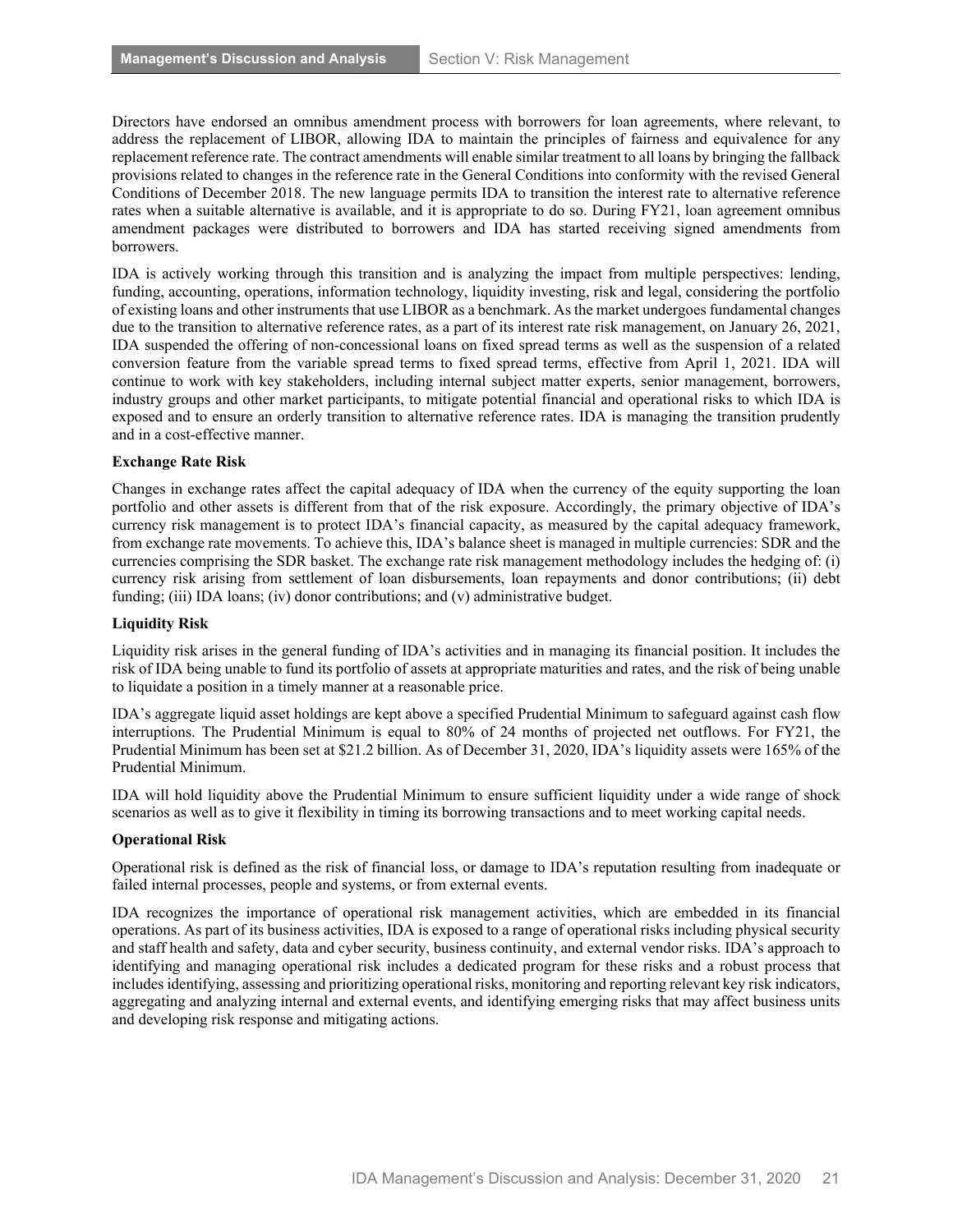## **Section VI: Governance**

## **Senior Management Changes**

There were no Senior Management changes during the period.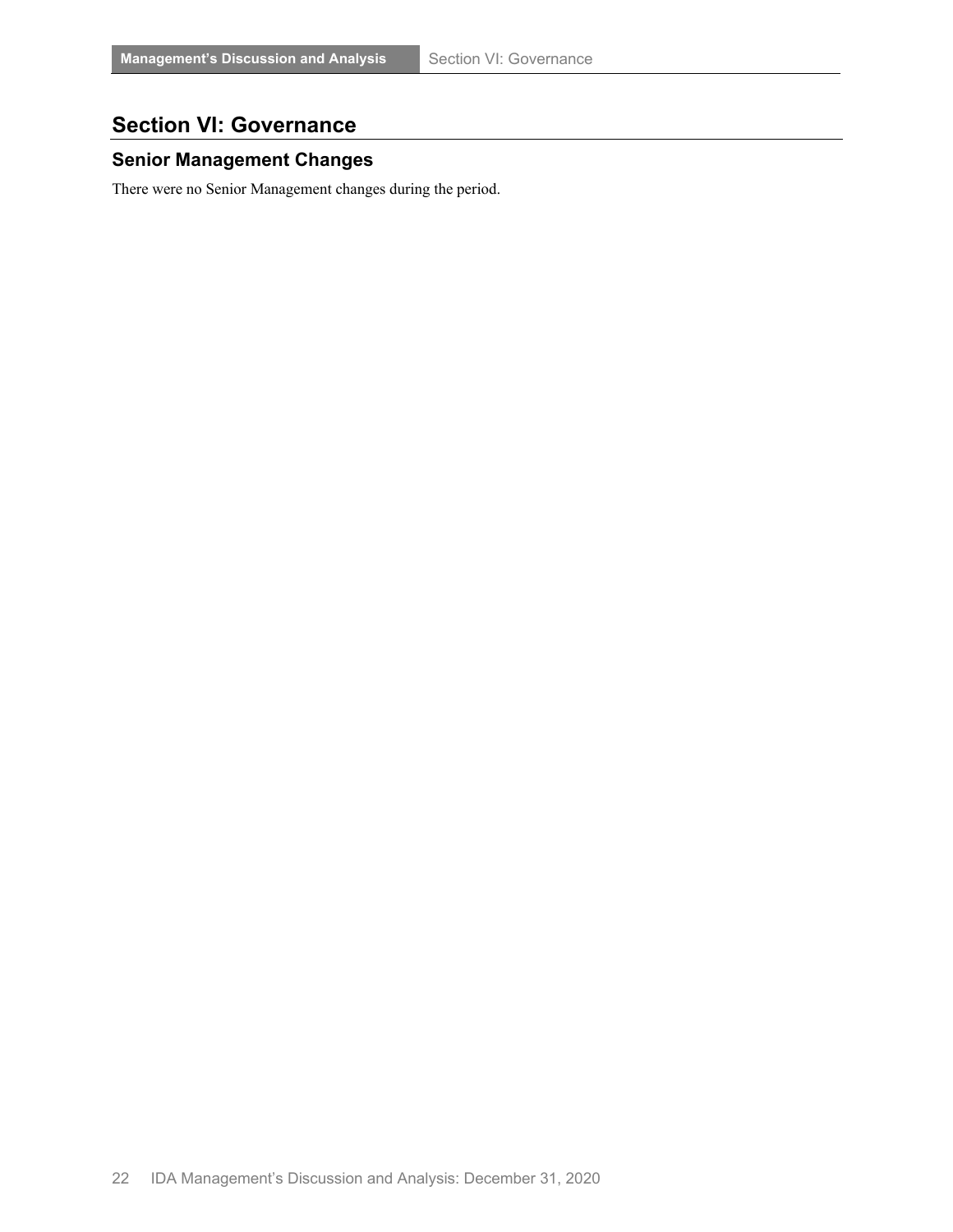## **List of Tables, Figures and Box**

## **Tables**

| Table 14: Commercial Credit Exposure, Net of Collateral Held, by Counterparty Rating  19 |  |
|------------------------------------------------------------------------------------------|--|

## **Figures**

## **Box**

|--|--|--|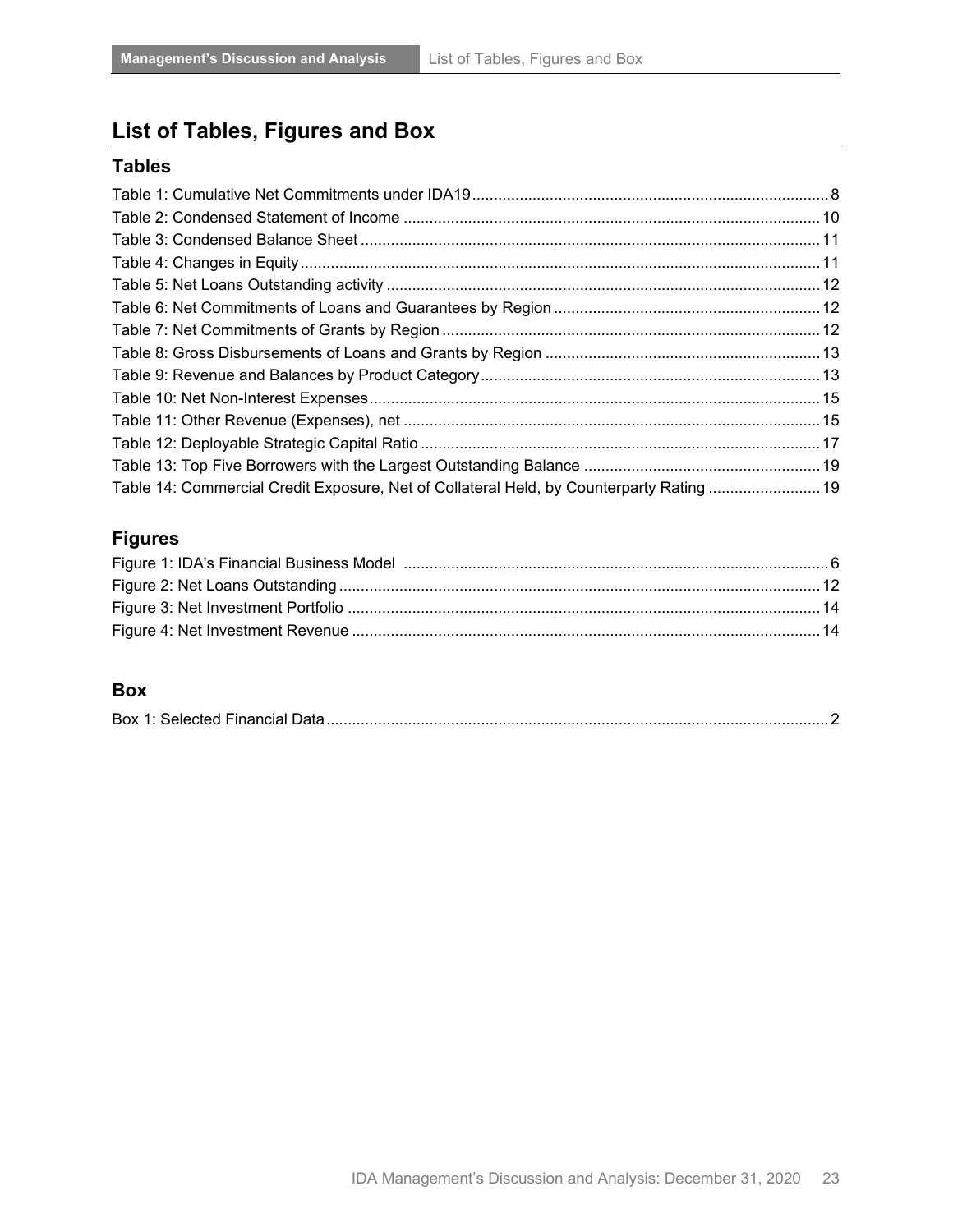**This page left intentionally blank**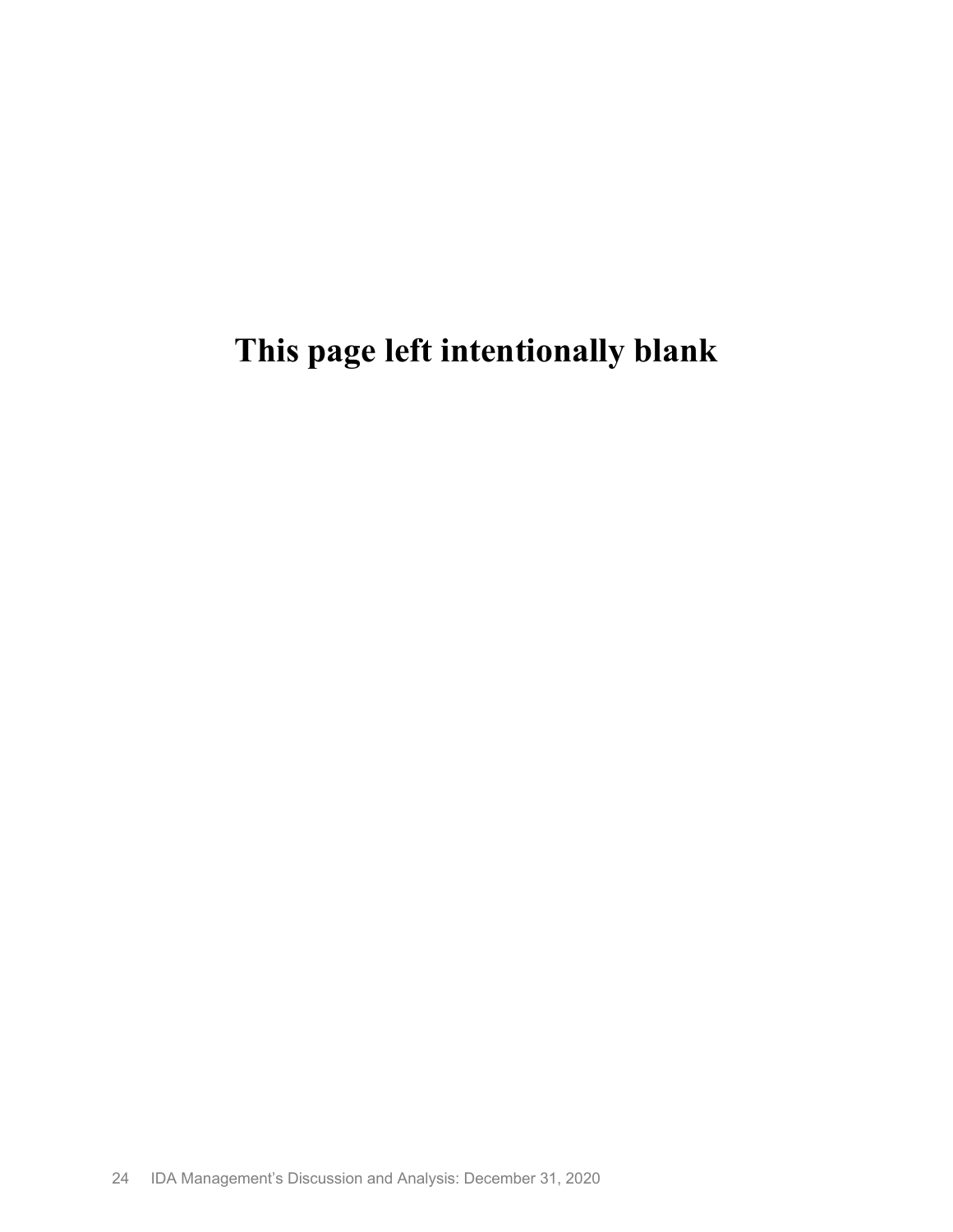## INTERNATIONAL DEVELOPMENT ASSOCIATION (IDA)

CONTENTS *December 31, 2020* 

## CONDENSED QUARTERLY FINANCIAL STATEMENTS

| <b>CONDENSED BALANCE SHEET</b>                               | 26 |
|--------------------------------------------------------------|----|
| <b>CONDENSED STATEMENT OF INCOME</b>                         | 28 |
| <b>CONDENSED STATEMENT OF COMPREHENSIVE INCOME</b>           | 29 |
| <b>CONDENSED STATEMENT OF CHANGES IN ACCUMULATED DEFICIT</b> | 29 |
| <b>CONDENSED STATEMENT OF CASH FLOWS</b>                     | 30 |
| <b>NOTES TO CONDENSED QUARTERLY FINANCIAL STATEMENTS</b>     | 31 |
| <b>INDEPENDENT AUDITORS' REVIEW REPORT</b>                   | 56 |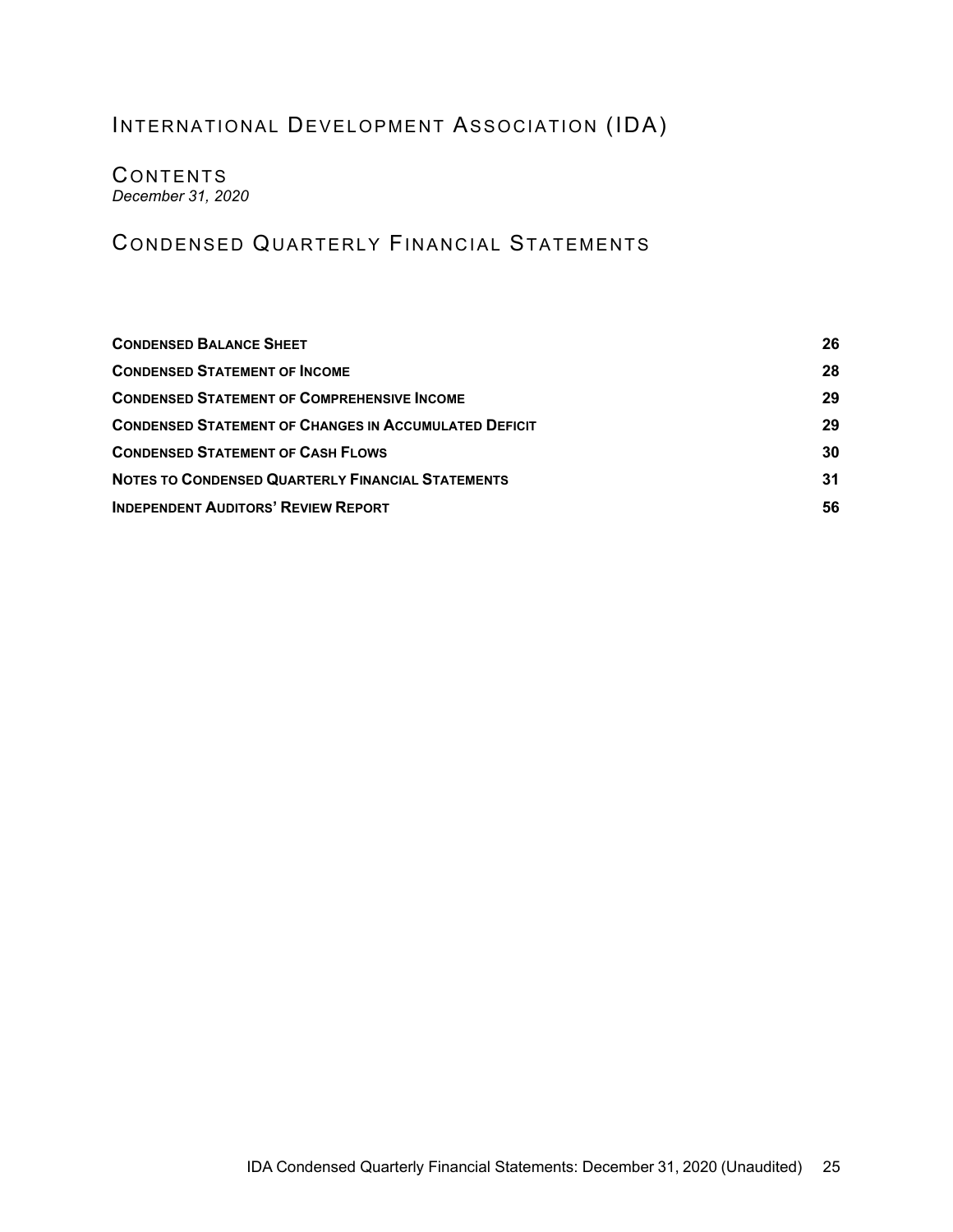## CONDENSED BALANCE SHEET

## *Expressed in millions of U.S. dollars*

|                                                                                                                                | December 31, 2020<br>(Unaudited) | June 30, 2020<br>(Unaudited) |           |  |
|--------------------------------------------------------------------------------------------------------------------------------|----------------------------------|------------------------------|-----------|--|
| <b>Assets</b>                                                                                                                  |                                  |                              |           |  |
| Due from banks-Notes C and J                                                                                                   |                                  |                              |           |  |
| Unrestricted cash                                                                                                              | \$<br>717                        | \$                           | 650       |  |
| Restricted cash                                                                                                                | 26                               |                              | 24        |  |
|                                                                                                                                | 743                              |                              | 674       |  |
| Investments (including securities transferred under repurchase<br>or securities lending agreements of Nil-December 31, 2020;   |                                  |                              |           |  |
| \$108 million-June 30, 2020) - Notes C, G and J                                                                                | 35,436                           |                              | 34,670    |  |
| Derivative assets, net-Notes C, F and J                                                                                        | 58                               |                              | 136       |  |
| Receivable from affiliated organization-Note G                                                                                 | 881                              |                              | 858       |  |
| Loans outstanding-Notes D, G and J                                                                                             |                                  |                              |           |  |
| Total loans approved<br>Less: Undisbursed balance (including signed loan<br>commitments of \$59,499 million-December 31, 2020; | 243,989                          |                              | 227,291   |  |
| \$49,580 million-June 30, 2020)                                                                                                | (66, 645)                        |                              | (61, 911) |  |
| Loans outstanding                                                                                                              | 177,344                          |                              | 165,380   |  |
| Less: Accumulated provision for loan losses                                                                                    | (4,580)                          |                              | (4, 420)  |  |
| Add: Deferred loans origination costs                                                                                          | (3)                              |                              | 1         |  |
| Net loans outstanding                                                                                                          | 172,761                          |                              | 160,961   |  |
| Other assets-Notes C, D and G                                                                                                  | 2,185                            |                              | 2,173     |  |
| <b>Total assets</b>                                                                                                            | \$<br>212,064                    | \$                           | 199,472   |  |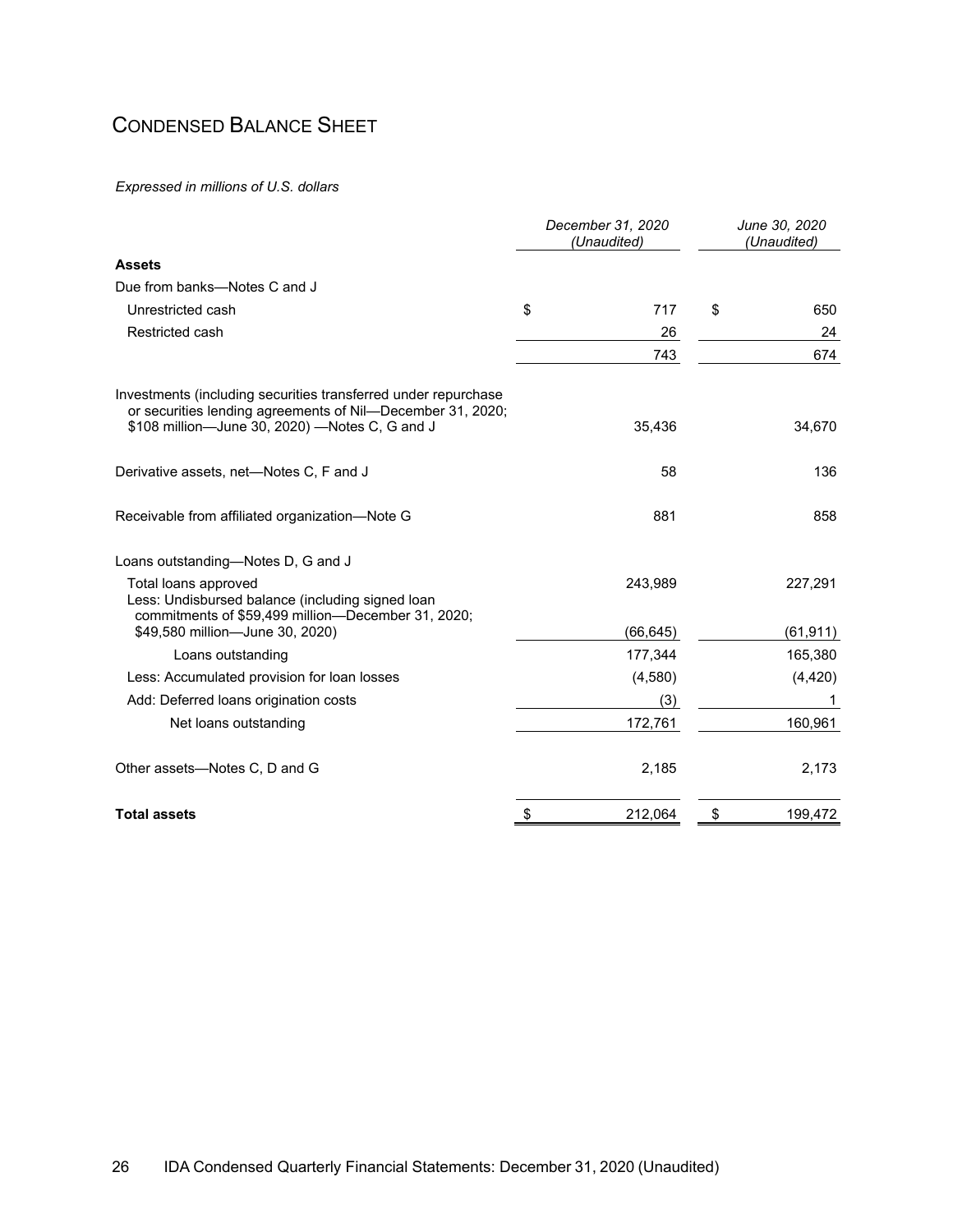|                                                                                                                                                                | December 31, 2020<br>(Unaudited) | June 30, 2020<br>(Unaudited) |
|----------------------------------------------------------------------------------------------------------------------------------------------------------------|----------------------------------|------------------------------|
| <b>Liabilities</b>                                                                                                                                             |                                  |                              |
| Borrowings-Notes E and J                                                                                                                                       |                                  |                              |
| Market borrowings (at fair value)                                                                                                                              | \$<br>16,542                     | \$<br>12,131                 |
| Concessional partner loans (at amortized cost)                                                                                                                 | 8,067                            | 7,635                        |
|                                                                                                                                                                | 24,609                           | 19,766                       |
| Securities sold under repurchase agreements, securities lent<br>under securities lending agreements, and payable for cash<br>collateral received-Notes C and J |                                  | 108                          |
| Derivative liabilities, net-Notes C, F and J                                                                                                                   | 1,367                            | 590                          |
| Payable for development grants-Note H                                                                                                                          | 8,207                            | 9,141                        |
| Payable to affiliated organization-Note G                                                                                                                      | 485                              | 509                          |
| Other liabilities-Notes C and D                                                                                                                                | 2,551                            | 1,187                        |
| <b>Total liabilities</b>                                                                                                                                       | 37,219                           | 31,301                       |
| <b>Equity</b>                                                                                                                                                  |                                  |                              |
| Members' subscriptions and contributions-Note B                                                                                                                |                                  |                              |
| Subscriptions and contributions committed                                                                                                                      | 292,909                          | 267,529                      |
| Less:                                                                                                                                                          |                                  |                              |
| Subscriptions and contributions receivable<br>Cumulative discounts/ acceleration credits on subscriptions<br>and contributions                                 | (44, 530)                        | (22, 415)                    |
|                                                                                                                                                                | (3,830)                          | (3, 771)                     |
| Subscriptions and contributions paid-in                                                                                                                        | 244,549                          | 241,343                      |
| Nonnegotiable, noninterest-bearing demand obligations on<br>account of members' subscriptions and contributions                                                | (12, 525)                        | (10, 679)                    |
| Deferred amounts to maintain value of currency holdings                                                                                                        | (243)                            | (245)                        |
| Accumulated deficit (Statement of Changes in Accumulated<br>Deficit)                                                                                           | (60, 226)                        | (58, 321)                    |
| Accumulated other comprehensive income (loss)-Note I                                                                                                           | 3,290                            | (3,927)                      |
| <b>Total equity</b>                                                                                                                                            | 174,845                          | 168,171                      |
| <b>Total liabilities and equity</b>                                                                                                                            | 212,064<br>\$                    | 199,472                      |
|                                                                                                                                                                |                                  | \$                           |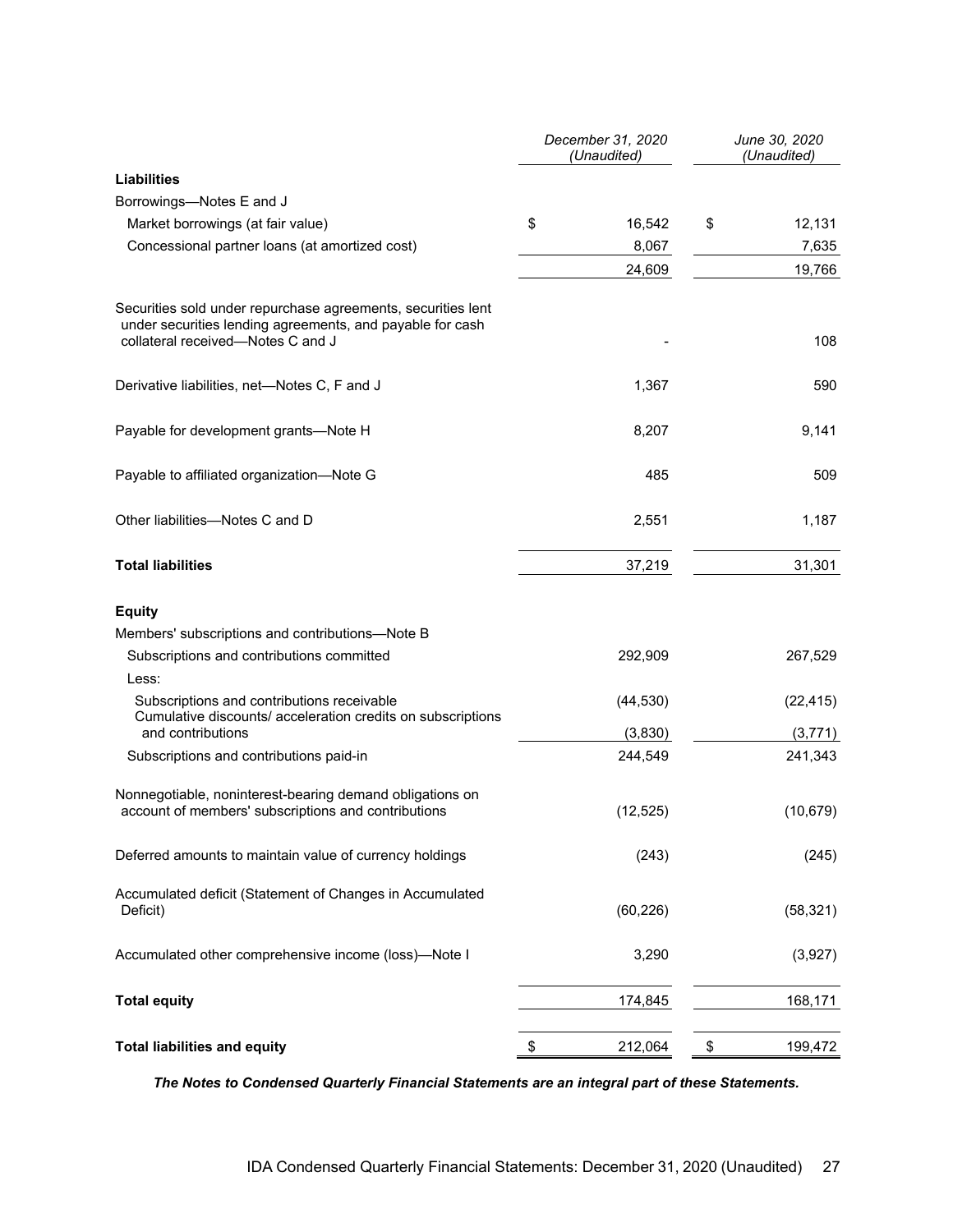## CONDENSED STATEMENT OF INCOME

## *Expressed in millions of U.S. dollars*

|                                                                                                 | <b>Three Months Ended</b><br>December 31,<br>(Unaudited) |                  |       |                | <b>Six Months Ended</b><br>December 31,<br>(Unaudited) |          |  |
|-------------------------------------------------------------------------------------------------|----------------------------------------------------------|------------------|-------|----------------|--------------------------------------------------------|----------|--|
|                                                                                                 | 2020                                                     |                  | 2019  | 2020           |                                                        | 2019     |  |
| Interest revenue                                                                                |                                                          |                  |       |                |                                                        |          |  |
| Loans, net-Note D                                                                               | \$<br>444                                                | \$               | 394   | \$<br>881      | \$                                                     | 781      |  |
| Investments, net-Notes C and G                                                                  | 33                                                       |                  | 112   | 70             |                                                        | 228      |  |
| Asset/liability management derivatives, net                                                     | (4)                                                      |                  | (6)   | (9)            |                                                        | (9)      |  |
| Borrowing expenses, net-Note E                                                                  | (48)                                                     |                  | (66)  | (97)           |                                                        | (123)    |  |
| Interest revenue, net of borrowing expenses                                                     | 425                                                      |                  | 434   | 845            |                                                        | 877      |  |
| Provision for losses on loans and other exposures,<br>charge-Note D                             | (127)                                                    |                  | (92)  | (249)          |                                                        | (127)    |  |
| Non-interest revenue                                                                            |                                                          |                  |       |                |                                                        |          |  |
| Revenue from externally funded activities-Note G                                                | 206                                                      |                  | 275   | 359            |                                                        | 420      |  |
| Commitment charges-Note D                                                                       | 5                                                        |                  | 4     | 9              |                                                        | 7        |  |
| Other                                                                                           | 4                                                        |                  | 3     | 7              |                                                        | 8        |  |
| Total                                                                                           | 215                                                      |                  | 282   | 375            |                                                        | 435      |  |
| <b>Non-interest expenses</b>                                                                    |                                                          |                  |       |                |                                                        |          |  |
| Administrative-Note G                                                                           | (576)                                                    |                  | (650) | (1, 126)       |                                                        | (1, 182) |  |
| Contributions to special programs-Note G                                                        | (17)                                                     |                  | (21)  | (18)           |                                                        | (21)     |  |
| Other                                                                                           | 11                                                       |                  | (6)   | 22             |                                                        | (10)     |  |
| Total                                                                                           | (582)                                                    |                  | (677) | (1, 122)       |                                                        | (1, 213) |  |
| Transfers from affiliated organizations and others-<br>Note G                                   |                                                          |                  | 252   |                |                                                        | 252      |  |
| Development grants-Note H                                                                       | (423)                                                    |                  | (337) | (932)          |                                                        | (379)    |  |
| Non-functional currency translation adjustment<br>(losses) gains, net                           | (494)                                                    |                  | (126) | (499)          |                                                        | 17       |  |
| Unrealized mark-to-market gains (losses) on<br>Investments-Trading portfolio, net-Notes F and J | 65                                                       |                  | (24)  | 84             |                                                        | 19       |  |
| Unrealized mark-to-market gains on non-trading<br>portfolios, net-Note J                        | 266                                                      |                  | 272   | 395            |                                                        | 323      |  |
| Net (loss) income                                                                               | \$<br>(655)                                              | $$\mathfrak{F}$$ | (16)  | \$<br>(1, 103) | \$                                                     | 204      |  |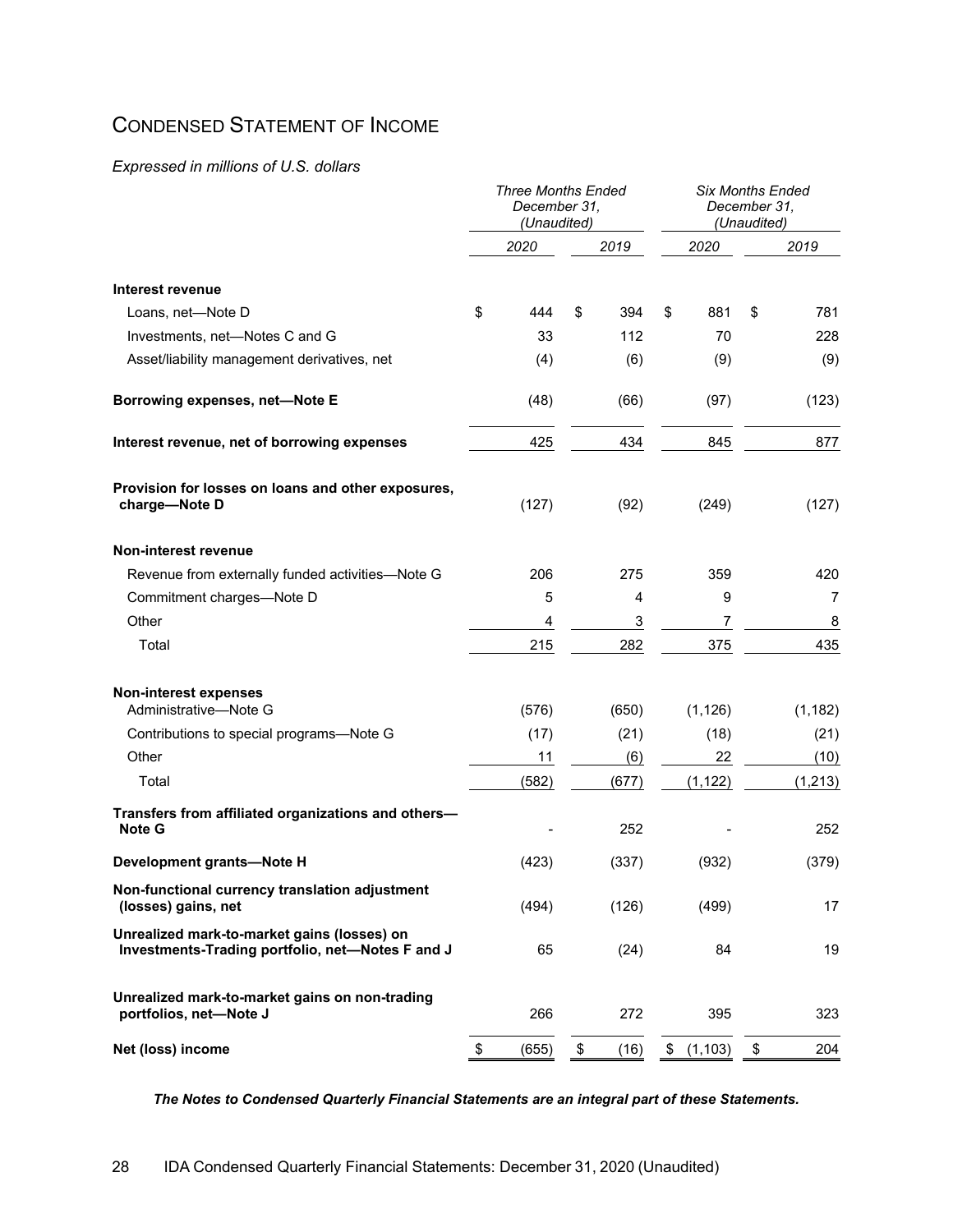## CONDENSED STATEMENT OF COMPREHENSIVE INCOME

## *Expressed in millions of U.S. dollars*

|                                                                                   | <b>Three Months Ended</b><br>December 31.<br>(Unaudited) |            |  |       |    | <b>Six Months Ended</b><br>December 31.<br>(Unaudited) |  |       |  |
|-----------------------------------------------------------------------------------|----------------------------------------------------------|------------|--|-------|----|--------------------------------------------------------|--|-------|--|
| Net (loss) income                                                                 |                                                          | 2020       |  | 2019  |    | 2020                                                   |  | 2019  |  |
|                                                                                   |                                                          | $(655)$ \$ |  | (16)  | \$ | $(1,103)$ \$                                           |  | 204   |  |
| Other comprehensive loss-Note I<br>Currency translation adjustments on functional |                                                          |            |  |       |    |                                                        |  |       |  |
| currencies<br>Net Change in Debit Valuation Adjustment (DVA) on                   |                                                          | 3.429      |  | 2.057 |    | 7.249                                                  |  | (901) |  |
| Fair Value option elected liabilities                                             |                                                          | (16)       |  |       |    | (32)                                                   |  |       |  |
| <b>Comprehensive Income (loss)</b>                                                |                                                          | 2,758 \$   |  | 2,040 | \$ | $6,114$ \$                                             |  | (697) |  |

## CONDENSED STATEMENT OF CHANGES IN ACCUMULATED DEFICIT

*Expressed in millions of U.S. dollars*

|                                                                  | <b>Six Months Ended</b><br>December 31.<br>(Unaudited) |   |           |
|------------------------------------------------------------------|--------------------------------------------------------|---|-----------|
|                                                                  | 2020                                                   |   | 2019      |
| Accumulated deficit at beginning of the fiscal year              | \$<br>(58, 321)                                        | S | (57, 207) |
| Cumulative effect of change in accounting principle-Note A and D | (802)                                                  |   |           |
| Net (loss) income for the period                                 | (1, 103)                                               |   | 204       |
| Accumulated deficit at end of the period                         | (60,226)                                               |   | (57,003)  |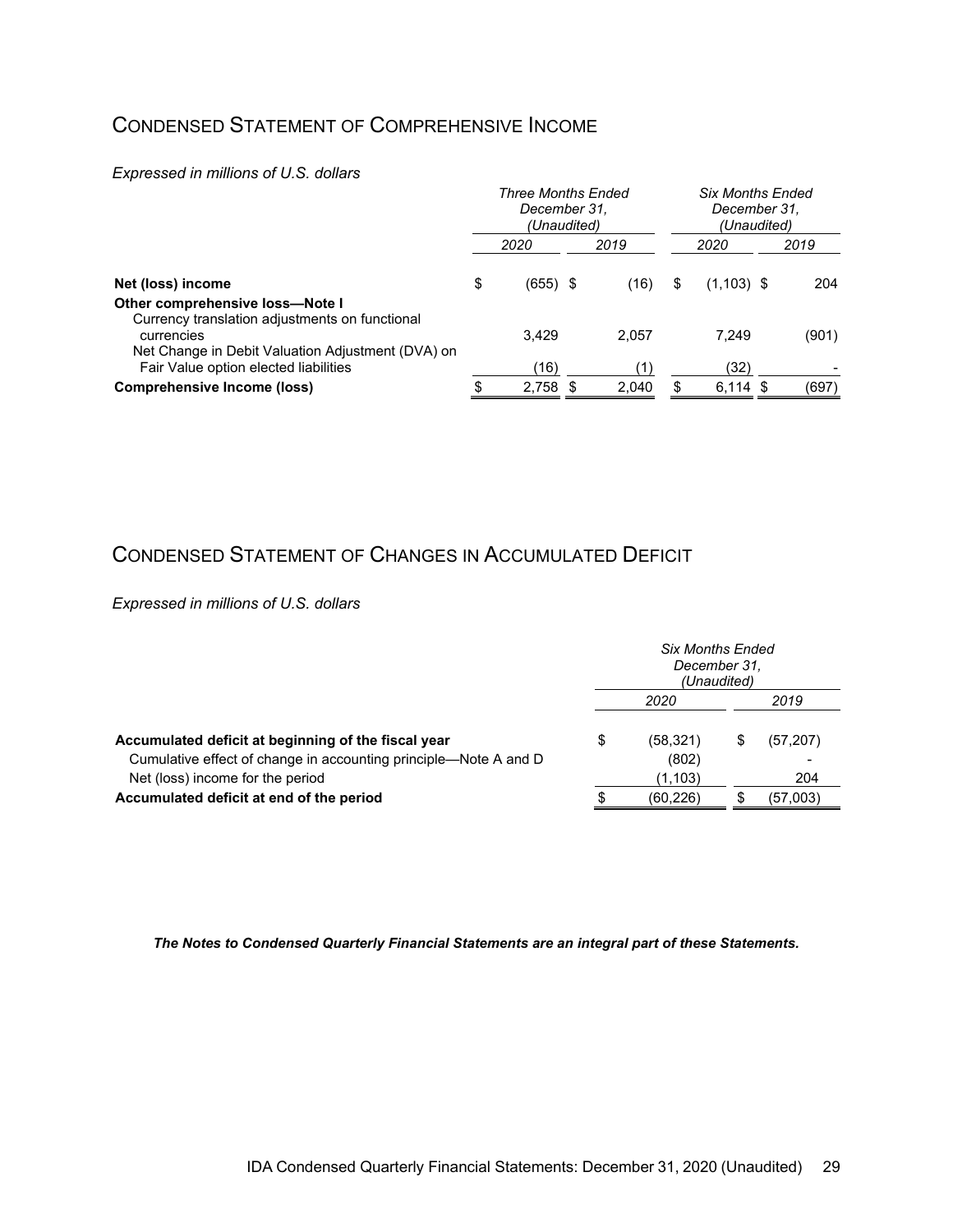## CONDENSED STATEMENT OF CASH FLOWS

## *Expressed in millions of U.S. dollars*

| 2020<br>2019<br>Cash flows from investing activities<br>Loans<br>\$<br>(6,984)<br>\$<br><b>Disbursements</b><br>(6,629)<br>Principal repayments<br>2,712 |         |
|----------------------------------------------------------------------------------------------------------------------------------------------------------|---------|
|                                                                                                                                                          |         |
|                                                                                                                                                          |         |
|                                                                                                                                                          |         |
|                                                                                                                                                          | 2,862   |
| Non-trading securities-Investments                                                                                                                       |         |
| Principal payments received<br>64                                                                                                                        | 61      |
| (4, 208)<br>(3,706)<br>Net cash used in investing activities                                                                                             |         |
| Cash flows from financing activities                                                                                                                     |         |
| Members' subscriptions and contributions<br>1,359                                                                                                        | 1,581   |
| Medium and long-term borrowings                                                                                                                          |         |
| New issues<br>3,974                                                                                                                                      | 1,423   |
| Retirements<br>(48)                                                                                                                                      |         |
| Short-term borrowings (original maturities greater than 90 days)                                                                                         |         |
| 3,750<br>New issues                                                                                                                                      | 6,033   |
| (6, 491)<br>(2,783)<br>Retirements                                                                                                                       |         |
| Net short-term borrowings (original maturities less than 90 days)<br>2,668                                                                               | 946     |
| Net derivatives-borrowings<br>25                                                                                                                         | (34)    |
| 5,237<br>Net cash provided by financing activities                                                                                                       | 7,166   |
| Cash flows from operating activities                                                                                                                     |         |
| (1, 103)<br>Net (loss) income                                                                                                                            | 204     |
| Adjustments to reconcile net (loss) income to net cash used in operating<br>activities                                                                   |         |
| Provision for losses on loans and other exposures, net-charge<br>249                                                                                     | 127     |
| 499<br>Non-functional currency translation adjustment losses (gains), net                                                                                | (17)    |
| Unrealized mark-to-market gains on non-trading portfolios, net<br>(395)                                                                                  | (323)   |
| Other non-interest expenses, net<br>(22)                                                                                                                 | 10      |
| Amortization of borrowing costs<br>48                                                                                                                    | 71      |
| Changes in:                                                                                                                                              |         |
| Net Investment portfolio<br>1,595<br>(1,692)                                                                                                             |         |
| Other assets and liabilities<br>(1,879)<br>(1,268)                                                                                                       |         |
| Net cash used in operating activities<br>(1,008)<br>(2,888)                                                                                              |         |
| 48<br>Effect of exchange rate changes on unrestricted and restricted cash                                                                                | 12      |
| Net increase in unrestricted and restricted cash<br>69                                                                                                   | 584     |
| 674<br>Unrestricted and restricted cash at beginning of the fiscal year                                                                                  | 138     |
| 743<br>\$<br>Unrestricted and restricted cash at end of the period<br>\$                                                                                 | 722     |
| <b>Supplemental disclosure</b>                                                                                                                           |         |
| Increase (Decrease) in ending balances resulting from exchange rate                                                                                      |         |
| fluctuations:                                                                                                                                            |         |
| \$<br>\$<br>Loans outstanding<br>7,697                                                                                                                   | (794)   |
| 1,540<br>Investment portfolio                                                                                                                            | (77)    |
|                                                                                                                                                          | (59)    |
| Derivatives-Asset/liability management<br>(1,065)                                                                                                        |         |
| <b>Borrowings</b><br>964                                                                                                                                 | 41      |
| Principal repayments written off under Heavily Indebted Poor Countries                                                                                   |         |
| (HIPC) Debt Initiative<br>5<br>Interest paid on borrowing portfolio<br>63                                                                                | 5<br>48 |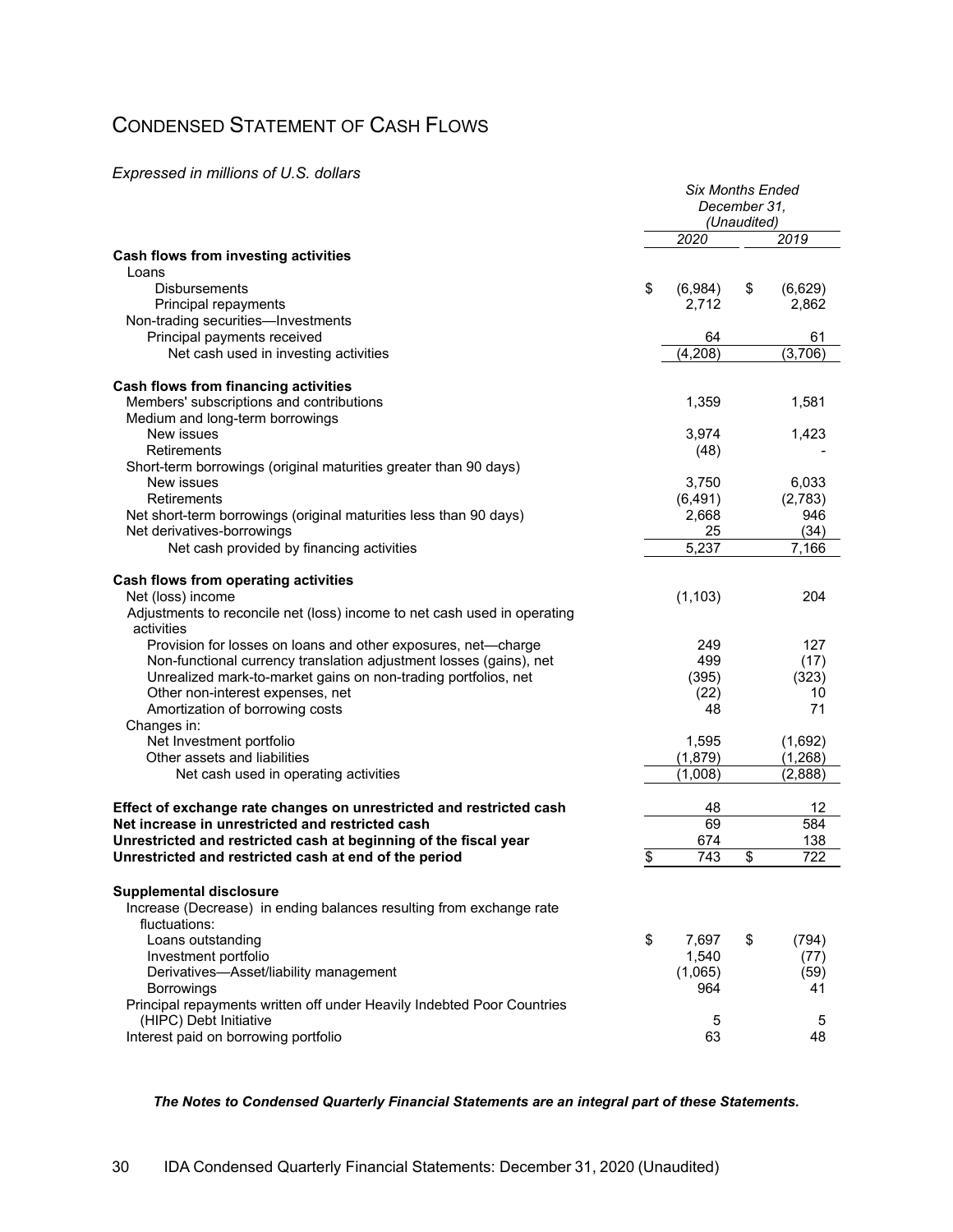## NOTES TO CONDENSED QUARTERLY FINANCIAL STATEMENTS

## **NOTE A—SUMMARY OF SIGNIFICANT ACCOUNTING AND RELATED POLICIES**

## **Basis of Preparation**

These unaudited condensed quarterly financial statements and notes should be read in conjunction with the June 30, 2020 audited financial statements and notes included therein. The condensed comparative information that has been derived from the June 30, 2020 audited financial statements has not been audited. In the opinion of management, the condensed quarterly financial statements reflect all adjustments necessary for a fair presentation of IDA's financial position and results of operations in accordance with accounting principles generally accepted in the United States of America (U.S. GAAP).

Management makes estimates and assumptions that affect the reported amounts of assets and liabilities and disclosure of contingent assets and liabilities at the date of the condensed quarterly financial statements and the reported amounts of revenue and expenses during the reporting periods. Due to the inherent uncertainty involved in making those estimates, actual results could differ from those estimates. Areas in which significant estimates have been made include, but are not limited to, the provision for losses on loans and other exposures and valuation of certain financial instruments carried at fair value. The results of operations for the first six months of the current fiscal year are not necessarily indicative of the results that may be expected for the full year.

Certain reclassifications of the prior year's information have been made to conform with the current year's presentation.

These financial statements were issued on February 10, 2021 which was also the date through which IDA's management evaluated subsequent events.

## **Accounting and Reporting Developments**

## *Accounting Standards Evaluated:*

In March 2020, the FASB issued ASU 2020-04 - *Reference Rate Reform (Topic 848): Facilitation of the Effects of Reference Rate Reform on Financial Reporting*. The ASU provides temporary optional expedients and exceptions to the U.S. GAAP guidance on contract modifications and hedge accounting to ease the financial reporting burden of the expected market transition from LIBOR and other interbank offered rates. To be eligible for the optional expedients, modifications of contractual terms that change (or have the potential to change) the amount or timing of contractual cash flows must be related only to replacement of a reference rate. The relief is temporary and is only available through December 31, 2022. IDA will apply the standard consistently to contractual amendments made to all applicable floating rate instruments indexed to IBOR (inter-bank offered rate) rates. IDA adopted the standard effective June 30, 2020 and the adoption did not have a material impact on the financial statements.

In August 2018, the FASB issued ASU 2018-13, *Fair Value Measurement (Topic 820) – Disclosure Framework – Changes to the Disclosure Requirements for Fair Value Measurement,* which amends the disclosure requirements of ASC 820. The guidance became effective for IDA from the quarter ending September 30, 2020. The adoption of this ASU had no material impact on IDA's financial statements.

In June 2016, the FASB issued ASU 2016-13, *Financial Instruments – Credit Losses (Topic 326): Measurement of Credit Losses on Financial Instruments* (CECL ASU). The ASU and its subsequent amendments introduce a new model for the accounting of credit losses of loans and other financial assets measured at amortized cost. The current expected credit loss (CECL) model, requires an entity to estimate the credit losses expected over the life of an exposure, considering historical information, current information, and reasonable and supportable forecasts. Additionally, the ASUs require enhanced disclosures about credit quality and significant estimates and judgments used in estimating credit losses.

For IDA, the ASUs became effective on July 1, 2020. The transition adjustment increased the Accumulated Deficit by \$802 million, which reflects the increase in the credit losses relating to loans and other exposures under CECL compared to the previous "incurred loss" model. The impact is mainly driven by the requirement to provision over the full life of IDA's long maturity profile credit exposures as well as the inclusion of signed loan commitments in the determination of the provision.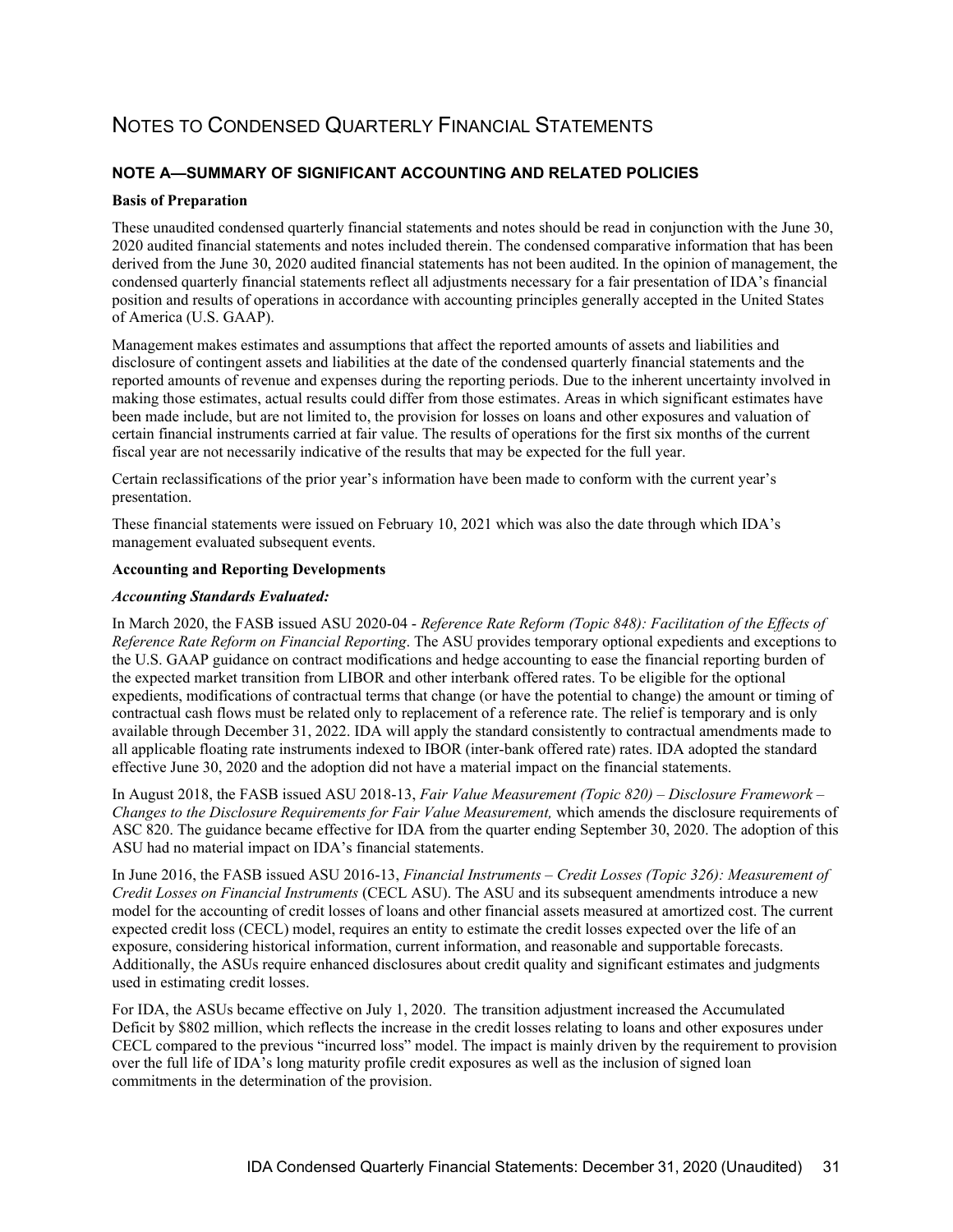See the table below for details of the CECL transition adjustment as of July 1, 2020. The transition adjustment had no impact on the Statement of Income. See Note  $D -$  Loans and Other Exposures, for additional details.

#### *In millions of U.S. dollars*

| Accumulated provision related to                       | Location on the Condensed<br><b>Balance Sheet</b>             | June 30, 2020<br>As reported | Impact of the<br>adoption of the<br><b>CECL ASU</b> | July 1, 2020<br>Adiusted |              |  |
|--------------------------------------------------------|---------------------------------------------------------------|------------------------------|-----------------------------------------------------|--------------------------|--------------|--|
| Loans outstanding                                      | Accumulated provision for loan<br>losses                      | \$<br>2.829                  | \$<br>(59)                                          | \$                       | 2,770        |  |
| Debt Relief under HIPC/MDRI<br>Signed loan commitments | Accumulated provision for loan<br>losses<br>Other liabilities | 1.591                        | 859                                                 |                          | 1.591<br>859 |  |
| Other exposures                                        | Other liabilities                                             | 72                           | າ                                                   |                          | 74           |  |
| Total accumulated provision                            |                                                               | 4,492                        | 802                                                 |                          | 5,294        |  |
| <b>Accumulated Deficit</b>                             |                                                               | \$<br>(58, 321)              | \$<br>(802)                                         | S                        | (59, 123)    |  |

As a result of the implementation of CECL, the significant accounting policies have been updated as follows.

*Accumulated Provision for Losses on Loans and Other Exposures:* Management determines the appropriate level of the accumulated provision for losses, which reflects the expected losses inherent in IDA's exposures. The exposures are disaggregated into two groups: exposures in accrual status and exposures in nonaccrual status. For countries in accrual status, these exposures are grouped in pools of borrowers with similar risk rating categories. The expected credit losses related to loans and other exposures are calculated over the life of the instruments by multiplying the annual expected exposures, by the expected default frequency (probability of default to IDA) and by the estimated severity of the loss given default. The provision for expected losses is the sum of the expected annual losses over the expected life of the instruments. The total exposure for provisioning under CECL is the current exposure and the expected exposure over the life of the instrument. Each risk rating is mapped to the expected default frequency based on historical observations of credit ratings at the beginning and at the end of each year. Expected losses on loan exposures comprise estimates of losses arising from default and nonpayment of principal and interest amounts due, as well as the economic loss due to delay in receiving payments. The severity of loss given default is determined at each balance sheet date, based on historical experience as well as parameters adjusted for current conditions during the reasonable and supportable forecast period of IDA. The severity of loss is dependent on the borrower's eligibility, namely: IDA, Blend (IBRD and IDA) and IBRD, with the highest severity associated with IDA. The borrower's eligibility is assessed at least annually. The main factors used to determine the loss severity are the delays in receiving loan payments resulting in economic losses to IDA based on the effective interest rate of the exposure, as well as the length of time in nonaccrual status.

For the calculation of expected credit losses, IDA applies a three-year reasonable and supportable forecast period as IDA has the most reliable and available economic data during this period. Beyond this period, IDA also applies tenyear straight-line reversion to mean to reflect the historical pattern of ratings migration to the mean of the loan portfolio. All exposures in nonaccrual status are individually assessed.

*Loan commitments:* With the implementation of CECL, IDA now records provisions for expected losses on undisbursed loan commitments including Deferred Drawdown Options (DDOs), when signed. The signature of the loan agreement is a binding event that prevents IDA from withdrawing from the agreement unconditionally. The projected disbursements of signed loan commitments, adjusted by the cancellations based on historical experience, is multiplied by the probability of losses and loss given default to determine the expected credit losses related to loan commitments. The provision is presented in Other liabilities on the Condensed Balance Sheet.

*Guarantees:* IDA records a contingent liability for the expected losses related to guarantees over the projected life of the instruments. IDA records a contingent liability based on the estimated exposure at default multiplied by the corresponding loss given default and expected default probability for the projected life of the guarantee.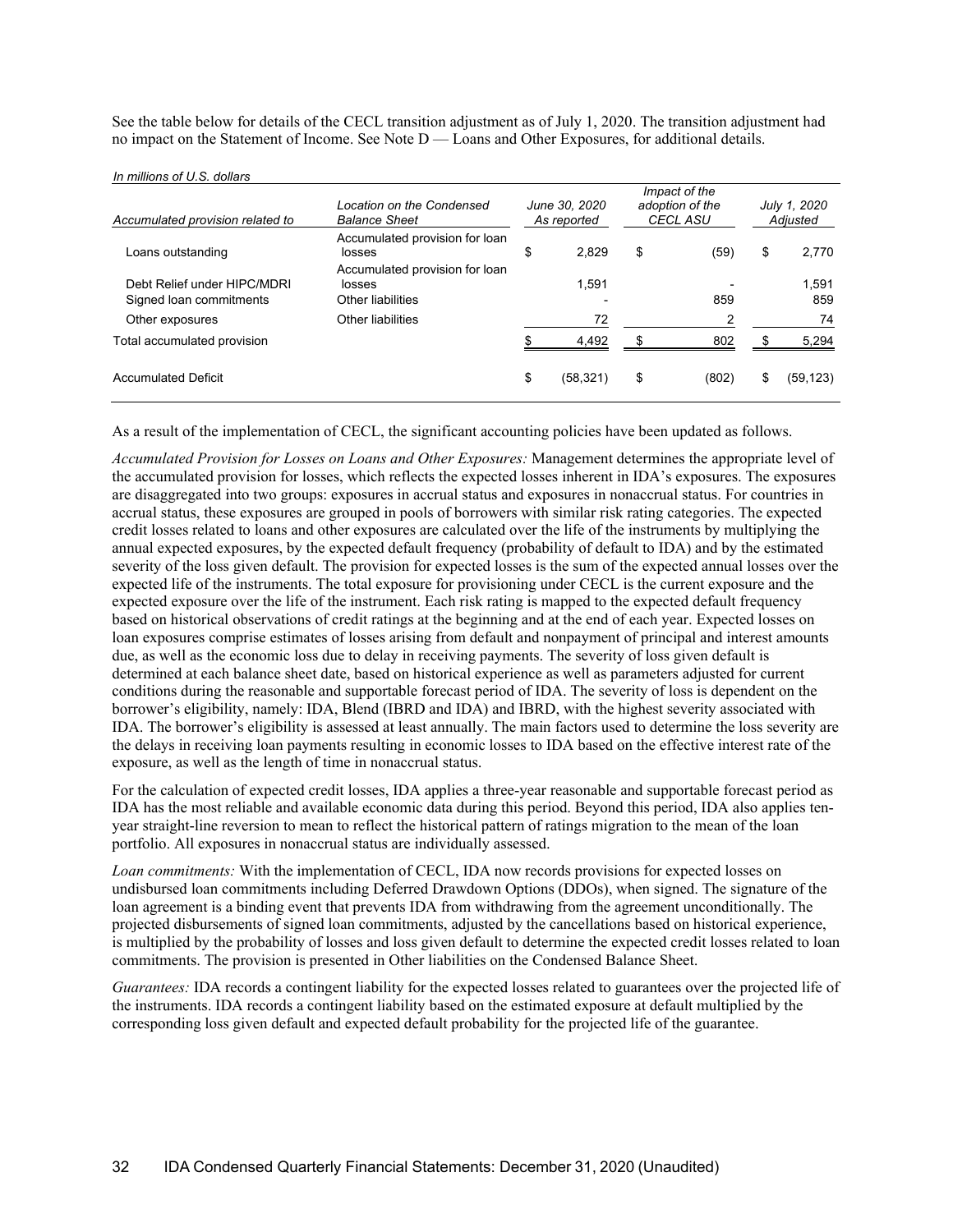## **NOTE B—MEMBERS' SUBSCRIPTIONS AND CONTRIBUTIONS**

The movement in Subscriptions and Contributions paid-in is summarized below:

#### **Table B1: Subscriptions and contributions paid-in**

*In millions of U.S. dollars* 

|                               | December 31, 2020 |   |         |  |  |
|-------------------------------|-------------------|---|---------|--|--|
| Beginning of the fiscal year  | 241.343           | Φ | 234,078 |  |  |
| Cash contributions received   | 751               |   | 3,336   |  |  |
| Demand obligations received   | 1.456             |   | 4,233   |  |  |
| Translation adjustment        | 999               |   | (304)   |  |  |
| End of the period/fiscal year | 244.549           |   | 241,343 |  |  |
|                               |                   |   |         |  |  |

During the six months ended December 31, 2020, IDA encashed demand obligations totaling \$609 million.

## **NOTE C—INVESTMENTS**

The investment securities held by IDA are designated as either trading or non-trading. All securities are carried and reported at fair value, or at face value, which approximates fair value.

As of December 31, 2020, IDA's Investments were mainly comprised of government and agency obligations (77%), with all the instruments being classified as either Level 1 or Level 2 within the fair value hierarchy. As of December 31, 2020, the largest holding of Investments-Trading with a single counterparty was Japanese government instruments (30%). All of IDAs investment as of December 31, 2020 were rated A and above, by a major rating agency.

A summary of IDA's Investments is as follows:

## **Table C1: Investments-composition**

|                                   | December 31, 2020 | June 30, 2020 |              |
|-----------------------------------|-------------------|---------------|--------------|
| <b>Trading</b>                    |                   |               |              |
| Government and agency obligations | \$                | 27,322        | \$<br>24,198 |
| Time deposits                     |                   | 7,455         | 8,398        |
| Asset-backed securities (ABS)     |                   | 103           | 1,449        |
|                                   | \$                | 34,880        | \$<br>34,045 |
| Non-trading                       |                   |               |              |
| Debt securities                   |                   | 556           | 625          |
| Total                             |                   | 35,436        | 34,670       |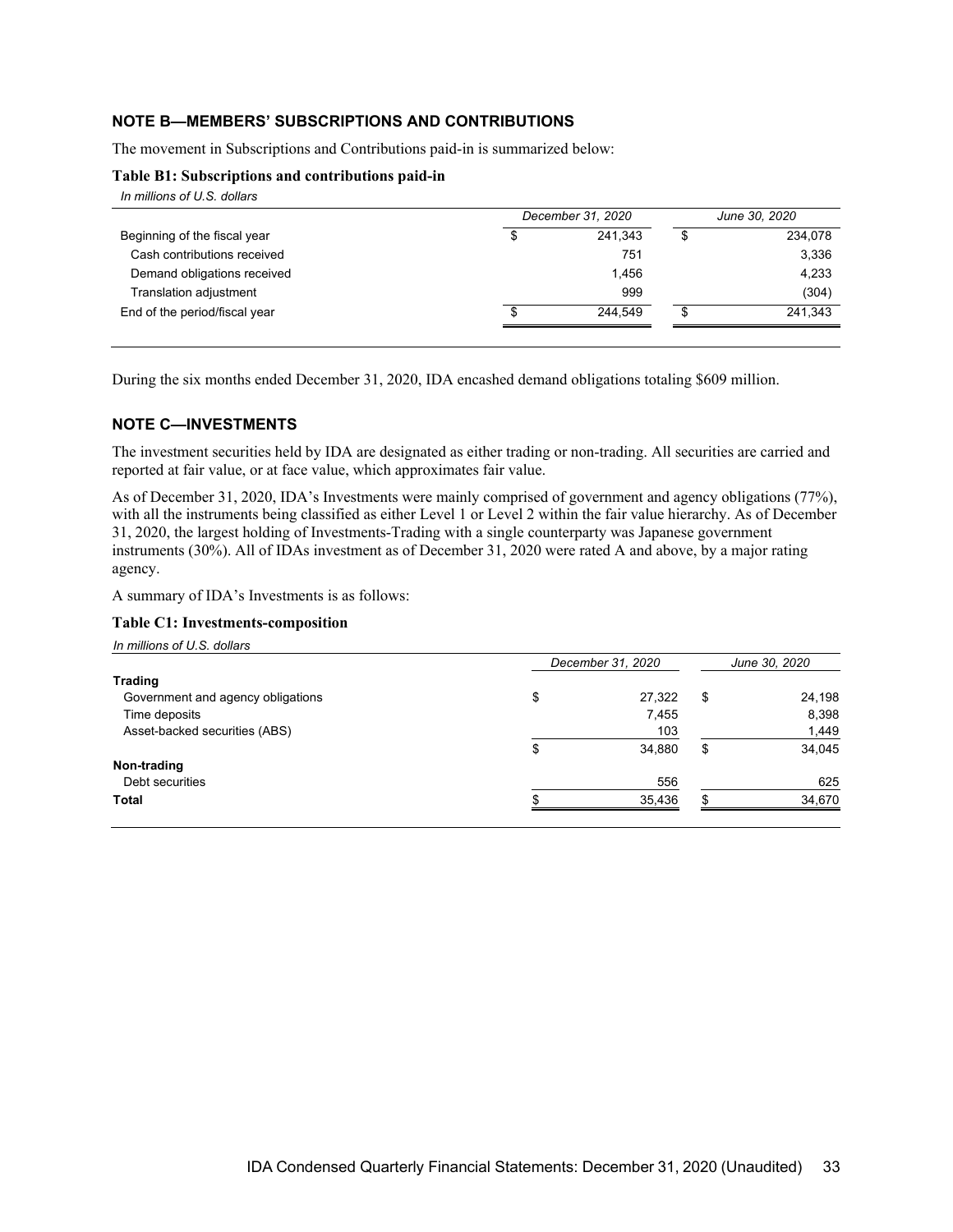IDA manages its investments on a net portfolio basis. The following table summarizes IDA's net portfolio position:

### **Table C2: Net investment portfolio position**

| In millions of U.S. dollars                                                                                                                                   |                   |               |        |  |  |  |
|---------------------------------------------------------------------------------------------------------------------------------------------------------------|-------------------|---------------|--------|--|--|--|
|                                                                                                                                                               | December 31, 2020 | June 30, 2020 |        |  |  |  |
| <b>Investments</b>                                                                                                                                            |                   |               |        |  |  |  |
| Trading                                                                                                                                                       | \$<br>34.880      | \$            | 34,045 |  |  |  |
| Non-trading                                                                                                                                                   | 556               |               | 625    |  |  |  |
| Total                                                                                                                                                         | 35,436            |               | 34.670 |  |  |  |
| Securities sold under repurchase agreements, securities lent<br>under securities lending agreements, and payable for cash<br>collateral received <sup>a</sup> | (13)              |               | (109)  |  |  |  |
| <b>Derivative Assets</b>                                                                                                                                      |                   |               |        |  |  |  |
| Currency swaps and currency forward contracts                                                                                                                 | 71                |               | 19     |  |  |  |
| Interest rate swaps                                                                                                                                           |                   |               |        |  |  |  |
| Other <sup>b</sup>                                                                                                                                            |                   |               | 3      |  |  |  |
| Total                                                                                                                                                         | 71                |               | 23     |  |  |  |
| <b>Derivative Liabilities</b>                                                                                                                                 |                   |               |        |  |  |  |
| Currency swaps and currency forward contracts                                                                                                                 | (379)             |               | (143)  |  |  |  |
| Interest rate swaps                                                                                                                                           | (26)              |               | (6)    |  |  |  |
| Other <sup>b</sup>                                                                                                                                            |                   |               | (1)    |  |  |  |
| Total                                                                                                                                                         | (405)             |               | (150)  |  |  |  |
| Cash held in investment portfolio c                                                                                                                           | 693               |               | 602    |  |  |  |
| Receivable from investment securities traded and other assets d                                                                                               | 56                |               | 636    |  |  |  |
| Payable for investment securities purchased <sup>e</sup>                                                                                                      | (291)             |               | (101)  |  |  |  |
| <b>Net Investment Portfolio</b>                                                                                                                               | \$<br>35,547      | \$            | 35,571 |  |  |  |
|                                                                                                                                                               |                   |               |        |  |  |  |

*a. Includes \$13 million of cash collateral received from counterparties under derivative agreements (\$2 million - June 30, 2020, including \$1 million excess collateral).* 

*b. These relate to To-Be-Announced (TBA) securities, swaptions, exchange traded options and futures contracts.* 

*c. This amount is included in Unrestricted cash under Due from Banks on the Condensed Balance Sheet.* 

*d. This amount is included in Other assets on the Condensed Balance Sheet. e. As of December 31, 2020 there were no short sales (less than \$0.5 million - June 30, 2020)*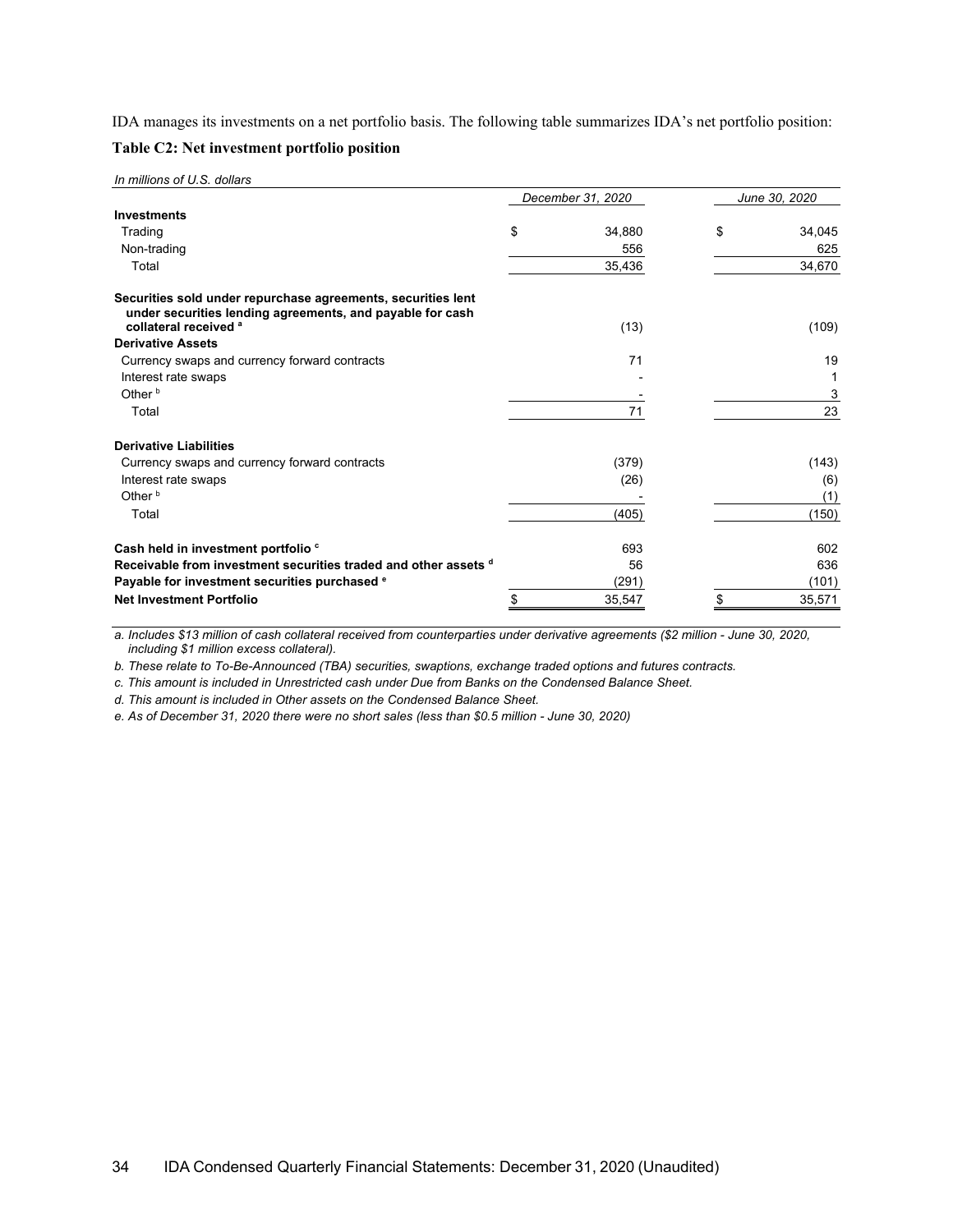IDA uses derivative instruments to manage currency and interest rate risk in the investment portfolio. For details regarding these instruments, see Note F—Derivative Instruments.

The maturity structure of IDA's non-trading investment portfolio (principal amount due) was as follows:

| Maturity         | December 31, 2020 |  |     |  |  |  |
|------------------|-------------------|--|-----|--|--|--|
| Less than 1 year | 122               |  | 125 |  |  |  |
| Between          |                   |  |     |  |  |  |
| $1 - 2$ years    | 105               |  | 113 |  |  |  |
| $2 - 3$ years    | 86                |  | 96  |  |  |  |
| $3 - 4$ years    | 68                |  | 77  |  |  |  |
| $4 - 5$ years    | 55                |  | 62  |  |  |  |
| Thereafter       | 97                |  | 124 |  |  |  |
| <b>Total</b>     | 533               |  | 597 |  |  |  |

**Table C3: Maturity structure of non-trading investment portfolio**  *In millions of U.S dollars* 

## **Commercial Credit Risk**

For the purpose of risk management, IDA is party to a variety of financial transactions, certain of which involve elements of credit risk. Credit risk exposure represents the maximum potential loss due to possible nonperformance by obligors and counterparties under the terms of the contracts. For all securities, IDA limits trading to a list of authorized dealers and counterparties. In addition, credit limits have been established for counterparties by type of instrument and maturity category.

*Swap Agreements*: Credit risk is mitigated through a credit approval process, volume limits, monitoring procedures and the use of mark-to-market collateral arrangements. IDA may require collateral in the form of cash or other approved liquid securities from individual counterparties to mitigate its credit exposure.

IDA has entered into master derivative agreements, which contain legally enforceable close-out netting provisions. These agreements may further reduce the gross credit risk exposure related to the swaps. Credit risk with financial assets subject to a master derivatives arrangement is further reduced under these agreements to the extent that payments and receipts with the counterparty are netted at settlement. The reduction in exposure as a result of these netting provisions can vary due to the impact of changes in market conditions on existing and new transactions. The extent of the reduction in exposure may therefore change substantially within a short period of time following the balance sheet date. For more information on netting and offsetting provisions, see Note F—Derivative Instruments.

The following is a summary of the collateral received by IDA in relation to swap transactions.

## **Table C4: Collateral received**

| In millions of U.S. dollars |  |
|-----------------------------|--|
|                             |  |

|                                      | December 31, 2020 | June 30, 2020 |  |    |  |
|--------------------------------------|-------------------|---------------|--|----|--|
| Collateral received                  |                   |               |  |    |  |
| Cash                                 | Φ                 | 13            |  |    |  |
| Securities                           |                   |               |  | 68 |  |
| Total collateral received            |                   | 13            |  | 68 |  |
| Collateral permitted to be repledged |                   | 13            |  | 68 |  |
| Amount of collateral repledged       |                   |               |  |    |  |
| Amount of Cash Collateral invested   |                   |               |  |    |  |

*Securities Lending*: IDA may engage in securities lending and repurchases, against adequate collateral, as well as securities borrowing and reverse repurchases (resales) of government and agency obligations, and ABS.

These transactions have been conducted under legally enforceable master netting arrangements, which allow IDA to reduce its gross credit exposure related to these transactions. As of December 31, 2020, there were no amounts which could potentially be offset as a result of legally enforceable master netting arrangements (Nil—June 30, 2020).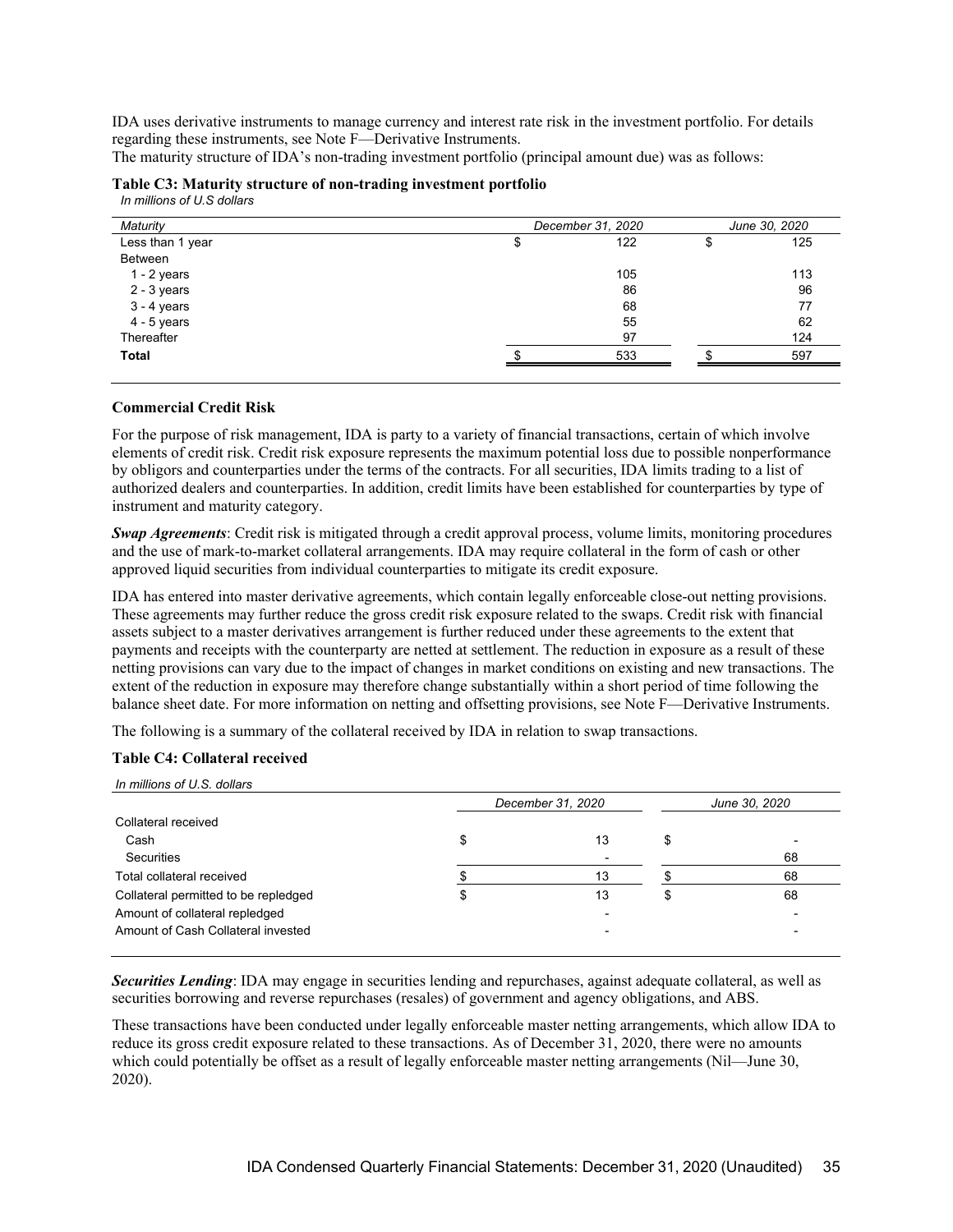Transfers of securities by IDA to counterparties are not accounted for as sales as the accounting criteria for the treatment as a sale have not been met. Counterparties are permitted to repledge these securities until the repurchase date.

Securities lending agreements and repurchase agreements expose IDA to several risks, including counterparty risk, reinvestment risk, and risk of a collateral gap (increase or decrease in the fair value of collateral pledged). IDA has procedures in place to ensure that trading activity and balances under these agreements are below predefined counterparty and maturity limits, and to actively monitor net counterparty exposure, after collateral, through daily mark-to-market. Whenever the collateral pledged by IDA related to its borrowings under securities lending agreements and repurchase agreements declines in value, the transaction is re-priced as appropriate by returning cash or pledging additional collateral.

As of December 31, 2020, there were no securities transferred under repurchase or securities lending agreements (\$108 million — June 30, 2020).

As of December 31, 2020, there were no liabilities relating to securities transferred under repurchase or securities lending agreements (\$107 million – June 30, 2020, comprised entirely of government and agency obligations, with agreements of overnight and continuous remaining contractual maturity).

As of December 31, 2020, none of the liabilities relating to securities transferred under repurchase or securities lending agreements remained unsettled at that date (Nil—June 30, 2020). There were no replacement trades entered into in anticipation of maturing trades of a similar amount (Nil—June 30, 2020).

In the case of resale agreements, IDA receives collateral in the form of liquid securities and is permitted to repledge these securities. While these transactions are legally considered to be true purchases and sales, the securities received are not recorded on IDA's balance sheet as the accounting criteria for treatment as a sale have not been met. As of December 31, 2020, and June 30, 2020, there were no securities purchased under resale agreements, nor were there any such instruments that remained unsettled on those dates.

## **NOTE D—LOANS AND OTHER EXPOSURES**

IDA's loans and other exposures are generally made to, or guaranteed by, member countries of IDA. Loans are carried at amortized cost. Other exposures include: DDOs, Irrevocable Commitments and Guarantees. Based on IDA's internal credit quality indicators, the majority of the loans outstanding are in the Medium and High-risk classes.

As permitted by CECL, IDA excludes the interest receivable balance from the amortized cost basis and the related disclosures. As of December 31, 2020, accrued interest income on loans of \$128 million, are presented in Other assets on the Condensed Balance Sheet (\$116 million – June 30, 2020).

As of December 31, 2020, loans outstanding totaling \$2,175 million (representing 1.2 % of the portfolio) from four borrowers were in nonaccrual status.

## **Credit Quality of Sovereign Loans**

Based on an evaluation of IDA's exposures, management has determined that IDA has one portfolio segment – Sovereign Exposures. IDA's loans constitute the majority of the Sovereign Exposures portfolio segment.

IDA's country risk ratings are an assessment of its borrowers' ability and willingness to repay IDA on time and in full. These ratings are internal credit quality indicators. Individual country risk ratings are derived on the basis of both quantitative and qualitative analyses. The components considered in the analysis can be grouped broadly into eight categories: political risk, external debt and liquidity, fiscal policy and public debt burden, balance of payments risks, economic structure and growth prospects, monetary and exchange rate policy, financial sector risks, and corporate sector debt and vulnerabilities. For the purpose of analyzing the risk characteristics of IDA's exposures, these exposures are grouped into three classes in accordance with assigned borrower risk ratings, which relate to the likelihood of loss: Low, Medium and High-risk classes, as well as exposures in nonaccrual status.

IDA's borrower country risk ratings are key determinants in the provision for loan losses as sovereign exposures are grouped in pools of borrowers with similar risk ratings for the purpose of the calculation of the expected credit losses. Country risk ratings are determined in review meetings that take place several times a year. All countries are reviewed at least once a year, or more frequently if circumstances warrant, to determine the appropriate ratings.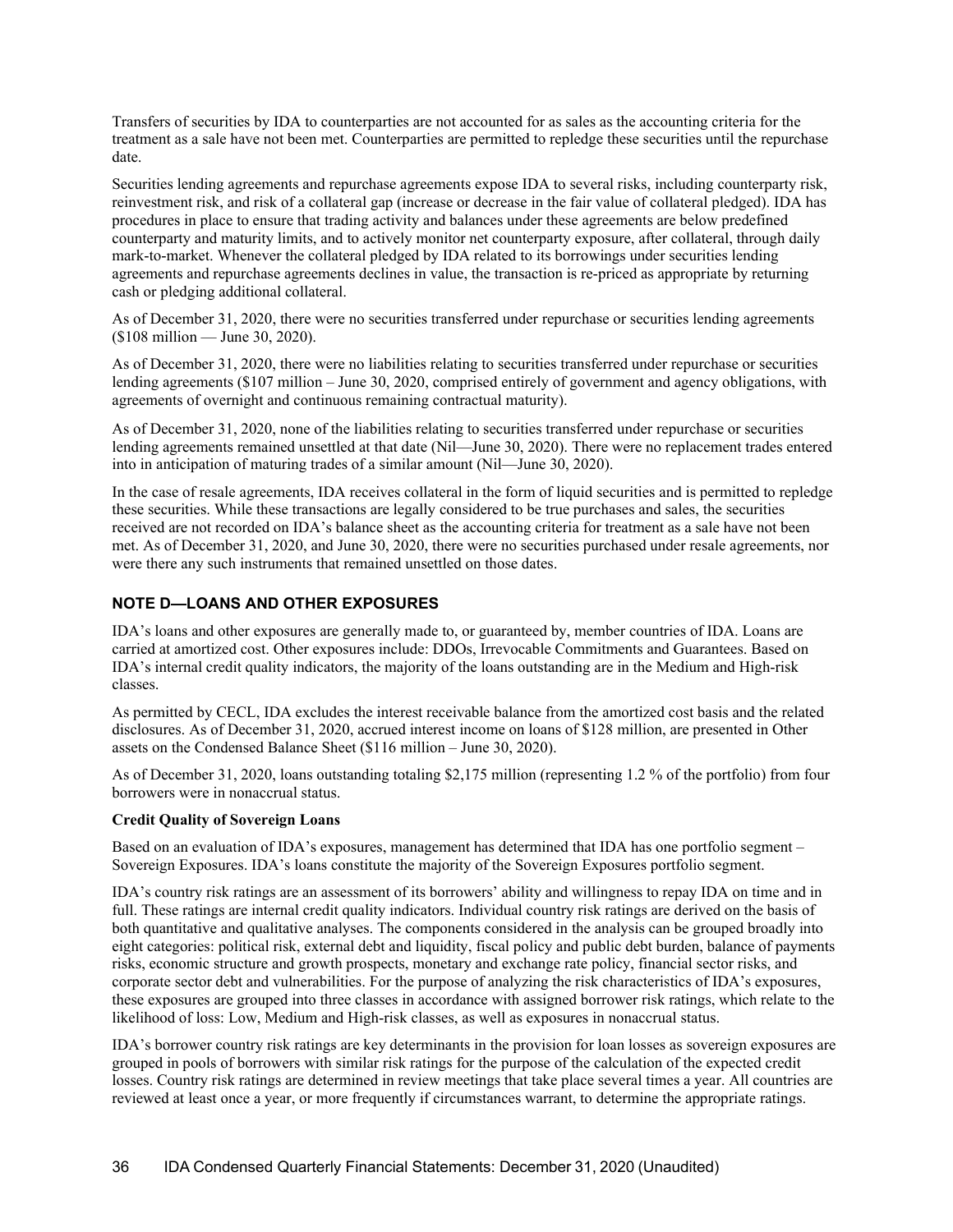An assessment was also performed to determine whether a qualitative adjustment was needed to reflect the impact of COVID-19 in the loan loss provision as of December 31, 2020. Management concluded that a qualitative adjustment beyond the regular application of IDA's loan loss provision framework was not warranted.

IDA considers loans to be past due when a borrower fails to make payment on any principal, interest or other charges due to IDA on the dates provided in the contractual loan agreement.

The following tables provide an aging analysis of loans outstanding:

### **Table D1: Loans-Aging structure**

*In millions of U.S. dollars* 

|                            |            |                          |                |                          |        |                          |          |                          |     | December 31, 2020        |         |                          |       |                      |    |           |
|----------------------------|------------|--------------------------|----------------|--------------------------|--------|--------------------------|----------|--------------------------|-----|--------------------------|---------|--------------------------|-------|----------------------|----|-----------|
|                            |            |                          |                |                          |        |                          |          |                          |     |                          |         | <b>Total Past</b>        |       |                      |    |           |
| Days past due              | Up to $45$ |                          | 61-90<br>46-60 |                          | 91-180 |                          | Over 180 |                          | Due |                          | Current |                          | Total |                      |    |           |
| <b>Risk Class</b>          |            |                          |                |                          |        |                          |          |                          |     |                          |         |                          |       |                      |    |           |
| Low                        | \$         |                          | - \$           | $\sim$                   | -\$    | $-$ \$                   |          | - \$                     |     | - \$                     |         |                          | - \$  | 838                  | \$ | 838       |
| Medium                     |            | $\overline{\phantom{0}}$ |                | $\overline{\phantom{a}}$ |        |                          |          | ٠                        |     | $\overline{\phantom{0}}$ |         | $\overline{\phantom{a}}$ |       | 23,382               |    | 23,382    |
| High                       |            | 5                        |                | 4                        |        | $\overline{\phantom{a}}$ |          | $\overline{\phantom{a}}$ |     | $^\star$                 |         | 9                        |       | 150,940 <sup>a</sup> |    | 150,949   |
| Loans in accrual status    |            | 5                        |                | 4                        |        |                          |          | $\blacksquare$           |     | $\star$                  |         | 9                        |       | 175.160              |    | 175,169   |
| Loans in nonaccrual status |            | 10                       |                |                          |        | 4                        |          | 21                       |     | 1,207                    |         | 1,243                    |       | 932                  |    | 2,175     |
| Total                      |            | 15S                      |                | 5                        | \$     | 4                        | \$       | 21                       | \$  | 1,207                    | \$      | 1,252                    |       | \$176,092            |    | \$177.344 |
|                            |            |                          |                |                          |        |                          |          |                          |     |                          |         |                          |       |                      |    |           |

## **Table D1.1:**

*In millions of U.S. dollars* 

|                            |            |                          |        |                          |       |          |        |                          |      | June 30, 2020            |      |                          |         |                      |       |           |
|----------------------------|------------|--------------------------|--------|--------------------------|-------|----------|--------|--------------------------|------|--------------------------|------|--------------------------|---------|----------------------|-------|-----------|
|                            |            |                          |        |                          |       |          |        |                          |      |                          |      | <b>Total Past</b>        |         |                      |       |           |
| Days past due              | Up to $45$ |                          | 46-60  |                          | 61-90 |          | 91-180 |                          |      | Over 180                 | Due  |                          | Current |                      | Total |           |
| <b>Risk Class</b>          |            |                          |        |                          |       |          |        |                          |      |                          |      |                          |         |                      |       |           |
| Low                        | \$         |                          | $*$ \$ | $\overline{\phantom{0}}$ | \$    | - \$     |        |                          | - \$ |                          | - \$ | $\ast$                   | \$      | 985                  | \$    | 985       |
| Medium                     |            | $\overline{\phantom{0}}$ |        | $\overline{\phantom{a}}$ |       |          |        | $\overline{\phantom{a}}$ |      | $\overline{\phantom{0}}$ |      | $\overline{\phantom{a}}$ |         | 23,100               |       | 23,100    |
| High                       |            | 3                        |        | $\star$                  |       | $\star$  |        | $\overline{\phantom{a}}$ |      | $\blacksquare$           |      | 3                        |         | 139,195 <sup>a</sup> |       | 139,198   |
| Loans in accrual status    |            | 3                        |        | $^\star$                 |       | $^\star$ |        | $\overline{\phantom{0}}$ |      |                          |      | 3                        |         | 163,280              |       | 163,283   |
| Loans in nonaccrual status |            | 10                       |        |                          |       | 3        |        | 20                       |      | 1,131                    |      | 1,165                    |         | 932                  |       | 2,097     |
| Total                      |            | 13S                      |        |                          | \$    | 3        | \$     | 20                       | \$   | 1,131                    | \$   | 1,168                    |         | \$164,212            |       | \$165,380 |
|                            |            |                          |        |                          |       |          |        |                          |      |                          |      |                          |         |                      |       |           |

*a. Includes PSW-related loans of \$8 million (\$5 million-June 30, 2020).* 

*\* Indicates amount less than \$0.5 million* 

IDA considers the signature date of a loan as the best indicator of the decision point in the origination process, rather than the disbursement date.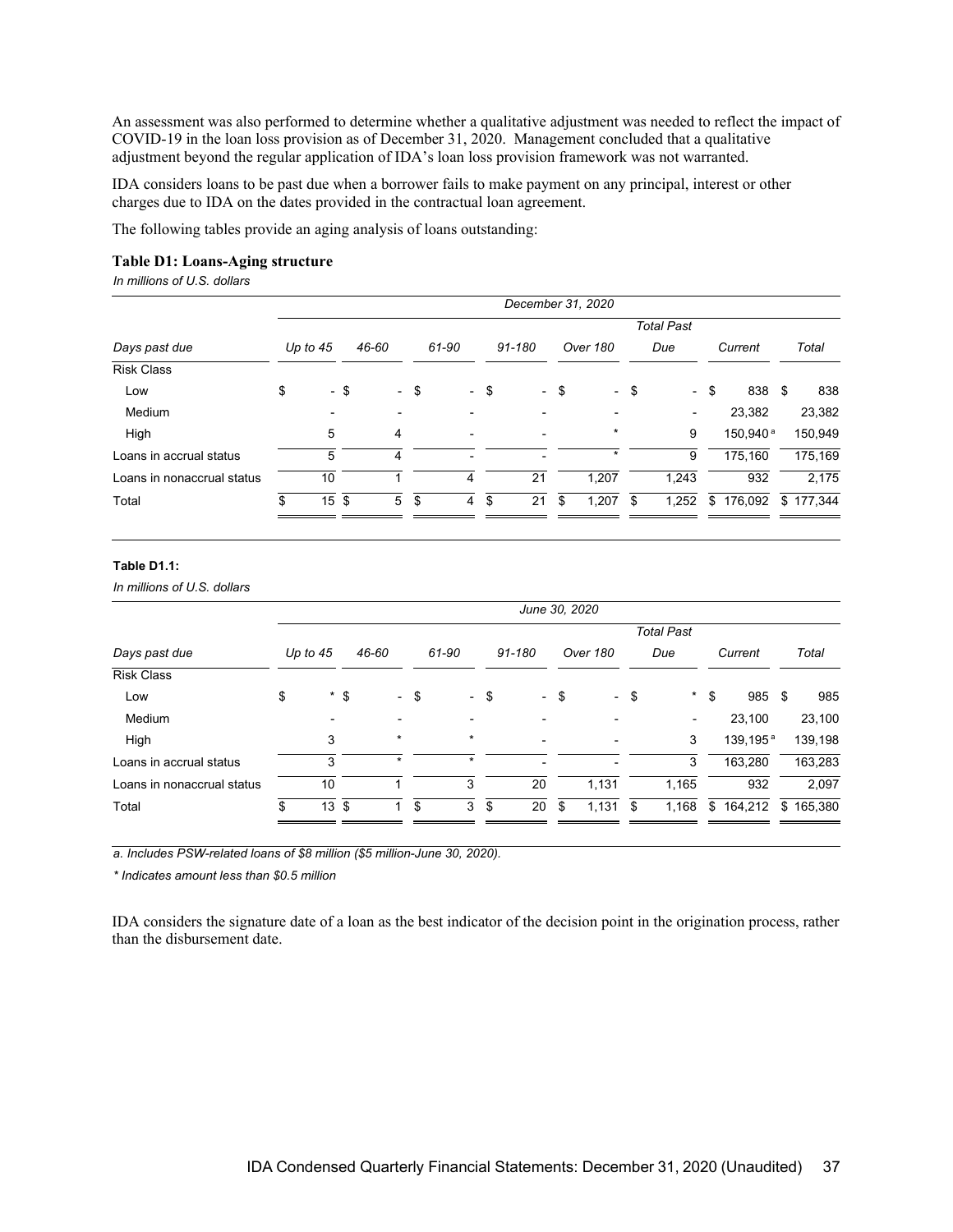The table below discloses the outstanding balances of IDA's loan portfolio as of December 31, 2020 classified by the year the loan agreement was signed.

## **Table D2: Loan portfolio vintage disclosure**

*In millions of U.S. dollars* 

|                                                   | December 31, 2020 |                          |        |                |    |                          |            |                                   |      |         |      |                |    |                                           |                    |                               |       |                                              |  |
|---------------------------------------------------|-------------------|--------------------------|--------|----------------|----|--------------------------|------------|-----------------------------------|------|---------|------|----------------|----|-------------------------------------------|--------------------|-------------------------------|-------|----------------------------------------------|--|
|                                                   |                   |                          |        |                |    |                          |            | <b>Fiscal Year of origination</b> |      |         |      |                |    |                                           | CAT<br><b>DDOs</b> |                               | Loans |                                              |  |
| <b>Risk Class</b>                                 | 2021              |                          |        | 2020           |    | 2019                     |            | 2018                              |      | 2017    |      | Prior<br>Years |    | CAT DDOs<br>disbursed<br>and<br>revolving |                    | Converted<br>to Term<br>Loans |       | Outstanding<br>as of<br>December<br>31, 2020 |  |
| Low                                               | \$                |                          | $-$ \$ | $\blacksquare$ | \$ | $\overline{\phantom{0}}$ | $\sqrt{3}$ | $\overline{\phantom{0}}$          | - \$ |         | - \$ | 838            | \$ | $\overline{\phantom{0}}$                  | \$                 | -                             | \$    | 838                                          |  |
| Medium                                            |                   | $\overline{\phantom{0}}$ |        | 567            |    | 256                      |            | 35                                |      | 401     |      | 22.123         |    | $\overline{\phantom{0}}$                  |                    |                               |       | 23,382                                       |  |
| High                                              |                   | 1,367                    |        | 5,622          |    | 7,226                    |            | 7,593                             |      | 8,143   |      | 120,623        |    | 375                                       |                    |                               |       | 150,949                                      |  |
| Loans in accrual<br>status<br>Loans in nonaccrual |                   | 1.367                    |        | 6,189          |    | 7,482                    |            | 7,628                             |      | 8,544   |      | 143,584        |    | 375                                       |                    |                               |       | 175,169                                      |  |
| status                                            |                   |                          |        |                |    |                          |            |                                   |      |         |      | 2,175          |    |                                           |                    |                               |       | 2,175                                        |  |
| Total                                             | \$.               | 1,367                    | \$     | 6,189          | \$ | 7,482                    |            | \$7,628                           |      | \$8,544 | \$   | 145,759        | S  | 375                                       | \$                 |                               |       | 177,344                                      |  |
|                                                   |                   |                          |        |                |    |                          |            |                                   |      |         |      |                |    |                                           |                    |                               |       |                                              |  |

There were no Catastrophe Deferred Drawdown Option (CAT DDO) outstanding and revolving converted to term loans during the three and six months ended December 31, 2020.

### **Accumulated Provision for Losses on Loans and Other Exposures**

Management determines the appropriate level of accumulated provision for losses, which reflects the expected losses inherent in IDA's exposures. Delays in receiving loan payments result in economic losses to IDA since it does not charge additional interest on any overdue interest or loan charges. These economic losses are equal to the difference between the present value of payments of interest and charges made according to the related loan's contractual terms and the present value of its expected future cash flows. Except for debt relief provided under the HIPC Debt Initiative and MDRI, and any provision for losses under the mechanism to buy-down loans, it is IDA's practice not to write off its loans. To date, no loans have been written off, other than under the HIPC Debt Initiative, MDRI and the buy-down mechanism. The risk of losses associated with nonpayment of principal amounts due is included in the accumulated provision for losses on loans and other exposures.

Management reassesses the adequacy of the accumulated provision on a quarterly basis and adjustments to the accumulated provision are recorded as a charge to or release of provision in the Statement of Income. In addition, reasonableness of the inputs used are reassessed on a periodic basis, at least annually.

Provision for the HIPC Debt Initiative and Multilateral Debt Relief Initiative (MDRI) includes provisions that are based on quantitative and qualitative analyses of various factors, including estimates of Decision Point and Completion Point dates. These factors are reviewed periodically as part of the reassessment of the adequacy of the accumulated provision for loan losses. Provisions are released as qualifying debt service becomes due and is forgiven under the HIPC Debt Initiative and are reduced by the amount of eligible loans written off when the country reaches Completion Point and becomes eligible for MDRI debt relief.

During the six months ended December 31, 2020 and the fiscal year ended June 30, 2020, there were no loans written off under the MDRI.

The balance of accumulated provision as of July 1, 2020 was increased by an \$802 million transition adjustment recorded upon adoption of CECL. The transition adjustment corresponds to the difference between the accumulated provision calculated under the previous "incurred loss" model and the CECL model. Changes to the Accumulated provision for losses on loans and other exposures are summarized below.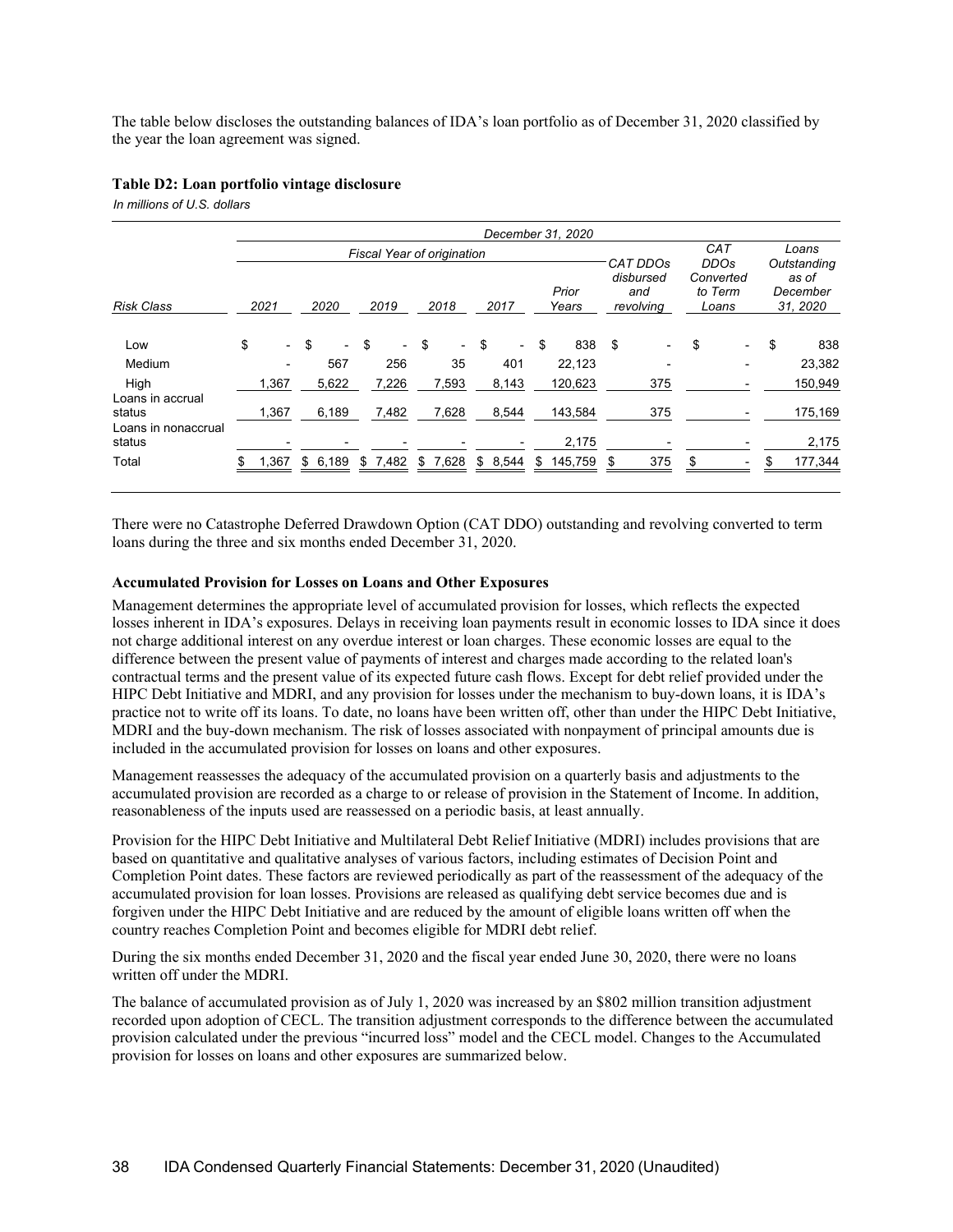## **Table D3: Accumulated provisions**

*In millions of U.S. dollars* 

|                                                                                                         | December 31, 2020 |                      |    |                     |    |                                          |    |                      |    |                             |  |  |
|---------------------------------------------------------------------------------------------------------|-------------------|----------------------|----|---------------------|----|------------------------------------------|----|----------------------|----|-----------------------------|--|--|
|                                                                                                         |                   | Loans<br>outstanding |    | Loan<br>commitments |    | Debt relief<br>under<br><b>HIPC/MDRI</b> |    | Other                |    | Total                       |  |  |
| Accumulated provision, beginning of the fiscal<br>year                                                  | \$                | 2,829                | \$ |                     | \$ | 1,591                                    | \$ | 72                   | \$ | 4,492                       |  |  |
| <b>CECL Transition adjustment</b><br>Adjusted accumulated provision at the beginning                    |                   | (59)                 |    | 859<br>859          |    |                                          |    | $\overline{2}$<br>74 |    | 802                         |  |  |
| of the fiscal year<br>Provision, net - charge (release) <sup>a</sup>                                    |                   | 2,770<br>75          |    | 146                 |    | 1,591                                    |    | 28                   |    | 5,294<br>249                |  |  |
| Loans written off under:<br><b>HIPC/MDRI</b>                                                            |                   |                      |    |                     |    | $(5)$ <sup>c</sup>                       |    |                      |    | (5)                         |  |  |
| Translation adjustment                                                                                  |                   | 127                  |    | 43                  |    | 22                                       |    |                      |    | 192                         |  |  |
| Accumulated provision, end of the period                                                                | \$                | 2,972                | \$ | 1,048               | \$ | 1,608                                    | \$ | 102                  | \$ | 5,730                       |  |  |
| Including accumulated provision for losses on:<br>Loans in accrual status<br>Loans in nonaccrual status | \$                | 2,703<br>269         |    |                     | \$ | 200<br>1,408                             |    |                      | \$ | 2,903<br>1,677              |  |  |
| Total                                                                                                   |                   | 2,972                |    |                     |    | 1,608                                    |    |                      |    | 4,580                       |  |  |
| Loans:<br>Loans in accrual status<br>Loans in nonaccrual status<br>Total                                |                   |                      |    |                     |    |                                          |    |                      | \$ | 175,169<br>2,175<br>177,344 |  |  |

#### **Table D3.1:**

*In millions of U.S. dollars* 

|                                                                            | June 30, 2020 |                      |    |                     |     |                           |       |    |    |         |  |
|----------------------------------------------------------------------------|---------------|----------------------|----|---------------------|-----|---------------------------|-------|----|----|---------|--|
|                                                                            |               |                      |    |                     |     | Debt relief               |       |    |    |         |  |
|                                                                            |               | Loans<br>outstanding |    | Loan<br>commitments |     | under<br><b>HIPC/MDRI</b> | Other |    |    | Total   |  |
| Accumulated provision, beginning of the fiscal                             |               |                      |    |                     |     |                           |       |    |    |         |  |
| year                                                                       | \$            | 2,826                | \$ |                     | -\$ | 1,812                     | \$    | 70 | \$ | 4,708   |  |
| Provision, net - charge (release) <sup>a</sup><br>Loans written off under: |               | 33                   |    |                     |     | $(206)^{b}$               |       | 3  |    | (170)   |  |
| Prepayments                                                                |               | (3)                  |    |                     |     |                           |       |    |    | (3)     |  |
| <b>HIPC/MDRI</b>                                                           |               |                      |    |                     |     | $(10)^c$                  |       |    |    | (10)    |  |
| Translation adjustment                                                     |               | (27)                 |    |                     |     | (5)                       |       |    |    | (33)    |  |
| Accumulated provision, end of the period                                   |               | 2,829                | \$ |                     |     | 1,591                     | \$    | 72 | \$ | 4,492   |  |
| Including accumulated provision for losses on:                             |               |                      |    |                     |     |                           |       |    |    |         |  |
| Loans in accrual status                                                    | \$            | 2,556                |    |                     | \$  | 201                       |       |    | \$ | 2,757   |  |
| Loans in nonaccrual status                                                 |               | 273                  |    |                     |     | 1,390                     |       |    |    | 1,663   |  |
| Total                                                                      |               | 2,829                |    |                     |     | 1,591                     |       |    |    | 4,420   |  |
| Loans:                                                                     |               |                      |    |                     |     |                           |       |    |    |         |  |
| Loans in accrual status                                                    |               |                      |    |                     |     |                           |       |    | \$ | 163,283 |  |
| Loans in nonaccrual status                                                 |               |                      |    |                     |     |                           |       |    |    | 2,097   |  |
| Total                                                                      |               |                      |    |                     |     |                           |       |    |    | 165,380 |  |

*a. For the six months ended December 31, 2020, the provision does not include any discount on prepayment of loans (\$3 million-June 30, 2020)* 

*b. Included \$280 million release of Somalia HIPC provision due to arrears clearance.* 

*c. Represents debt service reduction under HIPC*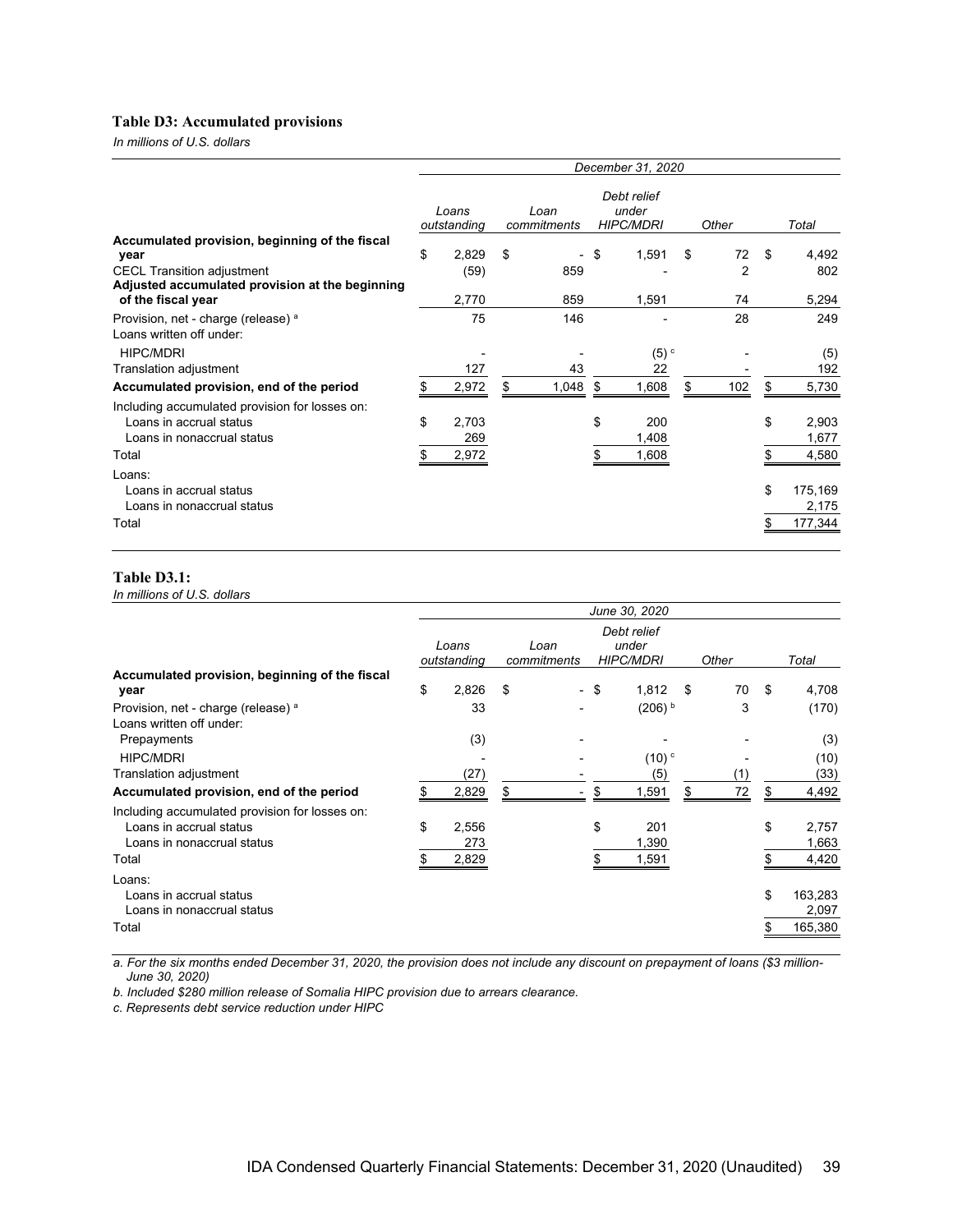|                                                |                                       | <b>Reported as Follows</b>                                |
|------------------------------------------------|---------------------------------------|-----------------------------------------------------------|
|                                                | <b>Condensed Balance Sheet</b>        | <b>Condensed Statement of Income</b>                      |
| <b>Accumulated Provision for</b><br>Losses on: |                                       |                                                           |
| Loans outstanding                              | Accumulated provision for loan losses | Provision for losses on loans and other<br>exposures, net |
| Debt Relief under<br>HIPC/MDRI                 | Accumulated provision for loan losses | Provision for losses on loans and other<br>exposures, net |
| Loan commitments and Other<br>Exposures        | Other liabilities                     | Provision for losses on loans and other<br>exposures, net |

## **Overdue Amounts**

As of December 31, 2020, there were no principal or charges under loans in accrual status which were overdue by more than three months.

The following tables provide a summary of selected financial information related to loans in nonaccrual status:

## **Table D4: Loans in nonaccrual status**

*In millions of U.S. dollars* 

|                           |                     |                                     |                                   |                          |                                 |                                              |    | Overdue amounts |          |
|---------------------------|---------------------|-------------------------------------|-----------------------------------|--------------------------|---------------------------------|----------------------------------------------|----|-----------------|----------|
| Borrower                  | Nonaccrual<br>since | Recorded<br>investment <sup>a</sup> | Average<br>recorded<br>investment | Principal<br>Outstanding | Provision<br>for debt<br>relief | Provision<br>for loan<br>losses <sup>b</sup> |    | Principal       | Charges  |
| Eritrea                   | March 2012          | \$<br>450                           | \$<br>444                         | \$<br>450                | \$<br>295                       | \$<br>16                                     | \$ | 96              | \$<br>32 |
| Sudan<br>Syrian Arab      | January 1994        | 1.234                               | 1.222                             | 1,234                    | 1,113                           | 13                                           |    | 840             | 244      |
| Republic                  | June 2012           | 14                                  | 14                                | 14                       |                                 |                                              |    | 12              |          |
| Zimbabwe                  | October 2000        | 477                                 | 470                               | 477                      |                                 | 239                                          |    | 295             | 66       |
| Total - December 31, 2020 |                     | 2,175                               | 2,150                             | 2,175                    | \$<br>.408                      | 269                                          | S  | 1,243           | 343      |
| Total - June 30, 2020     |                     | 2,097                               | 2,093                             | 2,097                    | 1,390                           | 273                                          | \$ | 1,165           | 324      |

*a. A loan loss provision has been recorded against each of the loans in nonaccrual status.* 

*b. Loan loss provisions are determined after taking into account accumulated provision for debt relief.* 

During the six months ended December 31, 2020 and December 31, 2019, no loans were placed into nonaccrual status.

## **Table D5: Service charge revenue not recognized**

| In millions of U.S. dollars                                                              |                                    |      |  |                                  |      |
|------------------------------------------------------------------------------------------|------------------------------------|------|--|----------------------------------|------|
|                                                                                          | Three months ended<br>December 31. |      |  | Six months ended<br>December 31. |      |
|                                                                                          | 2020                               | 2019 |  | 2020                             | 2019 |
| Service charge revenue not recognized as a result of loans being<br>in nonaccrual status |                                    |      |  |                                  | 9    |

During the three and six months ended December 31, 2020, no service charge revenue was recognized on loans in nonaccrual status (less than \$1 million– three months and six months ended December 31, 2019).

## **Guarantees**

Guarantees of \$2,482 million were outstanding as of December 31, 2020 (\$2,362 million—June 30, 2020). This amount includes \$417 million relating to the PSW (\$308 million—June 30, 2020). The outstanding amount of guarantees represents the maximum potential undiscounted future payments that IDA could be required to make under these guarantees and is not included on the Condensed Balance Sheet. The guarantees have original maturities ranging between 1 and 22 years and expire in decreasing amounts through 2040.

As of December 31, 2020, liabilities related to IDA's obligations under guarantees of \$143 million (\$138 million— June 30, 2020), have been included in Other liabilities on the Condensed Balance Sheet. These include the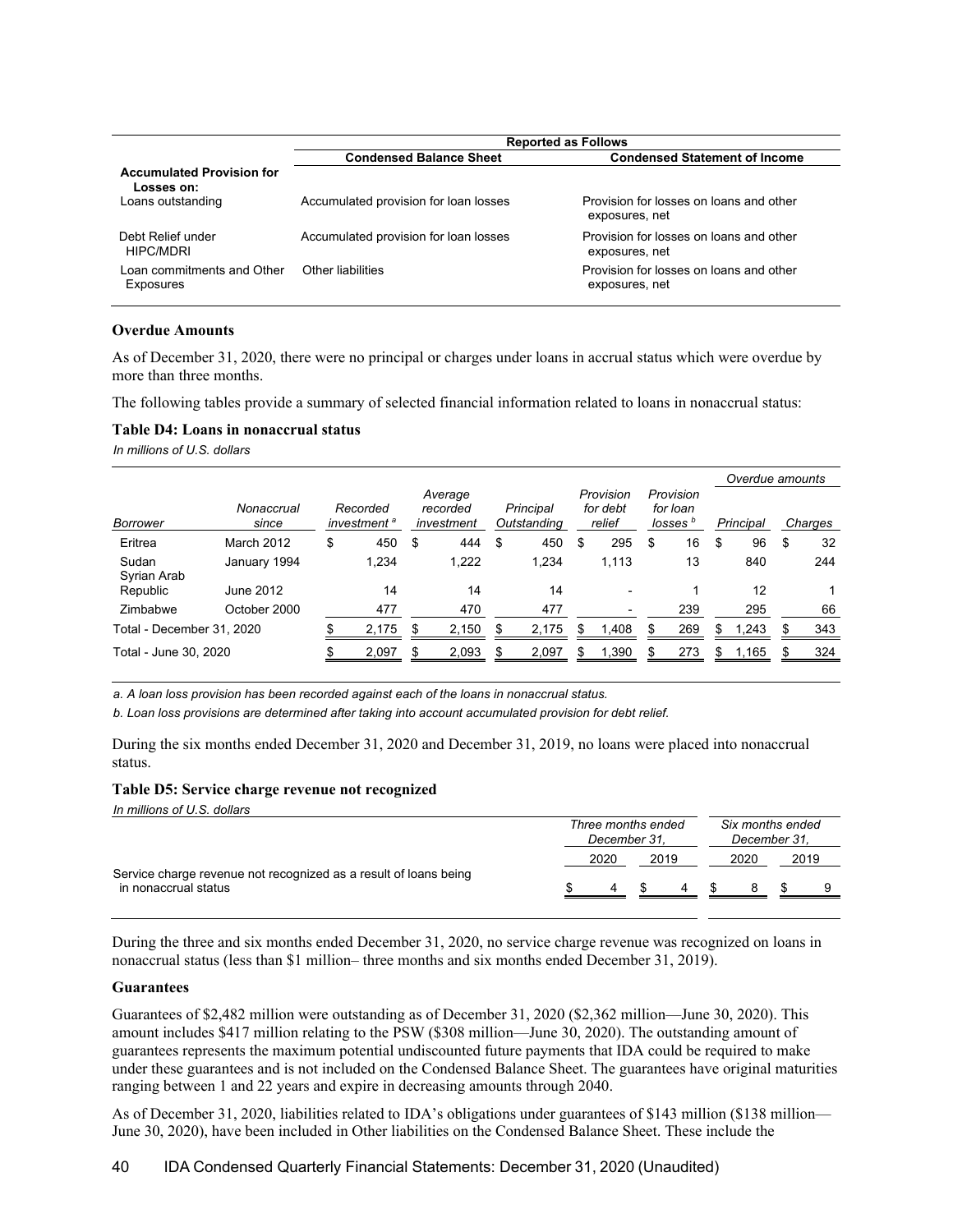accumulated provision for guarantee losses of \$92 million (\$66 million—June 30, 2020). The cumulative effect of the adoption of CECL was a decrease of \$3 million in the accumulated provision for guarantee losses as of July 1, 2020.

During the six months ended December 31, 2020 and December 31, 2019, no guarantees provided by IDA to sovereign or sub-sovereign borrowers were called. As of December 31, 2020, some of the IDA-PSW Blended Finance Facility guarantees were called under the Small Loan Guarantee Program pursuant to the risk-sharing agreement between IDA and IFC for an amount less than \$0.5 million. During the six months ended December 31, 2019, no guarantees provided by IDA under the PSW were called.

## **Concentration Risk**

Loan revenue comprises service charges and interest charges on outstanding loan balances. For the six months ended December 31, 2020, loan revenue of \$121 million and \$107 million from two countries, were each individually in excess of ten percent of total loan revenue.

The following table presents IDA's loans outstanding and associated loan revenue by geographic region:

## **Table D6: Loan revenue and outstanding loan balances by geographic region**

| In millions of U.S. dollars                    | As of and for the Six months ended December 31. |                                        |   |                      |                                        |     |   |                      |  |  |  |  |  |
|------------------------------------------------|-------------------------------------------------|----------------------------------------|---|----------------------|----------------------------------------|-----|---|----------------------|--|--|--|--|--|
|                                                |                                                 | 2020                                   |   |                      | 2019                                   |     |   |                      |  |  |  |  |  |
| Region                                         |                                                 | Service and<br><b>Interest Charges</b> |   | Loans<br>Outstanding | Service and<br><b>Interest Charges</b> |     |   | Loans<br>Outstanding |  |  |  |  |  |
| <b>Eastern and Southern Africa<sup>a</sup></b> | \$                                              | 191                                    | S | 47.406               | \$                                     | 154 | S | 40,895               |  |  |  |  |  |
| Western and Central Africa <sup>a</sup>        |                                                 | 156                                    |   | 32,968               |                                        | 126 |   | 28,066               |  |  |  |  |  |
| East Asia and Pacific                          |                                                 | 113                                    |   | 20.630               |                                        | 103 |   | 19.408               |  |  |  |  |  |
| Europe and Central Asia                        |                                                 | 59                                     |   | 7.989                |                                        | 63  |   | 7,562                |  |  |  |  |  |
| Latin America and the Caribbean                |                                                 | 20                                     |   | 3.152                |                                        | 16  |   | 2.764                |  |  |  |  |  |
| Middle East and North Africa                   |                                                 | 10                                     |   | 2.589                |                                        | 10  |   | 2.574                |  |  |  |  |  |
| South Asia                                     |                                                 | 333                                    |   | 62,602               |                                        | 309 |   | 58.247               |  |  |  |  |  |
| Others <sup>b</sup>                            |                                                 |                                        |   |                      |                                        |     |   |                      |  |  |  |  |  |
| Total                                          |                                                 | 882                                    |   | 177,344              |                                        | 781 |   | 159,521              |  |  |  |  |  |

*a. Effective July 1st, 2020, Africa region has been reorganized into two regions: Eastern and Southern Africa & Western and Central Africa.* 

*b. Represents loans under the PSW.* 

## **NOTE E—BORROWINGS**

IDA's borrowings comprise concessional partner loans made by IDA members (carried at amortized cost) as well as the market borrowings (carried at fair value).

#### **Table E1: Borrowings – concessional partner loans outstanding**  *In millions of U.S dollars*

| Concessional Partner Loans outstanding |                         |            |                         |       |  |  |  |  |  |  |  |
|----------------------------------------|-------------------------|------------|-------------------------|-------|--|--|--|--|--|--|--|
|                                        |                         |            |                         |       |  |  |  |  |  |  |  |
|                                        |                         | (discount) |                         | Total |  |  |  |  |  |  |  |
| 9.889                                  | \$                      | (1,822)    |                         | 8.067 |  |  |  |  |  |  |  |
| 9.360                                  | \$                      | (1,725)    |                         | 7,635 |  |  |  |  |  |  |  |
|                                        | Principal at face value |            | Net unamortized premium |       |  |  |  |  |  |  |  |

As of December 31, 2020, all of the instruments in IDA's borrowing portfolio were classified as Level 2, within the fair value hierarchy.

IDA uses derivative contracts to manage the currency risk as well as the interest rate risk in the market borrowings portfolio. For details regarding the derivatives used, see Note F—Derivative Instruments.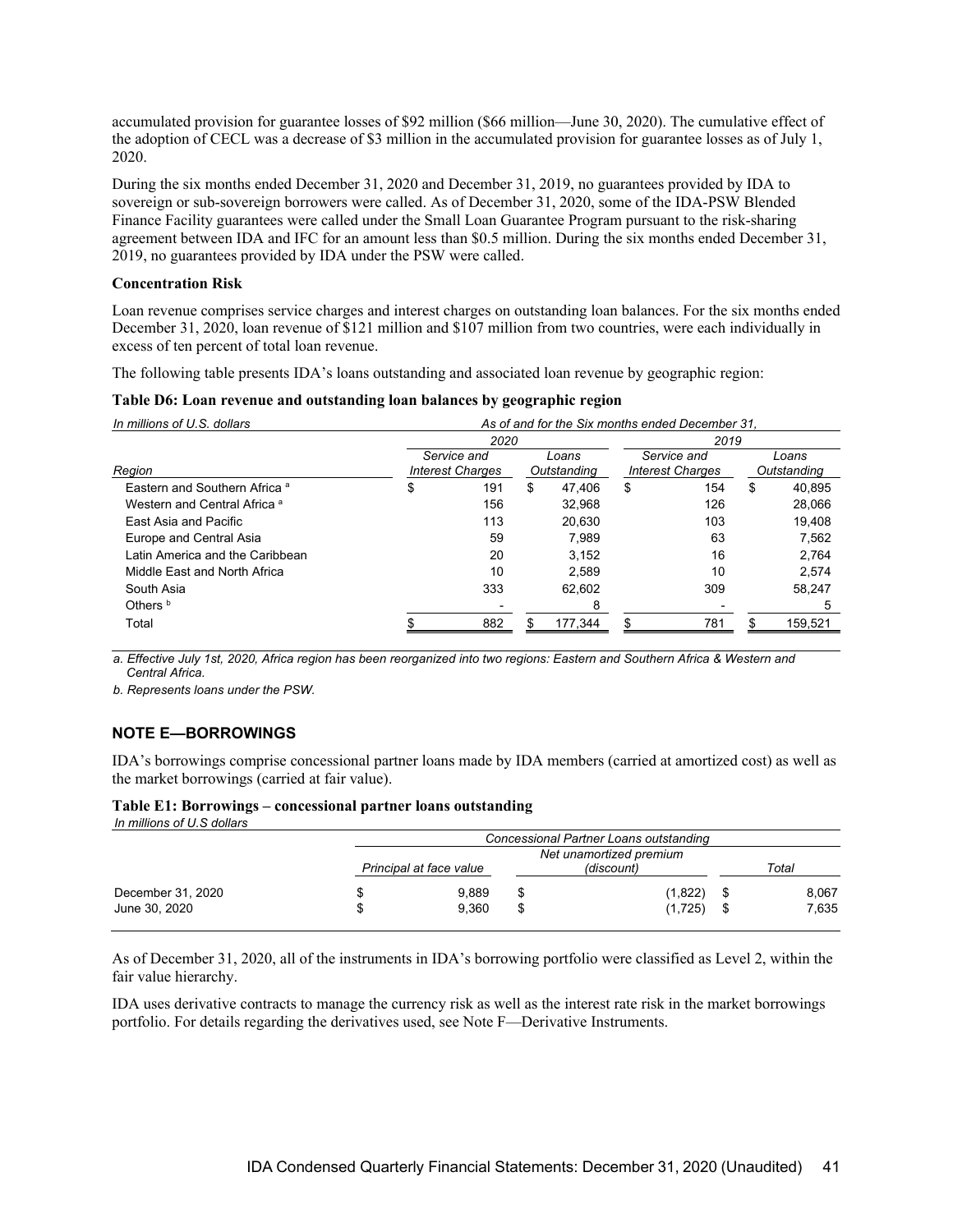### **Table E2: Market borrowings after derivatives, at fair value**

*In millions of U.S. dollars* 

|                          | December 31, 2020 | June 30, 2020 |  |        |
|--------------------------|-------------------|---------------|--|--------|
| Market borrowings        | S                 | 16.542        |  | 12,131 |
| Currency swaps, net      |                   | (136)         |  | 40     |
| Interest rate swaps, net |                   | (110)         |  | (153)  |
| Total                    |                   | 16.296        |  | 12.018 |

## **NOTE F—DERIVATIVE INSTRUMENTS**

IDA uses derivative instruments in its investment, loan and borrowing portfolios to manage currency and interest rate risks, for asset/liability management purposes, and to assist clients in managing risks.

The following table summarizes IDA's use of derivatives in its various financial portfolios.

**Table F1: Use of derivatives in various financial portfolios** 

| <b>Portfolio</b>          | Derivative instruments used                                                                                                      | Purpose/Risk being managed                                  |
|---------------------------|----------------------------------------------------------------------------------------------------------------------------------|-------------------------------------------------------------|
| Risk management purposes: |                                                                                                                                  |                                                             |
| Investments-Trading       | Interest rate swaps, currency forward contracts,<br>currency swaps, options, swaptions, futures<br>contracts, and TBA securities | Manage currency and interest rate risk in the<br>portfolio. |
| Other assets/liabilities  | Currency forward contracts, currency swaps and<br>interest rate swaps                                                            | Manage currency and interest rate risks.                    |
| Loans                     | Interest rate swaps                                                                                                              | Manage interest rate risk in the portfolio.                 |
| <b>Borrowings</b>         | Interest rate swaps and currency swaps                                                                                           | Manage currency and interest rate risk in the<br>portfolio. |
| Other purposes:           |                                                                                                                                  |                                                             |
| Client operations         | Structured swaps                                                                                                                 | Assist clients in managing risks.                           |

The derivatives in the related tables of Note F are presented on a net basis by instrument. A reconciliation to the Condensed Balance Sheet presentation is shown in table F2.

#### **Offsetting assets and liabilities**

IDA enters into International Swaps and Derivatives Association, Inc. (ISDA) master netting agreements with substantially all of its derivative counterparties. These legally enforceable master netting agreements give IDA the right to liquidate securities held as collateral and to offset receivables and payables with the same counterparty, in the event of default by the counterparty.

The following tables summarize information on derivative assets and liabilities (before and after netting adjustments) that are reflected on IDA's condensed balance sheet. Gross amounts in the tables represent the amounts receivable (payable) for instruments which are in a net asset (net liability) position. The effects of legally enforceable master netting agreements are applied on an aggregate basis to the total derivative asset and liability positions. The net derivative asset positions have been further reduced by the cash and securities collateral received.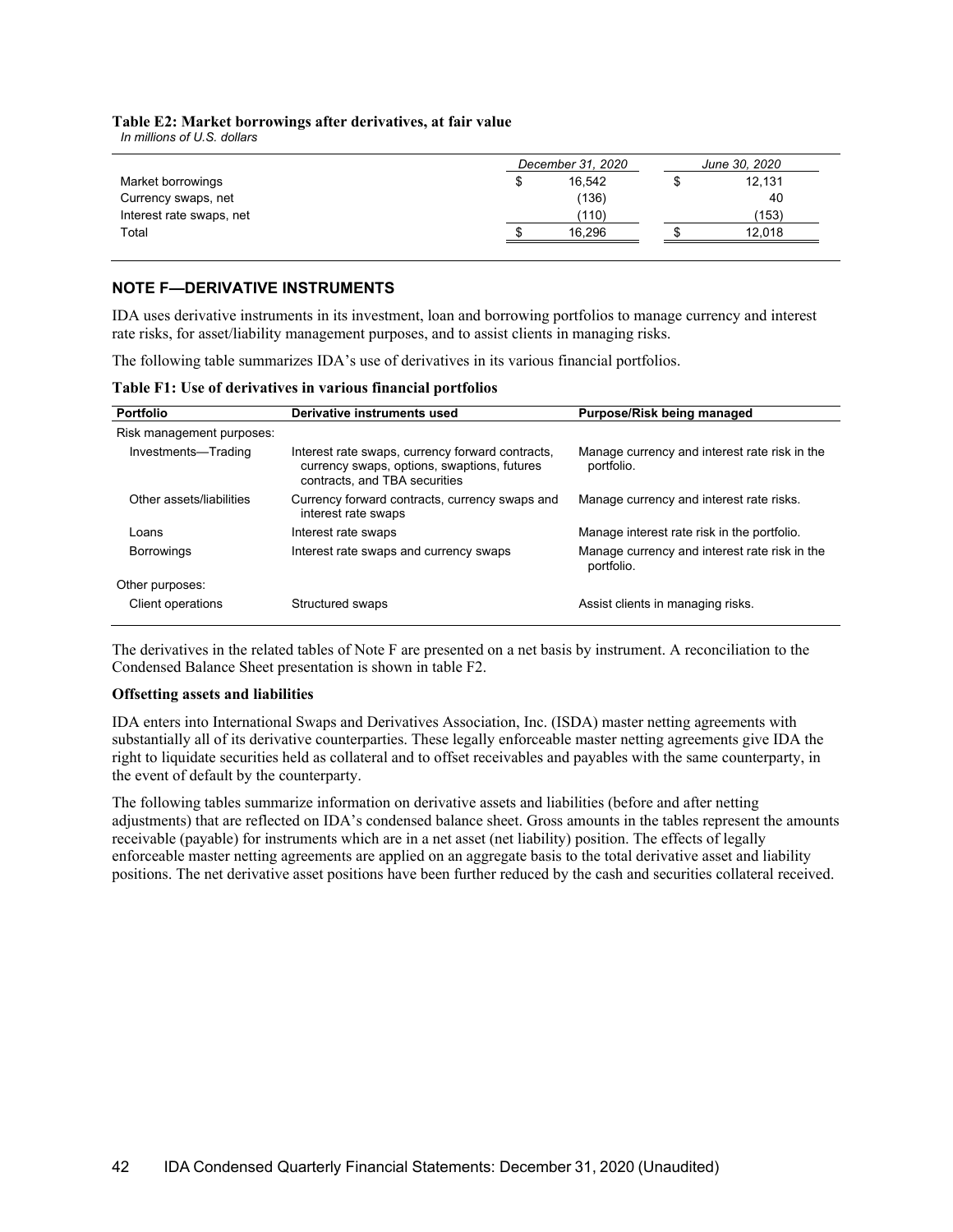## **Table F2: Derivatives assets and liabilities before and after netting adjustments**

*In millions of U.S. dollars* 

|                                                                                 |                  |                            |    |                |   | <b>Located on the Balance Sheet</b> |    |                            |                            |
|---------------------------------------------------------------------------------|------------------|----------------------------|----|----------------|---|-------------------------------------|----|----------------------------|----------------------------|
|                                                                                 |                  | <b>Derivative Assets</b>   |    |                |   |                                     |    | Derivative Liabilities     |                            |
|                                                                                 | Gross<br>Amounts | Gross<br>Amounts<br>Offset |    | Net<br>Amounts |   | Gross<br>Amounts                    |    | Gross<br>Amounts<br>Offset | Net<br>Amounts             |
| Interest rate swaps                                                             | \$<br>215        | \$<br>(56)                 | \$ | 159            |   | \$<br>2,532                         | \$ | (1,732)                    | \$<br>800                  |
| Currency swaps <sup>a</sup>                                                     | 11,201           | (10, 904)                  |    | 297            |   | 25,381                              |    | (24, 406)                  | 975                        |
| Other <sup>b</sup>                                                              |                  |                            |    |                |   |                                     |    |                            |                            |
| Total                                                                           | \$<br>11,416     | \$<br>(10,960)             | \$ | 456            | d | \$<br>27,913                        | \$ | (26, 138)                  | \$<br>$1,775$ <sup>d</sup> |
| Less:<br>Amounts subject to legally<br>enforceable master netting<br>agreements |                  |                            | \$ | $385$ $e$      |   |                                     |    |                            | \$<br>$408$ f              |
| Cash collateral received <sup>c</sup>                                           |                  |                            |    | 13             |   |                                     |    |                            |                            |
| Net derivative positions on<br>the Balance Sheet                                |                  |                            | S  | 58             |   |                                     |    |                            | 1,367                      |
| Less:                                                                           |                  |                            |    |                |   |                                     |    |                            |                            |
| Securities collateral received <sup>c</sup>                                     |                  |                            |    |                |   |                                     |    |                            |                            |
| Net derivative exposure after<br>collateral                                     |                  |                            |    | 58             |   |                                     |    |                            |                            |

## **Table F2.1:**

*In millions of U.S. dollars* 

|                                                                                 |    |                  |    |                            |    | June 30, 2020  |                                     |                  |    |                            |    |                |  |  |
|---------------------------------------------------------------------------------|----|------------------|----|----------------------------|----|----------------|-------------------------------------|------------------|----|----------------------------|----|----------------|--|--|
|                                                                                 |    |                  |    |                            |    |                | <b>Located on the Balance Sheet</b> |                  |    |                            |    |                |  |  |
|                                                                                 |    |                  |    | <b>Derivative Assets</b>   |    |                |                                     |                  |    | Derivative Liabilities     |    |                |  |  |
|                                                                                 |    | Gross<br>Amounts |    | Gross<br>Amounts<br>Offset |    | Net<br>Amounts |                                     | Gross<br>Amounts |    | Gross<br>Amounts<br>Offset |    | Net<br>Amounts |  |  |
| Interest rate swaps                                                             | \$ | 189              | \$ | (30)                       | \$ | 159            | \$                                  | 2,328            | \$ | (1,231)                    | \$ | 1,097          |  |  |
| Currency swaps <sup>a</sup>                                                     |    | 10,622           |    | (9,909)                    |    | 713            |                                     | 7,857            |    | (7, 593)                   |    | 264            |  |  |
| Other <sup>b</sup>                                                              |    | 3                |    |                            |    | 3              |                                     |                  |    |                            |    |                |  |  |
| Total                                                                           | S  | 10,814           | \$ | (9,939)                    | \$ | 875<br>d       | \$                                  | 10,186           | \$ | (8,824)                    | \$ | 1,362          |  |  |
| Less:<br>Amounts subject to legally<br>enforceable master netting<br>agreements |    |                  |    |                            | \$ | 738<br>e       |                                     |                  |    |                            | \$ | $772$ f        |  |  |
| Cash collateral received <sup>c</sup>                                           |    |                  |    |                            |    |                |                                     |                  |    |                            |    |                |  |  |
| Net derivative positions on<br>the Balance Sheet                                |    |                  |    |                            |    | 136            |                                     |                  |    |                            |    | 590            |  |  |
| Less:<br>Securities collateral received <sup>c</sup>                            |    |                  |    |                            |    | 68             |                                     |                  |    |                            |    |                |  |  |
| Net derivative exposure after<br>collateral                                     |    |                  |    |                            |    | 68             |                                     |                  |    |                            |    |                |  |  |

*a. Includes currency forward contracts.* 

*b. These include swaptions, exchange traded options, futures contracts and TBA securities.* 

*c. Does not include excess collateral received.* 

*d. Based on the net value per a derivative instrument.* 

*e. Includes \$1 million Credit Value Adjustment (CVA) (\$7 million-June 30, 2020).* 

*f. Includes \$24 million Debit Value Adjustment (DVA) (\$41 million-June 30, 2020).*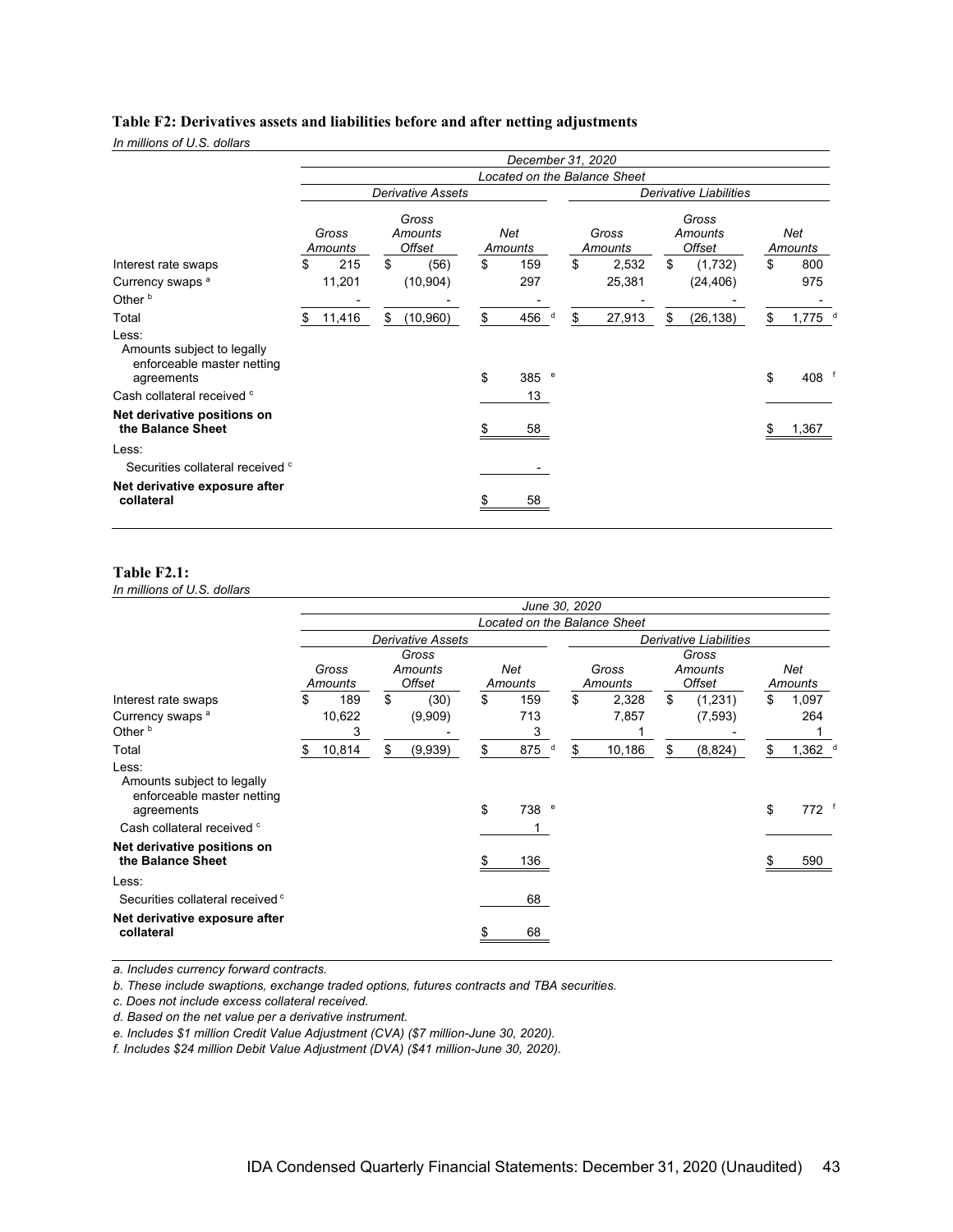The following table provides information about the notional amounts and credit risk exposures, at the instrument level, of IDA's derivative instruments.

#### **Table F3: Credit risk exposure of the derivative instruments**

*In millions of U.S. dollars* 

|                            | December 31, 2020 |                          |  |                                                             |  |                          |       |     |  |  |
|----------------------------|-------------------|--------------------------|--|-------------------------------------------------------------|--|--------------------------|-------|-----|--|--|
|                            |                   | Interest rate<br>swaps   |  | Currency swaps<br>(including currency<br>forward contracts) |  | Other <sup>a</sup>       | Total |     |  |  |
| Investments - Trading      |                   |                          |  | 71                                                          |  | $\overline{\phantom{0}}$ | Φ     | 71  |  |  |
| Asset/liability management |                   | $\overline{\phantom{a}}$ |  | 82                                                          |  | $\overline{\phantom{0}}$ |       | 82  |  |  |
| Other <sup>b</sup>         |                   | 159                      |  | 144                                                         |  |                          |       | 303 |  |  |
| <b>Total Exposure</b>      |                   | 159                      |  | 297                                                         |  |                          |       | 456 |  |  |
|                            |                   |                          |  |                                                             |  |                          |       |     |  |  |

#### **Table F3.1**

*In millions of U.S. dollars* 

|                            | June 30, 2020 |                        |  |                                                                    |  |                    |       |     |  |  |
|----------------------------|---------------|------------------------|--|--------------------------------------------------------------------|--|--------------------|-------|-----|--|--|
|                            |               | Interest rate<br>swaps |  | Currency swaps<br><i>(including currency</i><br>forward contracts) |  | Other <sup>a</sup> | Total |     |  |  |
| Investments - Trading      |               |                        |  | 19                                                                 |  |                    |       | 23  |  |  |
| Asset/liability management |               |                        |  | 691                                                                |  |                    |       | 691 |  |  |
| Other <sup>b</sup>         |               | 158                    |  |                                                                    |  |                    |       | 161 |  |  |
| <b>Total Exposure</b>      |               | 159                    |  | 713                                                                |  |                    |       | 875 |  |  |

 *a. Includes swaptions, exchange traded options and futures contracts and TBAs. Exchange traded instruments are generally subject to daily margin requirements and are deemed to have no material credit risk. All swaptions, options, and futures contracts are interest rate contracts.* 

*b. Include derivatives related to loans, borrowings and Private Sector Window (PSW).* 

The volume of derivative contracts is measured using the U.S. dollar equivalent notional balance. The notional balance represents the face value or reference value on which the calculations of payments on the derivative instrument are determined. At December 31, 2020, the notional of interest rate swaps was \$29,708 million (\$24,027 million as of June 30, 2020), currency swaps \$35,651 million (\$18,158 million as of June 30, 2020), long positions of other derivatives were \$1,228 million (\$1,992 million as of June 30, 2020), and there were no short positions of other derivatives (\$507 million as of June 30, 2020).

*Collateral:* Under almost all of its ISDA Master Agreements, IDA is not required to post collateral as long as it maintains liquidity holdings at predetermined levels that are a proxy for a triple-A credit rating. After becoming a rated entity, IDA has started to enter into derivative agreements with commercial counterparties in which IDA is not required to post collateral as long as it maintains a triple-A rating. The aggregate fair value of all derivative instruments with credit-risk related contingent features that are in a liability position as of December 31, 2020 is \$1,373 million (\$719 million —June 30, 2020). As of December 31, 2020, IDA was not required to post any collateral in accordance with the relevant agreements.

If the credit-risk related contingent features underlying these agreements were triggered to the extent that IDA would be required to post collateral as of December 31, 2020, the amount of collateral that would need to be posted would be \$12 million (\$58 million—June 30, 2020). Subsequent triggers of contingent features would require posting of additional collateral, up to a maximum of \$1,373 million as of December 31, 2020 (\$719 million—June 30, 2020).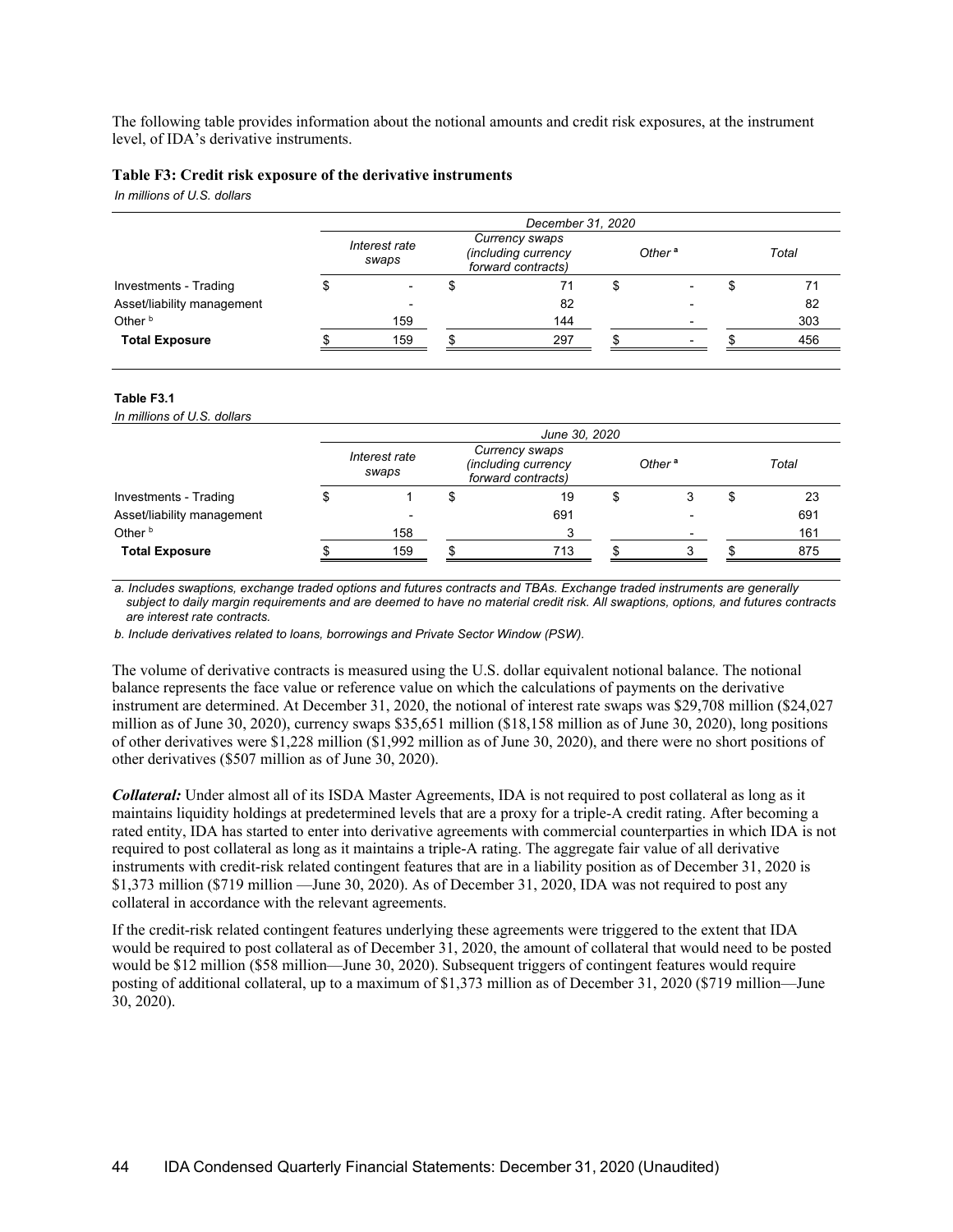Amounts of gains or losses on the non-trading derivatives, by instrument type and their location on the Condensed Statement of Income are as follows:

|  | Table F4: Unrealized mark-to-market gains or losses on non-trading derivatives |  |  |  |  |
|--|--------------------------------------------------------------------------------|--|--|--|--|
|  |                                                                                |  |  |  |  |

| In millions of U.S. dollars |
|-----------------------------|
|-----------------------------|

|                                                    |                                                            | Unrealized mark-to-market gains (losses) |                                           |  |      |  |                                         |  |      |  |  |  |
|----------------------------------------------------|------------------------------------------------------------|------------------------------------------|-------------------------------------------|--|------|--|-----------------------------------------|--|------|--|--|--|
|                                                    |                                                            |                                          | <b>Three Months Ended</b><br>December 31. |  |      |  | <b>Six Months Ended</b><br>December 31. |  |      |  |  |  |
| Type of instrument                                 | Reported as                                                |                                          | 2020                                      |  | 2019 |  | 2020                                    |  | 2019 |  |  |  |
| Interest rate swaps<br>Currency swaps and currency | Unrealized mark-to-market<br>gains (losses) on non-trading |                                          | 204                                       |  | 207  |  | 383                                     |  | 210  |  |  |  |
| forward contracts                                  | portfolios, net                                            |                                          | 31                                        |  | 31   |  | (28)                                    |  | 80   |  |  |  |
| Total                                              |                                                            |                                          | 235                                       |  | 238  |  | 355                                     |  | 290  |  |  |  |

The majority of the instruments in IDA's investment portfolio are held for trading purposes. Within the trading portfolio, IDA holds highly rated fixed income instruments as well as derivatives. The trading portfolio is primarily held to ensure the availability of funds to meet future cash flow requirements and for liquidity management purposes.

The following table provides information on the amount of gains or losses on IDA's investment trading portfolio (derivative and non-derivative instruments), and their location on the Condensed Statement of Income:

#### **Table F5: Unrealized mark-to-market gains or losses on investment trading portfolio**

*In millions of U.S. dollars* 

|                                                 |                                                                                       | Unrealized mark-to-market gains (losses) |                                           |                                         |    |  |  |  |  |  |
|-------------------------------------------------|---------------------------------------------------------------------------------------|------------------------------------------|-------------------------------------------|-----------------------------------------|----|--|--|--|--|--|
|                                                 |                                                                                       |                                          | <b>Three Months Ended</b><br>December 31. | <b>Six Months Ended</b><br>December 31, |    |  |  |  |  |  |
| Type of instrument                              | Reported as                                                                           | 2019                                     | 2020                                      | 2019                                    |    |  |  |  |  |  |
| Fixed income (including related<br>derivatives) | Unrealized mark-to-market<br>gains (losses) on Investment-<br>Trading portfolios, net | 65<br>\$.                                | (24)<br>S                                 | 84<br>S                                 | 19 |  |  |  |  |  |

## **NOTE G—TRANSACTIONS WITH AFFILIATED ORGANIZATIONS**

IDA transacts with affiliated organizations as a recipient of transfers and grants, administrative and derivative intermediation services as well as through cost sharing of IBRD's sponsored pension and other postretirement plans.

## **Transfers and Grants**

Cumulative transfers and grants made to IDA as of December 31, 2020 were \$ 19,658 million (\$19,658 million— June 30, 2020). Details by transferor are as follows:

### **Table G1: Cumulative transfers and grants**

|                        | Beginning of the | Transfers during |            |                          |               |
|------------------------|------------------|------------------|------------|--------------------------|---------------|
| <b>Total transfers</b> |                  | fiscal year      | the period |                          | End of period |
| Total                  | \$               | 19.658           | \$         | $\overline{\phantom{a}}$ | \$<br>19,658  |
| Of which from:         |                  |                  |            |                          |               |
| <b>IBRD</b>            |                  | 15,756           |            | -                        | 15,756        |
| IFC                    |                  | 3,672            |            | $\overline{\phantom{0}}$ | 3,672         |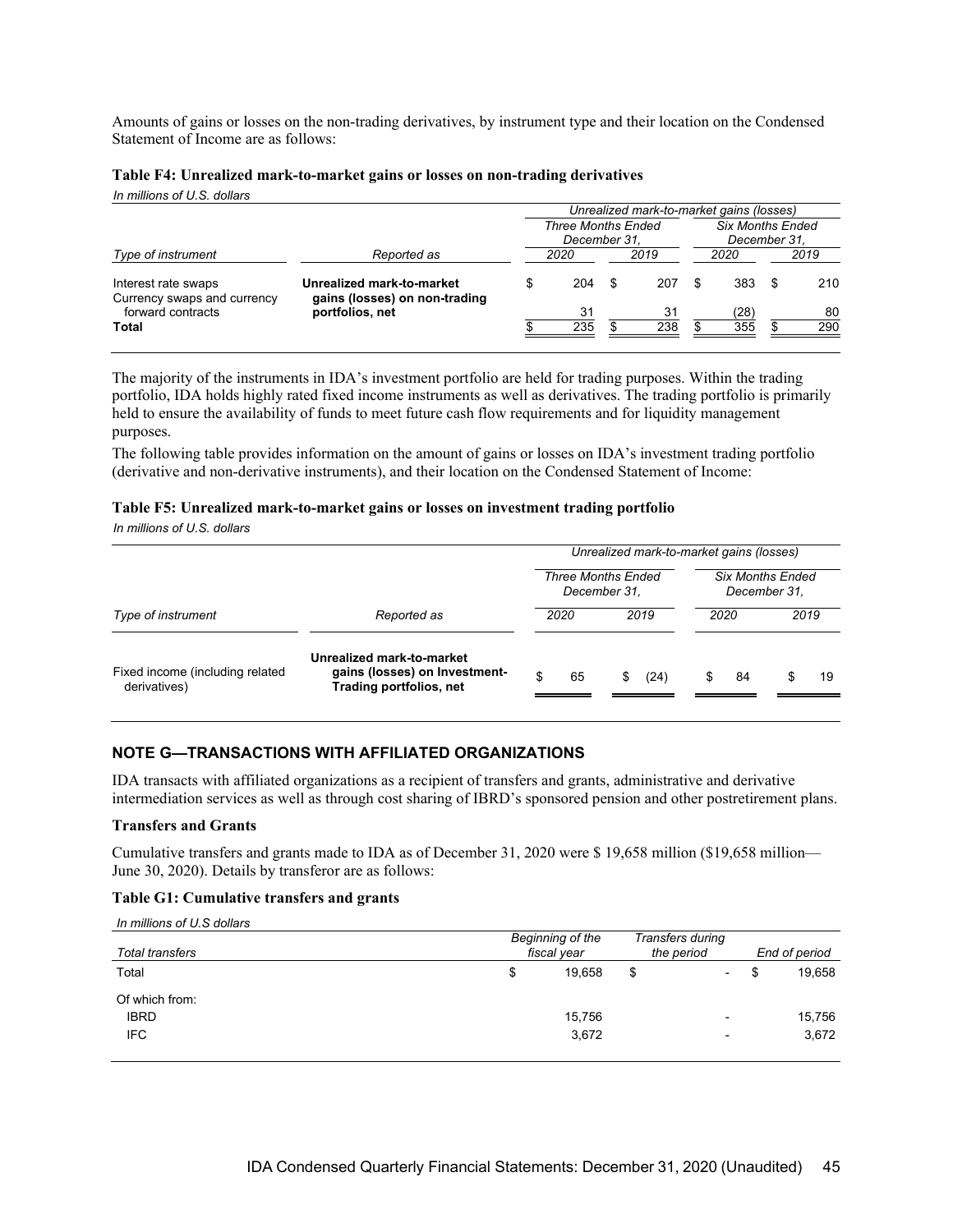## **Subsequent Event**

On January 25, 2021, IBRD's Board of Governors approved a transfer of \$331 million. This transfer was received on February 1, 2021.

## **Receivables and Payables**

The total amounts receivable from (payable to) affiliated organizations comprised:

## **Table G2: IDA's receivables and payables with affiliated organizations**

#### *In millions of U.S. dollars*

|                                                           | December 31, 2020 |     |          |  | June 30, 2020 |    |             |    |          |   |            |  |
|-----------------------------------------------------------|-------------------|-----|----------|--|---------------|----|-------------|----|----------|---|------------|--|
|                                                           | <b>IBRD</b>       |     | IFC      |  | Total         |    | <b>IBRD</b> |    | IFC      |   | Total      |  |
| Administrative Services, net a<br>Derivative Transactions | \$<br>(219)       | \$  |          |  | (219)         | \$ | (271)       | \$ |          | Φ | (271)      |  |
| Derivative assets, net<br>Derivative liabilities, net     | 36<br>(44)        |     | 8<br>(2) |  | 44<br>(46)    |    | 74<br>(53)  |    | 3<br>(3) |   | 77<br>(56) |  |
| PSW- Blended Finance Facility b<br>Pension and Other      |                   |     | 14       |  | 14            |    |             |    |          |   | 7          |  |
| <b>Postretirement Benefits</b><br>Investments             | 615               |     | 556      |  | 615<br>556    |    | 620         |    | 625      |   | 620<br>625 |  |
|                                                           | 388               | \$. | 576      |  | 964           |    | 370         |    | 632      | ደ | 1,002      |  |

*a. Includes \$266 million as of December 31, 2020 (\$238 million-June 30, 2020) receivable from IBRD for IDA's share of investments associated with Post-Retirement Contribution Reserve Fund (PCRF), which is a fund established to stabilize contributions made to the pension plans.* 

*b. Refer to Table G4: Summary of PSW-related transactions.* 

The receivables from (payables to) these affiliated organizations are reported in the Condensed Balance Sheet as follows:

| Receivables / Payables related to:                                                                                          | <b>Reported as:</b>                     |
|-----------------------------------------------------------------------------------------------------------------------------|-----------------------------------------|
| Receivable for pension and other postretirement benefits                                                                    | Receivable from affiliated organization |
| Receivables (payables) for derivative transactions                                                                          | Derivative assets/liabilities, net      |
| Payable for administrative services <sup>a</sup>                                                                            | Payable to affiliated organization      |
| a lealudas amounto resolvable from IPPD for IDA's abora of investments associated with PCPE. This resolvable is included in |                                         |

*a. Includes amounts receivable from IBRD for IDA's share of investments associated with PCRF. This receivable is included in Receivable from affiliated organization on the Condensed Balance Sheet.* 

*Administrative Services*: The payable to IBRD represents IDA's share of joint administrative expenses and contributions to special programs, net of other revenue jointly earned. The allocation of expenses is based upon an agreed cost sharing formula, and amounts are settled quarterly.

For the three and six months ended December 31, 2020, IDA's share of joint administrative expenses and contributions to special programs totaled \$450 million and \$905 million, respectively (\$479 million and \$933 million - three and six months ended December 31, 2019, respectively).

*Other revenue*: Includes IDA's share of other revenue jointly earned with IBRD during the three and six months ended December 31, 2020 totaling \$63 million and \$120 million, respectively (\$84 million and \$150 million—three and six months ended December 31, 2019, respectively). The allocation of revenue is based upon an agreed revenue sharing formula, and amounts are settled quarterly.

The amount of fee revenue associated with services provided to other affiliated organizations is included in Other revenue on the Condensed Statement of Income, as follows:

#### **Table G3: Fee revenue from affiliated organizations**

 $I \cup \cap \{u\}$ 

|  | Six Months Ended December 31, |      |    |                                         |  |      |      |
|--|-------------------------------|------|----|-----------------------------------------|--|------|------|
|  |                               |      |    |                                         |  |      | 2019 |
|  | 18                            |      | 20 |                                         |  |      |      |
|  |                               |      |    |                                         |  |      |      |
|  |                               | 2020 |    | Three Months Ended December 31.<br>2019 |  | 2020 |      |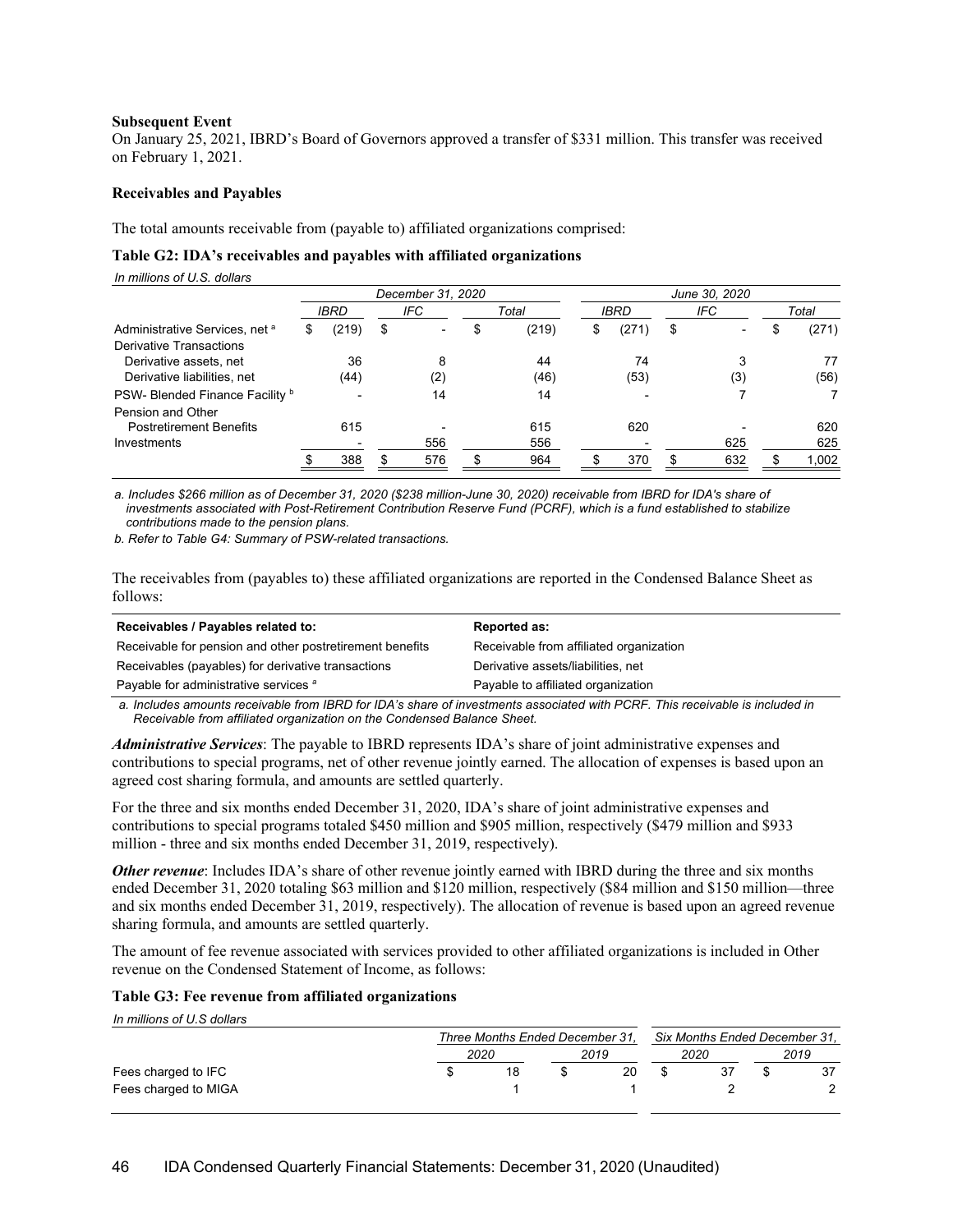*Pension and Other Post-Retirement Benefits***:** IBRD, along with IFC and MIGA, sponsors a defined benefit Staff Retirement Plan and Trust, a Retired Staff Benefits Plan and Trust and a Post-Employment Benefits Plan (PEBP) that cover substantially all of their staff members.

While IDA is not a participating entity to these benefit plans, IDA shares in the costs and reimburses IBRD for its proportionate share of any contributions made to these plans by IBRD based on an agreed cost sharing ratio.

During the three and six months ended December 31, 2020, IDA's share of IBRD's benefit costs relating to all three plans totaled \$123 million and \$249 million, respectively (\$92 million and \$183 million—three and six months ended December 31, 2019, respectively).

The cost of any potential future liability arising from these plans would be shared by IBRD and IDA using the applicable cost sharing ratio.

The receivable from IBRD represents IDA's net share of prepaid costs for pension and other postretirement benefit plans and PEBP assets. These will be realized over the lives of the plan participants.

*Derivative transactions***:** These relate to currency forward contracts entered into by IDA with IBRD acting as the intermediary with the market and primarily convert donors' expected contributions in national currencies under the Sixteenth and Seventeenth replenishments of IDA's resources into the five currencies of the Special Drawing Rights (SDR) basket.

## **Investments – Non-trading**

During the fiscal year ended June 30, 2015, IDA purchased a debt security issued by IFC for a principal amount of \$1,179 million, amortizing over a period of 25 years. The investment carries a fixed interest rate of 1.84% and has a weighted average maturity of 3 years. As of December 31, 2020, the principal amount due on the debt security was \$533 million, and it had a fair value of \$556 million. The investment is reported under Investments in the Condensed Balance Sheet. During the three and six months ended December 31, 2020, IDA recognized interest income of \$2 million and \$5 million, respectively on this debt security (\$3 million and \$6 million - three and six months ended December 31, 2019 respectively).

### **Private Sector Window (PSW)**

As part of the IDA18 replenishment, IDA's Executive Directors approved the creation of an IDA18 IFC-MIGA PSW to mobilize private sector investments in IDA-only countries and IDA-eligible Fragile and Conflict Affected States (FCS). Under the fee arrangement for the PSW, IDA will receive fee revenue for transactions executed under this window and will reimburse IFC and MIGA for the related costs incurred in administering these transactions. The following tables provide a summary of all PSW related transactions under which IDA has an exposure as of December 31, 2020: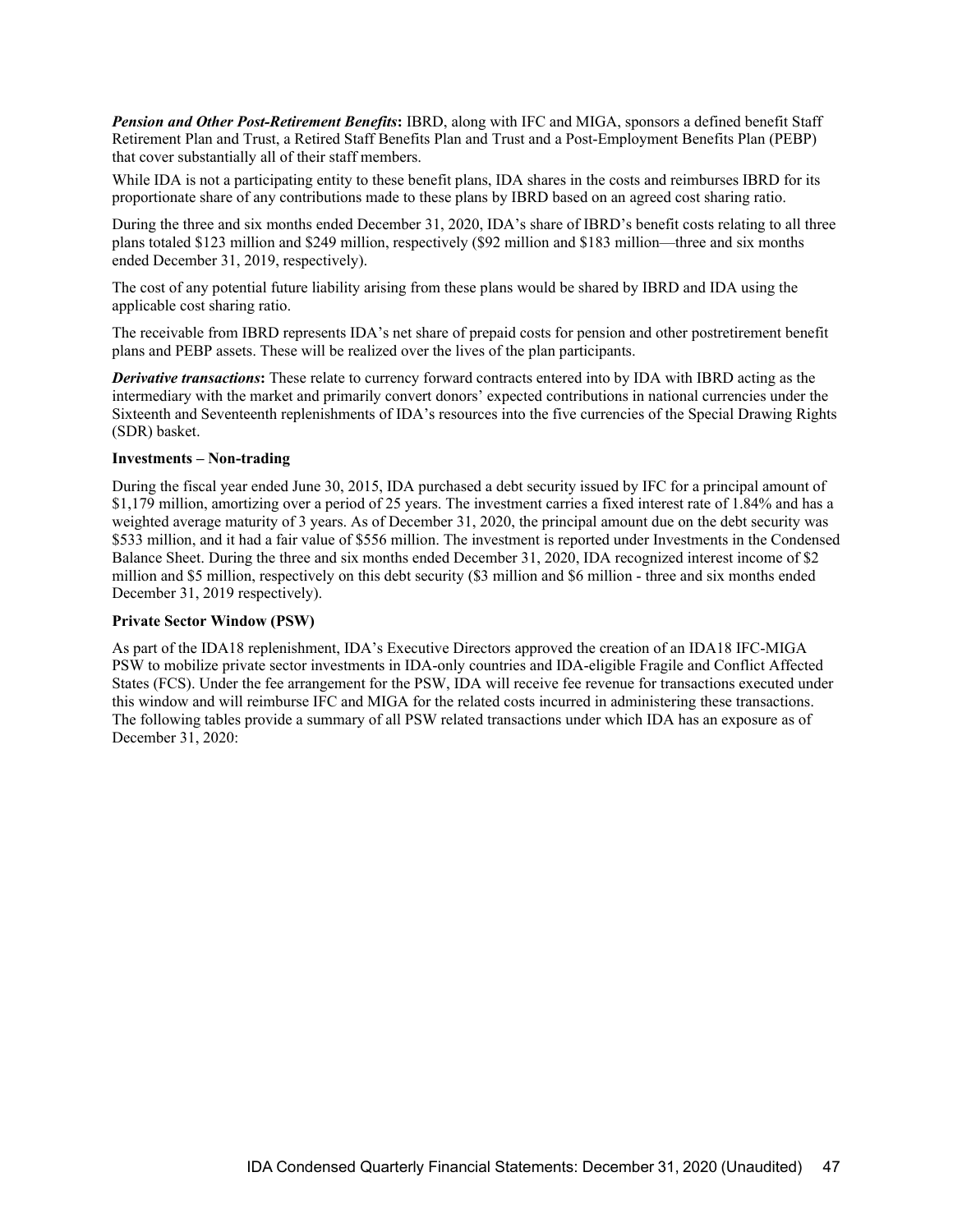## **Table G4: Summary of PSW-related transactions**

| In millions of U.S. dollars        |                                                                                                                            |          |    |                          |                                                                                                                                                                        |                                     |                                             |  |
|------------------------------------|----------------------------------------------------------------------------------------------------------------------------|----------|----|--------------------------|------------------------------------------------------------------------------------------------------------------------------------------------------------------------|-------------------------------------|---------------------------------------------|--|
|                                    | Net Asset/<br>(Liability)<br>Location on the Condensed Balance<br>Notional<br>position<br>Description<br>Sheet<br>Facility |          |    |                          |                                                                                                                                                                        |                                     |                                             |  |
| Local Currency<br>Facility         | \$                                                                                                                         | 85       | \$ | 6                        | Currency swaps with IFC to support<br>local currency denominated loans                                                                                                 | Derivative assets/ liabilities, net |                                             |  |
| In millions of U.S. dollars        |                                                                                                                            |          |    |                          |                                                                                                                                                                        |                                     |                                             |  |
| Facility                           |                                                                                                                            | Exposure |    | Accumulated<br>Provision | Description                                                                                                                                                            |                                     | Location on the Condensed Balance<br>Sheet  |  |
|                                    |                                                                                                                            |          |    |                          |                                                                                                                                                                        | Exposure                            | Accumulated<br>Provision                    |  |
| <b>MIGA Guarantee</b><br>Facility  | \$                                                                                                                         | 169      | \$ | 19                       | Expanding the coverage of MIGA<br>Political Risk Insurance (PRI) products<br>through shared first-loss or risk<br>participation similar to reinsurance                 | Off Balance Sheet<br>item           | Other liabilities                           |  |
| <b>Blended Finance</b><br>Facility |                                                                                                                            | 248      |    | 34                       | Sharing the first loss to support IFC's<br>Small Loan Guarantee Program, Global<br>Trade Finance Program and Working<br>Capital Solutions in PSW eligible<br>countries | Off Balance Sheet<br>item           | <b>Other liabilities</b>                    |  |
|                                    |                                                                                                                            | 14       |    | N/A                      | Funding for IFC's PSW equity<br>investment                                                                                                                             | Other assets                        |                                             |  |
|                                    |                                                                                                                            | 8        |    |                          | Concessional senior & sub-ordinated<br>loans to support medium term projects                                                                                           | Loans outstanding                   | Accumulated<br>provision for loan<br>losses |  |

## **NOTE H—DEVELOPMENT GRANTS**

A summary of changes to the amounts payable for development grants is presented below:

## **Table H1: Grants payable**

|                                                           | December 31, 2020 | June 30, 2020 |  |  |
|-----------------------------------------------------------|-------------------|---------------|--|--|
| Balance, beginning of the fiscal year                     | 9.141             | 12,345        |  |  |
| Unconditional grants approved                             |                   |               |  |  |
| Disbursements (including PPA grant activity) <sup>a</sup> | (1,214)           | (2, 472)      |  |  |
| Cancellations                                             | (125)             | (598)         |  |  |
| <b>Translation adjustment</b>                             | 405               | (134)         |  |  |
| Balance, end of the period/fiscal year                    | 8.207             | 9,141         |  |  |

*a. Project Preparation Advances (PPA)*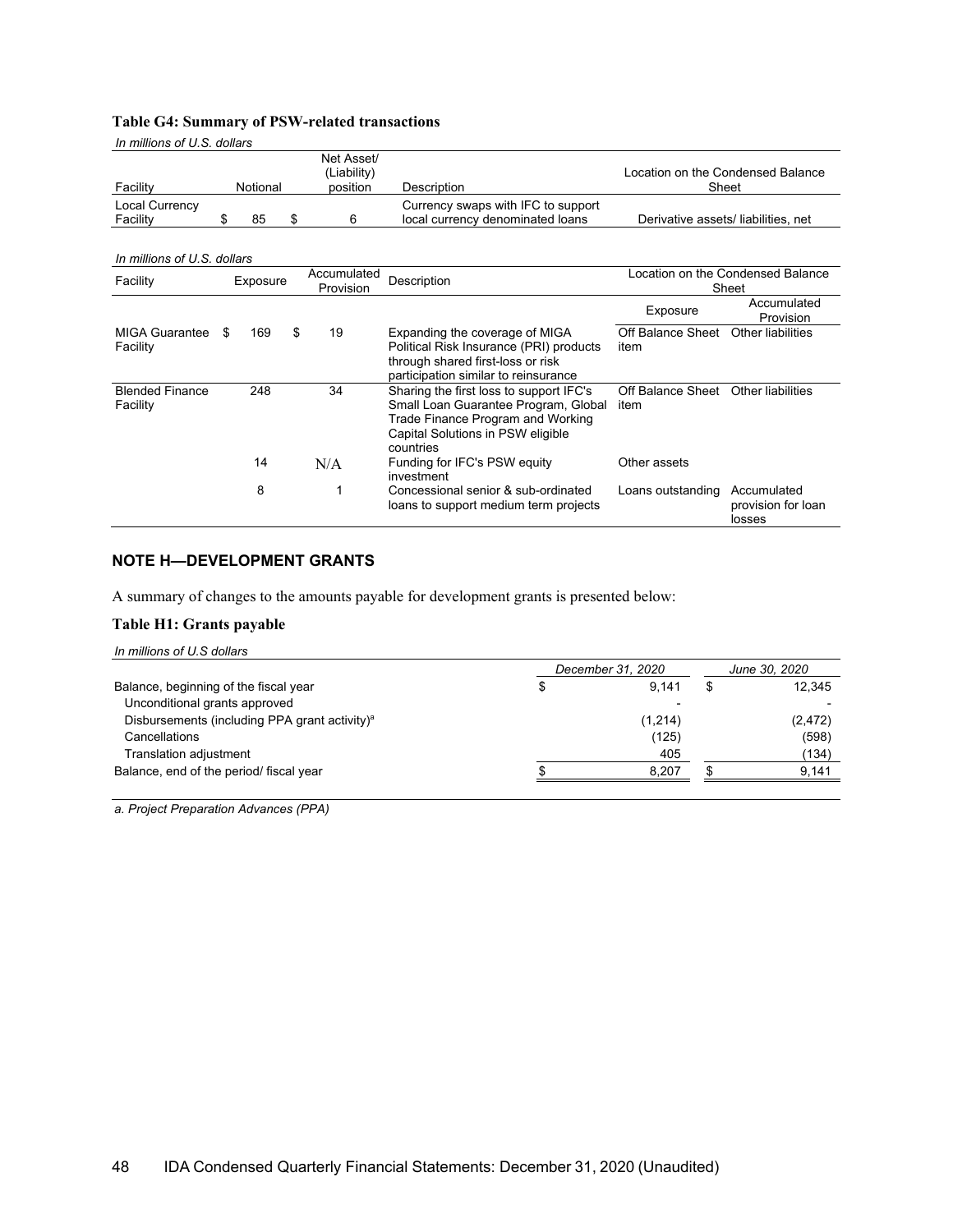A summary of the development grant expenses is presented below:

## **Table H2: Grant activity**

| In millions of U.S dollars                                                                       |              | Three Months Ended December 31. |    |       |     |                                                                                      |      |       |  |  |
|--------------------------------------------------------------------------------------------------|--------------|---------------------------------|----|-------|-----|--------------------------------------------------------------------------------------|------|-------|--|--|
|                                                                                                  | 2020<br>2019 |                                 |    |       |     | 2020                                                                                 | 2019 |       |  |  |
| Conditional Development grants disbursed a<br>Unconditional Development grants approved<br>Less: | \$           | 736                             | \$ | 375   | \$  | Six Months Ended December 31,<br>1,459<br>\$<br>(125)<br>(472)<br>70<br>932<br>4,634 | 455  |       |  |  |
| Cancellations<br>Net disbursement of grant advances not yet                                      |              | (13)                            |    | (47)  |     |                                                                                      |      | (64)  |  |  |
| expensed b<br>Add:                                                                               |              | (352)                           |    | (4)   |     |                                                                                      |      | (34)  |  |  |
| Grant advances meeting expense condition <sup>c</sup><br>Other disbursements d                   |              | 52                              |    | 13    |     |                                                                                      |      | 22    |  |  |
| <b>Grant Expenses</b>                                                                            |              | 423                             | \$ | 337   | \$. |                                                                                      |      | 379   |  |  |
| <b>Grants Approved</b>                                                                           |              | 2,054                           |    | 1,016 |     |                                                                                      |      | 1,858 |  |  |

*a. Disbursements of conditional grants approved on or after July 1, 2019* 

*b. Disbursements made over the period for which the expense recognition criteria has not yet been met.* 

*c. Prior disbursement of grant advances meeting the criteria to be expensed over the period.* 

*d. Comprises PEF conditional grants and CAT DDOs approved prior to July 1, 2019* 

As of December 31, 2020, the cumulative amount of conditional grants approved but not yet expensed is \$ 9,342 million.

## **NOTE I—ACCUMULATED OTHER COMPREHENSIVE INCOME**

Comprehensive income consists of net income (loss) and other gains or losses affecting equity that, under U.S. GAAP, are excluded from net income (loss). For IDA, other comprehensive income (loss) is comprised of net income (loss), DVA on fair value option elected liabilities and currency translation adjustments on functional currencies. These items are presented in the Condensed Statement of Comprehensive Income.

The following table presents the changes in Accumulated Other Comprehensive (Loss) Income balances.

## **Table I1: Changes in AOCI**

*In millions of U.S dollars* 

|                                                           | Six Months Ended December 31, |         |  |         |  |  |  |  |  |
|-----------------------------------------------------------|-------------------------------|---------|--|---------|--|--|--|--|--|
|                                                           |                               | 2020    |  | 2019    |  |  |  |  |  |
| Balance, beginning of the fiscal year                     |                               | (3,927) |  | (2,408) |  |  |  |  |  |
| Currency translation adjustments on functional currencies |                               | 7.249   |  | (901)   |  |  |  |  |  |
| DVA on Fair Value option elected liabilities              |                               | (32)    |  |         |  |  |  |  |  |
| Balance, end of the period                                |                               | 3.290   |  | (3,309) |  |  |  |  |  |

## **NOTE J— FAIR VALUE DISCLOSURES**

#### **Valuation Methods and Assumptions**

As of December 31, 2020 and June 30, 2020, IDA had no financial assets or liabilities measured at fair value on a non–recurring basis.

#### *Due from Banks*

The carrying amount of unrestricted and restricted cash is considered a reasonable estimate of the fair value of these positions.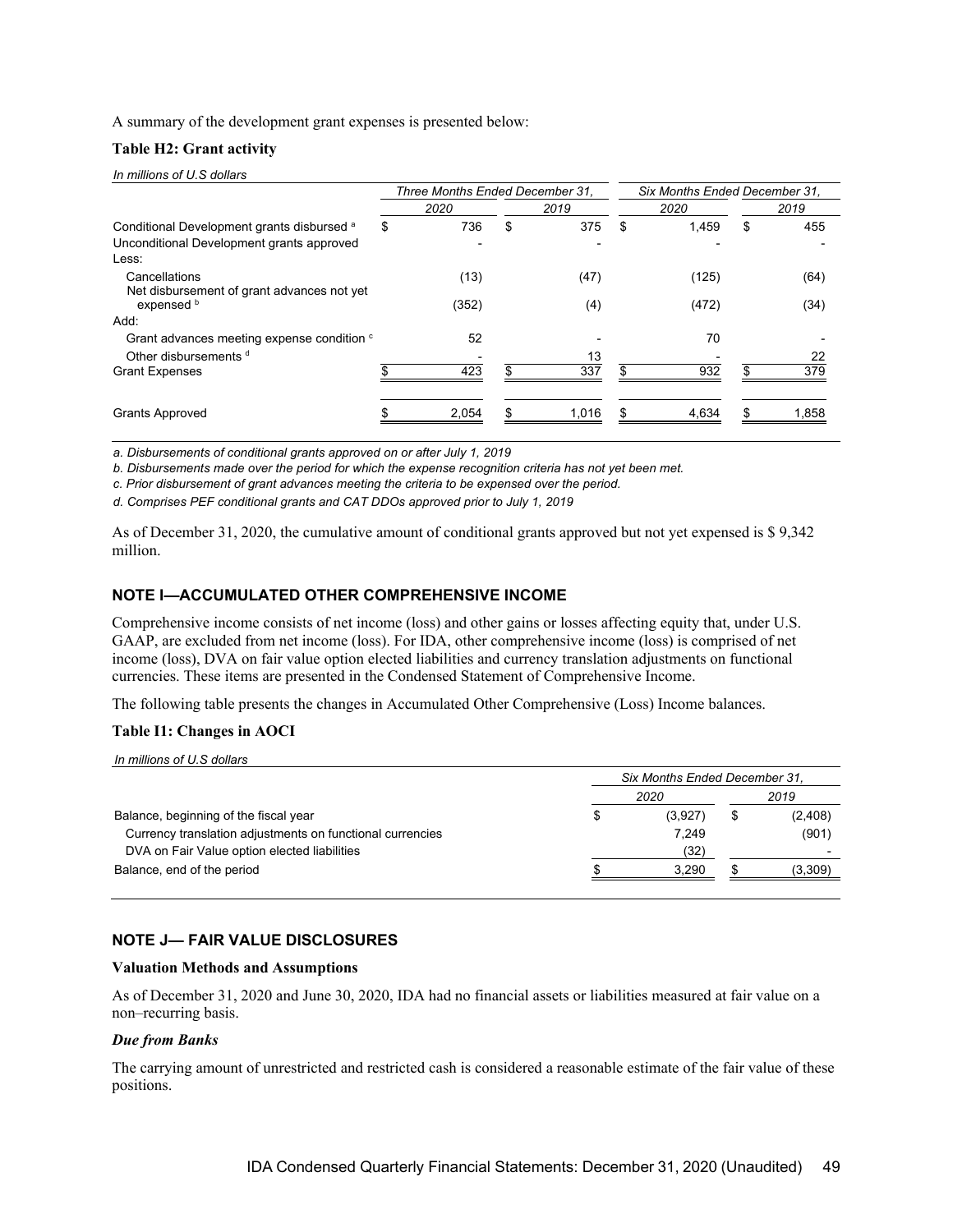## *Loans and Loan commitments*

There were no loans carried at fair value as of December 31, 2020 and June 30, 2020. For disclosure purposes, IDA's loans and loans commitments would be classified as Level 3 within the fair value hierarchy.

Summarized below are the techniques applied in determining the fair values of IDA's financial instruments.

## *Investment securities*

Where available, quoted market prices are used to determine the fair value of trading securities. Examples include most government and agency securities.

For instruments for which market quotations are not available, fair values are determined using model-based valuation techniques, whether internally-generated or vendor-supplied, that include the standard discounted cash flow method using market observable inputs such as yield curves, credit spreads, and constant prepayment spreads. Where applicable, unobservable inputs such as constant prepayment rates, probability of default, and loss severity are used.

Unless quoted prices are available, time deposits are reported at face value, which approximates fair value, as they are short term in nature.

## *Securities purchased under resale agreements, securities sold under repurchase agreements, and securities lent under securities lending agreements*

These securities are of a short-term nature and are reported at face value, which approximates fair value.

## *Borrowings*

The fair value of IDA's borrowings is calculated using a discounted cash flow method which relies on market observable inputs such as yield curves, foreign exchange rates, basis spreads and funding spreads.

## *Derivative instruments*

Derivative contracts include currency forward contracts, TBA, swaptions, exchange traded options and future contracts, currency swaps and interest rate swaps.

Where available, quoted market prices are used to determine the fair value of trading securities. Examples include exchange traded options and futures contracts.

For instruments for which market quotations are not available, fair values are determined using model-based valuation techniques, whether internally-generated or vendor-supplied, that include the standard discounted cash flow method using market observable inputs such as yield curves, foreign exchange rates, credit spreads, basis spreads, funding spreads and constant prepayment spreads. Where applicable, unobservable inputs such as constant prepayment rates, probability of default, and loss severity are used.

## *Valuation adjustments on fair value option elected liabilities*

The DVA on fair value option elected liabilities (market borrowings) is being measured by revaluing each liability to determine the changes in fair value of that liability arising from changes in IDA's cost of funding relative to LIBOR.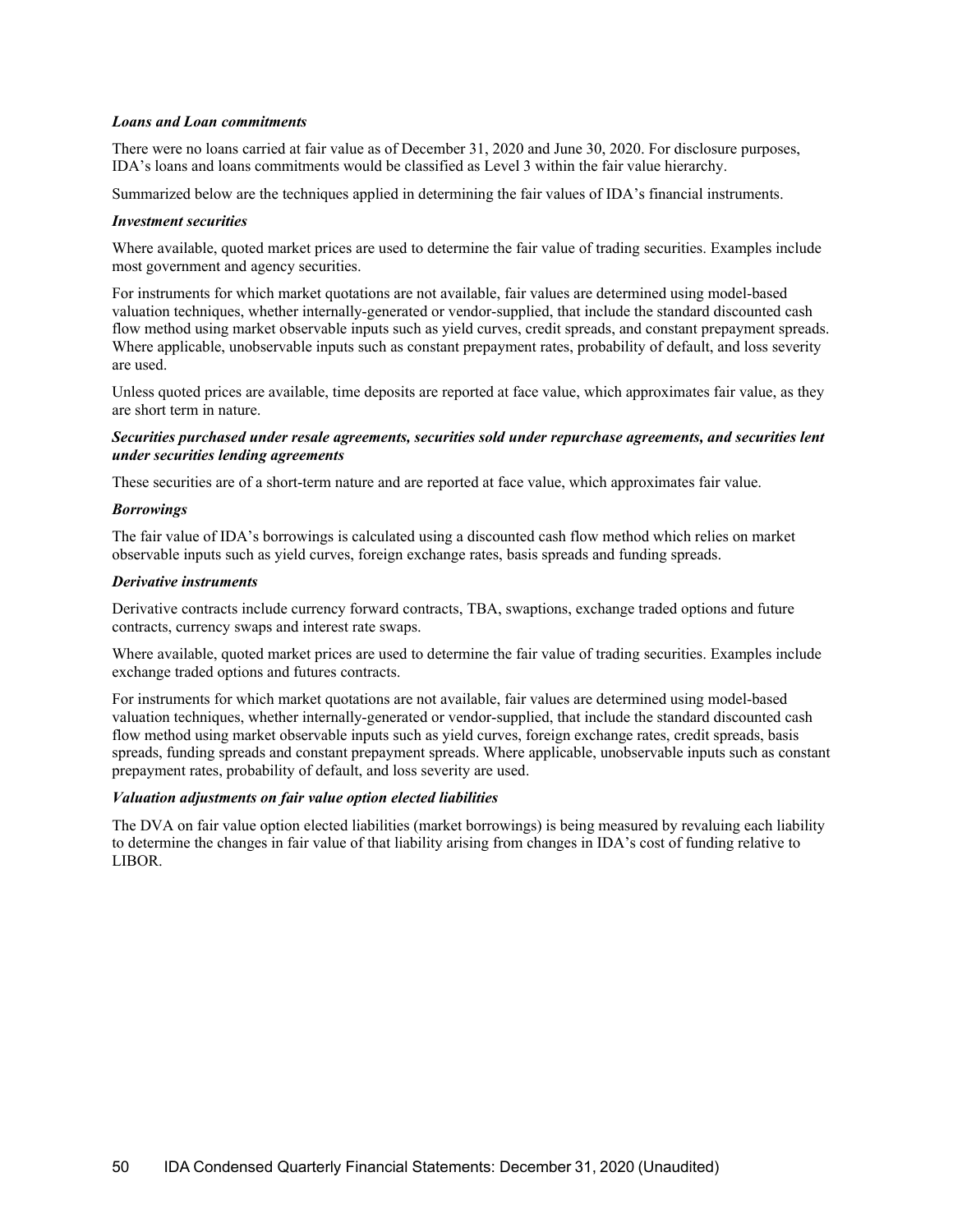The table below presents IDA's estimates of fair value of its financial assets and liabilities along with their respective carrying amounts.

## **Table J1: Fair value and carrying amounts of financial assets and liabilities**

*In millions of U.S dollars* 

|                                                                                                                                                | December 31, 2020 |            | June 30, 2020 |                |    |                   |
|------------------------------------------------------------------------------------------------------------------------------------------------|-------------------|------------|---------------|----------------|----|-------------------|
|                                                                                                                                                | Carrying Value    | Fair Value |               | Carrying Value |    | <b>Fair Value</b> |
| Assets                                                                                                                                         |                   |            |               |                |    |                   |
| Due from banks<br>Investments (including securities transferred under                                                                          | \$<br>743         | \$<br>743  | \$            | 674            | \$ | 674               |
| repurchase or securities lending agreements)                                                                                                   | 35,436            | 35,436     |               | 34.670         |    | 34,670            |
| Net loans outstanding                                                                                                                          | 172,761           | 163,511    |               | 160.961        |    | 149,597           |
| Derivative assets, net                                                                                                                         | 58                | 58         |               | 136            |    | 136               |
| Liabilities                                                                                                                                    |                   |            |               |                |    |                   |
| <b>Borrowings</b>                                                                                                                              |                   |            |               |                |    |                   |
| Market borrowings                                                                                                                              | 16,542            | 16,542     |               | 12,131         |    | 12,131            |
| Concessional partner loans<br>Securities sold under repurchase agreements, securities<br>lent under securities lending agreements, and payable | 8.067             | 10.389     |               | 7.635          |    | 10.031            |
| for cash collateral received                                                                                                                   |                   |            |               | 108            |    | 108               |
| Derivative liabilities, net                                                                                                                    | 1,367             | 1,367      |               | 590            |    | 590               |

As of December 31, 2020, IDA's signed loan commitments were \$59.5 billion (\$49.6 billion – June 30, 2020) and had a negative fair value of \$(4.9) billion (\$(5.1) billion – June 30, 2020).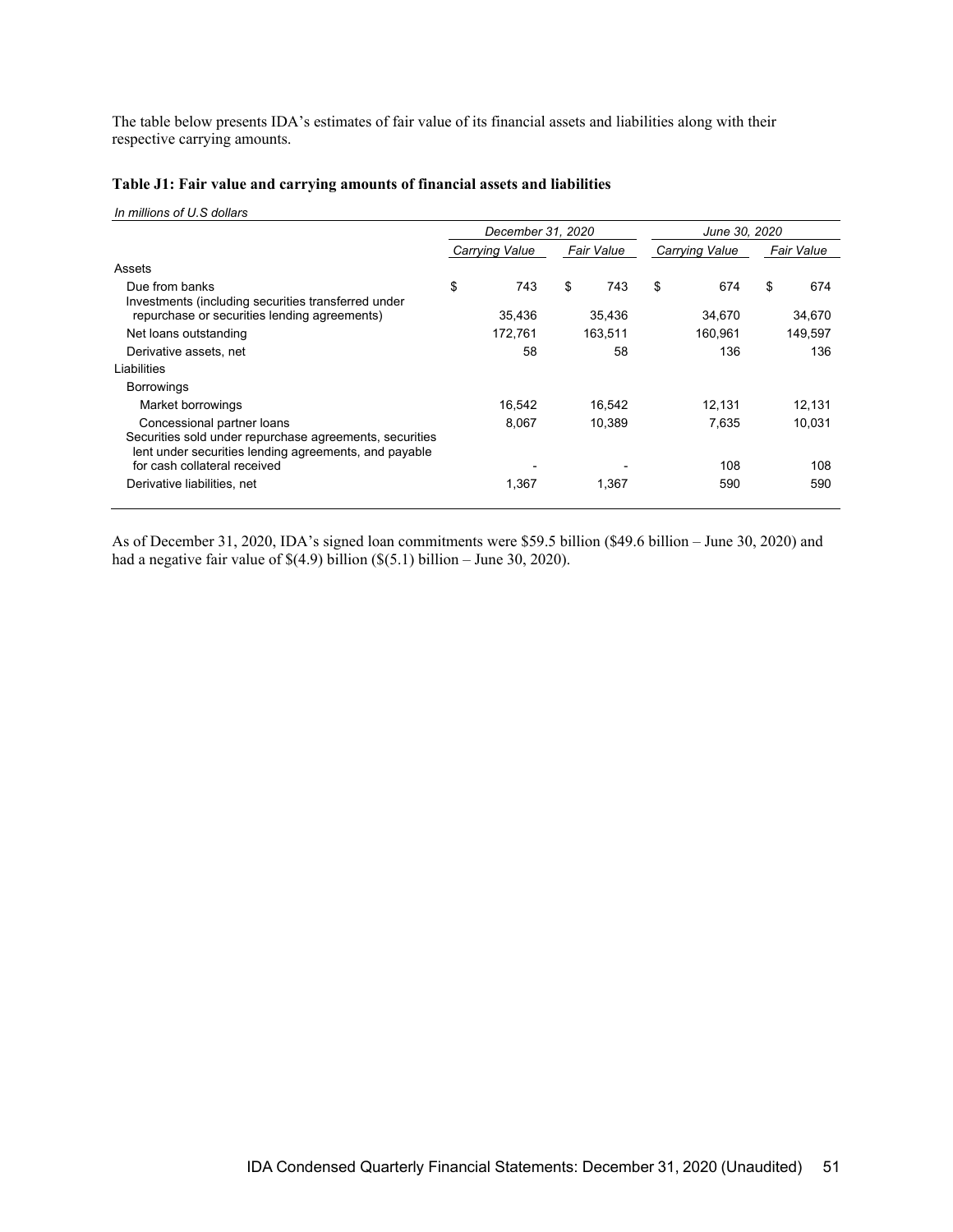The following tables present IDA's fair value hierarchy for assets and liabilities measured at fair value on a recurring basis.

## **Table J2: Fair value hierarchy of IDA's assets and liabilities**

*In millions of U.S. dollars* 

|                                                                | Fair Value Measurements on a Recurring Basis |         |    |         |         |  |    |        |  |
|----------------------------------------------------------------|----------------------------------------------|---------|----|---------|---------|--|----|--------|--|
|                                                                |                                              |         |    |         |         |  |    |        |  |
|                                                                |                                              | Level 1 |    | Level 2 | Level 3 |  |    | Total  |  |
| Assets:                                                        |                                              |         |    |         |         |  |    |        |  |
| Investments-Trading                                            |                                              |         |    |         |         |  |    |        |  |
| Government and agency obligations                              | \$                                           | 12,896  | \$ | 14,426  | \$      |  | \$ | 27,322 |  |
| Time deposits                                                  |                                              | 877     |    | 6,578   |         |  |    | 7,455  |  |
| <b>ABS</b>                                                     |                                              |         |    | 103     |         |  |    | 103    |  |
| Total Investments-Trading                                      |                                              | 13,773  |    | 21,107  |         |  |    | 34,880 |  |
| Investments-Non-trading (at fair value)                        |                                              |         |    | 556     |         |  |    | 556    |  |
| <b>Total Investments</b>                                       | \$                                           | 13,773  | \$ | 21,663  | \$      |  | \$ | 35,436 |  |
| Securities purchased under resale agreements                   |                                              |         |    |         |         |  |    |        |  |
| Derivative assets:                                             |                                              |         |    |         |         |  |    |        |  |
| Currency swaps and currency forward contracts <sup>a</sup>     | \$                                           |         | \$ | 297     | \$      |  | \$ | 297    |  |
| Interest rate swaps                                            |                                              |         |    | 159     |         |  |    | 159    |  |
| Other <sup>b</sup>                                             |                                              |         |    |         |         |  |    |        |  |
|                                                                | \$                                           |         | \$ | 456     | \$      |  | \$ | 456    |  |
| Less:<br>Amounts subject to legally enforceable master netting |                                              |         |    |         |         |  |    |        |  |
| agreements <sup>c</sup>                                        |                                              |         |    |         |         |  |    | 385    |  |
| Cash collateral received                                       |                                              |         |    |         |         |  |    | 13     |  |
| Derivative assets, net                                         |                                              |         |    |         |         |  | \$ | 58     |  |
| Liabilities:                                                   |                                              |         |    |         |         |  |    |        |  |
| <b>Market Borrowings</b>                                       | \$                                           |         | \$ | 16,542  | \$      |  | \$ | 16,542 |  |
| Securities sold under repurchase agreements and                |                                              |         |    |         |         |  |    |        |  |
| securities lent under security lending agreements <sup>e</sup> | \$                                           |         | \$ |         | \$      |  | \$ |        |  |
| Derivative liabilities:                                        |                                              |         |    |         |         |  |    |        |  |
| Currency swaps and currency forward contracts                  | \$                                           |         | \$ | 975     | \$      |  | \$ | 975    |  |
| Interest rate swaps                                            |                                              |         |    | 800     |         |  |    | 800    |  |
| Other <sup>b</sup>                                             |                                              |         |    |         |         |  |    |        |  |
|                                                                | \$                                           |         | \$ | 1,775   | \$      |  | \$ | 1,775  |  |
| Less:<br>Amounts subject to legally enforceable master netting |                                              |         |    |         |         |  |    |        |  |
| agreements <sup>d</sup>                                        |                                              |         |    |         |         |  |    | 408    |  |
| Derivative liabilities, net                                    |                                              |         |    |         |         |  | \$ | 1,367  |  |

*a. Includes structured swaps.* 

*b. These include swaptions, exchange traded options, futures contracts and TBA securities.* 

*c. Includes \$1 million CVA.* 

*d. Includes \$24 million DVA.* 

*e. Excludes amount payable for cash collateral received \$13 million.*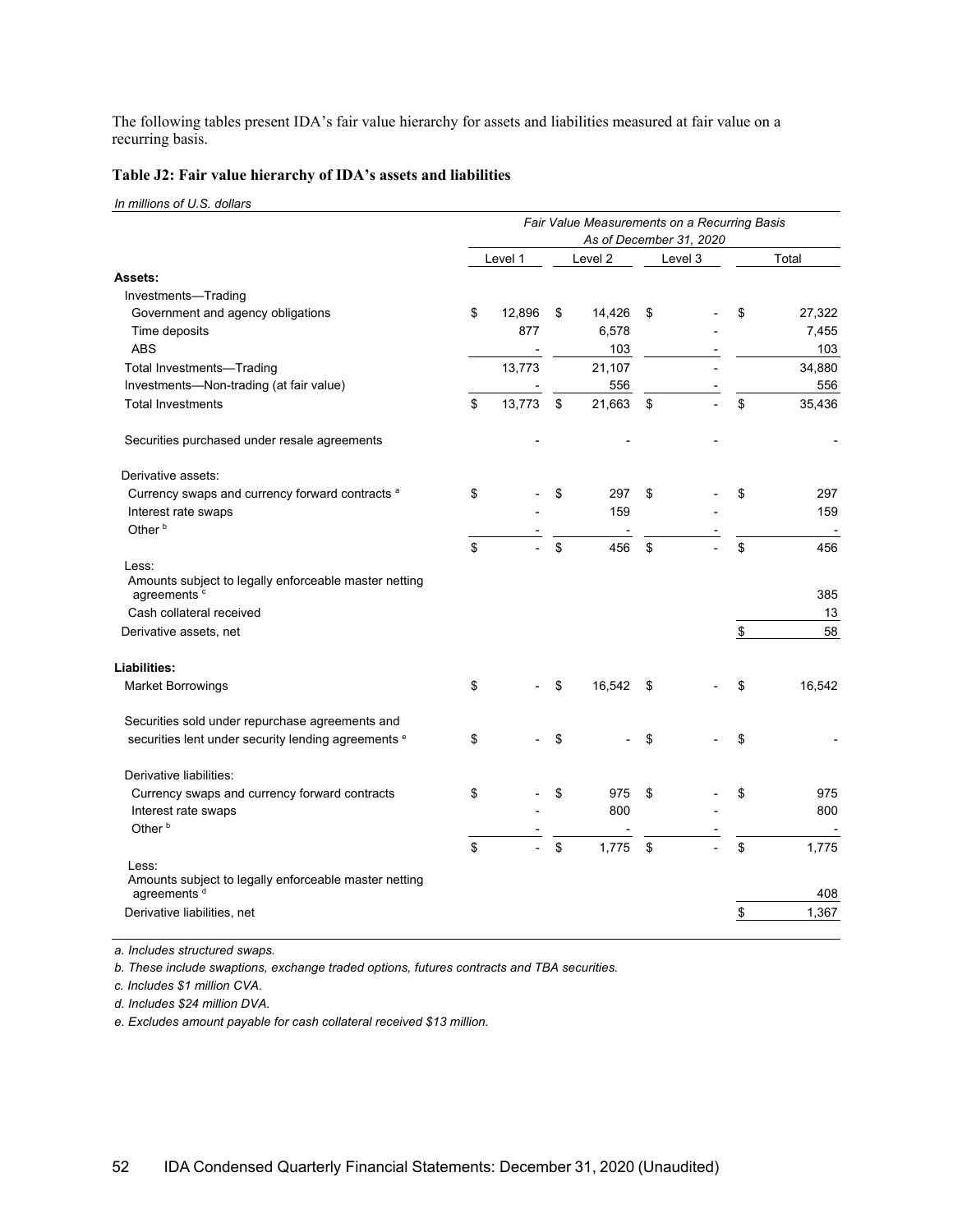## **Table J2.1**

*In millions of U.S. dollars* 

| Total<br>Level 1<br>Level 2<br>Level 3<br>Assets:<br>Investments-Trading<br>9,711<br>\$<br>Government and agency obligations<br>\$<br>\$<br>14,487<br>24,198<br>\$<br>2,458<br>5,940<br>8,398<br>Time deposits<br><b>ABS</b><br>1,449<br>1,449<br>12,169<br>21,876<br>34,045<br>Total Investments-Trading<br>Investments-Non-trading (at fair value)<br>625<br>625<br>\$<br>12,169<br>\$<br>22,501<br>\$<br>34,670<br><b>Total Investments</b><br>\$<br>Securities purchased under resale agreements<br>Derivative assets:<br>\$<br>\$<br>\$<br>713<br>\$<br>713<br>Currency swaps and currency forward contracts a<br>159<br>159<br>Interest rate swaps<br>Other <sup>b</sup><br>3<br>3<br>\$<br>\$<br>875<br>\$<br>\$<br>875<br>Less:<br>Amounts subject to legally enforceable master netting<br>agreements <sup>c</sup><br>738<br>Cash collateral received<br>1<br>\$<br>136<br>Derivative assets, net<br>Liabilities:<br>\$<br>\$<br>12,131<br>\$<br>\$<br><b>Market Borrowings</b><br>12,131<br>Securities sold under repurchase agreements and<br>securities lent under security lending agreements <sup>e</sup><br>\$<br>\$<br>107<br>\$<br>\$<br>107<br>Derivative liabilities:<br>\$<br>\$<br>264<br>\$<br>\$<br>264<br>Currency swaps and currency forward contracts<br>1,097<br>1,097<br>Interest rate swaps<br>Other <sup>b</sup><br>1<br>1<br>\$<br>\$<br>1,362<br>\$<br>\$<br>1,362<br>Less:<br>Amounts subject to legally enforceable master netting<br>agreements <sup>d</sup><br>772<br>\$<br>Derivative liabilities, net<br>590 |  |  | Fair Value Measurements on a Recurring Basis<br>As of June 30, 2020 |  |  |  |
|----------------------------------------------------------------------------------------------------------------------------------------------------------------------------------------------------------------------------------------------------------------------------------------------------------------------------------------------------------------------------------------------------------------------------------------------------------------------------------------------------------------------------------------------------------------------------------------------------------------------------------------------------------------------------------------------------------------------------------------------------------------------------------------------------------------------------------------------------------------------------------------------------------------------------------------------------------------------------------------------------------------------------------------------------------------------------------------------------------------------------------------------------------------------------------------------------------------------------------------------------------------------------------------------------------------------------------------------------------------------------------------------------------------------------------------------------------------------------------------------------------------------------------------------------|--|--|---------------------------------------------------------------------|--|--|--|
|                                                                                                                                                                                                                                                                                                                                                                                                                                                                                                                                                                                                                                                                                                                                                                                                                                                                                                                                                                                                                                                                                                                                                                                                                                                                                                                                                                                                                                                                                                                                                    |  |  |                                                                     |  |  |  |
|                                                                                                                                                                                                                                                                                                                                                                                                                                                                                                                                                                                                                                                                                                                                                                                                                                                                                                                                                                                                                                                                                                                                                                                                                                                                                                                                                                                                                                                                                                                                                    |  |  |                                                                     |  |  |  |
|                                                                                                                                                                                                                                                                                                                                                                                                                                                                                                                                                                                                                                                                                                                                                                                                                                                                                                                                                                                                                                                                                                                                                                                                                                                                                                                                                                                                                                                                                                                                                    |  |  |                                                                     |  |  |  |
|                                                                                                                                                                                                                                                                                                                                                                                                                                                                                                                                                                                                                                                                                                                                                                                                                                                                                                                                                                                                                                                                                                                                                                                                                                                                                                                                                                                                                                                                                                                                                    |  |  |                                                                     |  |  |  |
|                                                                                                                                                                                                                                                                                                                                                                                                                                                                                                                                                                                                                                                                                                                                                                                                                                                                                                                                                                                                                                                                                                                                                                                                                                                                                                                                                                                                                                                                                                                                                    |  |  |                                                                     |  |  |  |
|                                                                                                                                                                                                                                                                                                                                                                                                                                                                                                                                                                                                                                                                                                                                                                                                                                                                                                                                                                                                                                                                                                                                                                                                                                                                                                                                                                                                                                                                                                                                                    |  |  |                                                                     |  |  |  |
|                                                                                                                                                                                                                                                                                                                                                                                                                                                                                                                                                                                                                                                                                                                                                                                                                                                                                                                                                                                                                                                                                                                                                                                                                                                                                                                                                                                                                                                                                                                                                    |  |  |                                                                     |  |  |  |
|                                                                                                                                                                                                                                                                                                                                                                                                                                                                                                                                                                                                                                                                                                                                                                                                                                                                                                                                                                                                                                                                                                                                                                                                                                                                                                                                                                                                                                                                                                                                                    |  |  |                                                                     |  |  |  |
|                                                                                                                                                                                                                                                                                                                                                                                                                                                                                                                                                                                                                                                                                                                                                                                                                                                                                                                                                                                                                                                                                                                                                                                                                                                                                                                                                                                                                                                                                                                                                    |  |  |                                                                     |  |  |  |
|                                                                                                                                                                                                                                                                                                                                                                                                                                                                                                                                                                                                                                                                                                                                                                                                                                                                                                                                                                                                                                                                                                                                                                                                                                                                                                                                                                                                                                                                                                                                                    |  |  |                                                                     |  |  |  |
|                                                                                                                                                                                                                                                                                                                                                                                                                                                                                                                                                                                                                                                                                                                                                                                                                                                                                                                                                                                                                                                                                                                                                                                                                                                                                                                                                                                                                                                                                                                                                    |  |  |                                                                     |  |  |  |
|                                                                                                                                                                                                                                                                                                                                                                                                                                                                                                                                                                                                                                                                                                                                                                                                                                                                                                                                                                                                                                                                                                                                                                                                                                                                                                                                                                                                                                                                                                                                                    |  |  |                                                                     |  |  |  |
|                                                                                                                                                                                                                                                                                                                                                                                                                                                                                                                                                                                                                                                                                                                                                                                                                                                                                                                                                                                                                                                                                                                                                                                                                                                                                                                                                                                                                                                                                                                                                    |  |  |                                                                     |  |  |  |
|                                                                                                                                                                                                                                                                                                                                                                                                                                                                                                                                                                                                                                                                                                                                                                                                                                                                                                                                                                                                                                                                                                                                                                                                                                                                                                                                                                                                                                                                                                                                                    |  |  |                                                                     |  |  |  |
|                                                                                                                                                                                                                                                                                                                                                                                                                                                                                                                                                                                                                                                                                                                                                                                                                                                                                                                                                                                                                                                                                                                                                                                                                                                                                                                                                                                                                                                                                                                                                    |  |  |                                                                     |  |  |  |
|                                                                                                                                                                                                                                                                                                                                                                                                                                                                                                                                                                                                                                                                                                                                                                                                                                                                                                                                                                                                                                                                                                                                                                                                                                                                                                                                                                                                                                                                                                                                                    |  |  |                                                                     |  |  |  |
|                                                                                                                                                                                                                                                                                                                                                                                                                                                                                                                                                                                                                                                                                                                                                                                                                                                                                                                                                                                                                                                                                                                                                                                                                                                                                                                                                                                                                                                                                                                                                    |  |  |                                                                     |  |  |  |
|                                                                                                                                                                                                                                                                                                                                                                                                                                                                                                                                                                                                                                                                                                                                                                                                                                                                                                                                                                                                                                                                                                                                                                                                                                                                                                                                                                                                                                                                                                                                                    |  |  |                                                                     |  |  |  |
|                                                                                                                                                                                                                                                                                                                                                                                                                                                                                                                                                                                                                                                                                                                                                                                                                                                                                                                                                                                                                                                                                                                                                                                                                                                                                                                                                                                                                                                                                                                                                    |  |  |                                                                     |  |  |  |
|                                                                                                                                                                                                                                                                                                                                                                                                                                                                                                                                                                                                                                                                                                                                                                                                                                                                                                                                                                                                                                                                                                                                                                                                                                                                                                                                                                                                                                                                                                                                                    |  |  |                                                                     |  |  |  |
|                                                                                                                                                                                                                                                                                                                                                                                                                                                                                                                                                                                                                                                                                                                                                                                                                                                                                                                                                                                                                                                                                                                                                                                                                                                                                                                                                                                                                                                                                                                                                    |  |  |                                                                     |  |  |  |
|                                                                                                                                                                                                                                                                                                                                                                                                                                                                                                                                                                                                                                                                                                                                                                                                                                                                                                                                                                                                                                                                                                                                                                                                                                                                                                                                                                                                                                                                                                                                                    |  |  |                                                                     |  |  |  |
|                                                                                                                                                                                                                                                                                                                                                                                                                                                                                                                                                                                                                                                                                                                                                                                                                                                                                                                                                                                                                                                                                                                                                                                                                                                                                                                                                                                                                                                                                                                                                    |  |  |                                                                     |  |  |  |
|                                                                                                                                                                                                                                                                                                                                                                                                                                                                                                                                                                                                                                                                                                                                                                                                                                                                                                                                                                                                                                                                                                                                                                                                                                                                                                                                                                                                                                                                                                                                                    |  |  |                                                                     |  |  |  |
|                                                                                                                                                                                                                                                                                                                                                                                                                                                                                                                                                                                                                                                                                                                                                                                                                                                                                                                                                                                                                                                                                                                                                                                                                                                                                                                                                                                                                                                                                                                                                    |  |  |                                                                     |  |  |  |
|                                                                                                                                                                                                                                                                                                                                                                                                                                                                                                                                                                                                                                                                                                                                                                                                                                                                                                                                                                                                                                                                                                                                                                                                                                                                                                                                                                                                                                                                                                                                                    |  |  |                                                                     |  |  |  |
|                                                                                                                                                                                                                                                                                                                                                                                                                                                                                                                                                                                                                                                                                                                                                                                                                                                                                                                                                                                                                                                                                                                                                                                                                                                                                                                                                                                                                                                                                                                                                    |  |  |                                                                     |  |  |  |
|                                                                                                                                                                                                                                                                                                                                                                                                                                                                                                                                                                                                                                                                                                                                                                                                                                                                                                                                                                                                                                                                                                                                                                                                                                                                                                                                                                                                                                                                                                                                                    |  |  |                                                                     |  |  |  |
|                                                                                                                                                                                                                                                                                                                                                                                                                                                                                                                                                                                                                                                                                                                                                                                                                                                                                                                                                                                                                                                                                                                                                                                                                                                                                                                                                                                                                                                                                                                                                    |  |  |                                                                     |  |  |  |
|                                                                                                                                                                                                                                                                                                                                                                                                                                                                                                                                                                                                                                                                                                                                                                                                                                                                                                                                                                                                                                                                                                                                                                                                                                                                                                                                                                                                                                                                                                                                                    |  |  |                                                                     |  |  |  |
|                                                                                                                                                                                                                                                                                                                                                                                                                                                                                                                                                                                                                                                                                                                                                                                                                                                                                                                                                                                                                                                                                                                                                                                                                                                                                                                                                                                                                                                                                                                                                    |  |  |                                                                     |  |  |  |
|                                                                                                                                                                                                                                                                                                                                                                                                                                                                                                                                                                                                                                                                                                                                                                                                                                                                                                                                                                                                                                                                                                                                                                                                                                                                                                                                                                                                                                                                                                                                                    |  |  |                                                                     |  |  |  |
|                                                                                                                                                                                                                                                                                                                                                                                                                                                                                                                                                                                                                                                                                                                                                                                                                                                                                                                                                                                                                                                                                                                                                                                                                                                                                                                                                                                                                                                                                                                                                    |  |  |                                                                     |  |  |  |

*a. Includes structured swaps.* 

*b. These include swaptions, exchange traded options, futures contracts and TBA securities.* 

*c. Includes \$7 million CVA.* 

*d. Includes \$41 million DVA.* 

*e. Excludes amount payable for cash collateral received \$2 million.* 

Presented below is the difference between the aggregate fair value and aggregate contractual principal balance of non-trading securities in the investment portfolio:

## **Table J3: Investment portfolio-Non-trading securities**

*In millions of U.S dollars* 

|                   | Fair value | Principal amount due | Difference |  |          |  |
|-------------------|------------|----------------------|------------|--|----------|--|
| December 31, 2020 | 556        |                      | 533        |  | nn<br>ںے |  |
| June 30, 2020     | 625        |                      | 597        |  | 28       |  |
|                   |            |                      |            |  |          |  |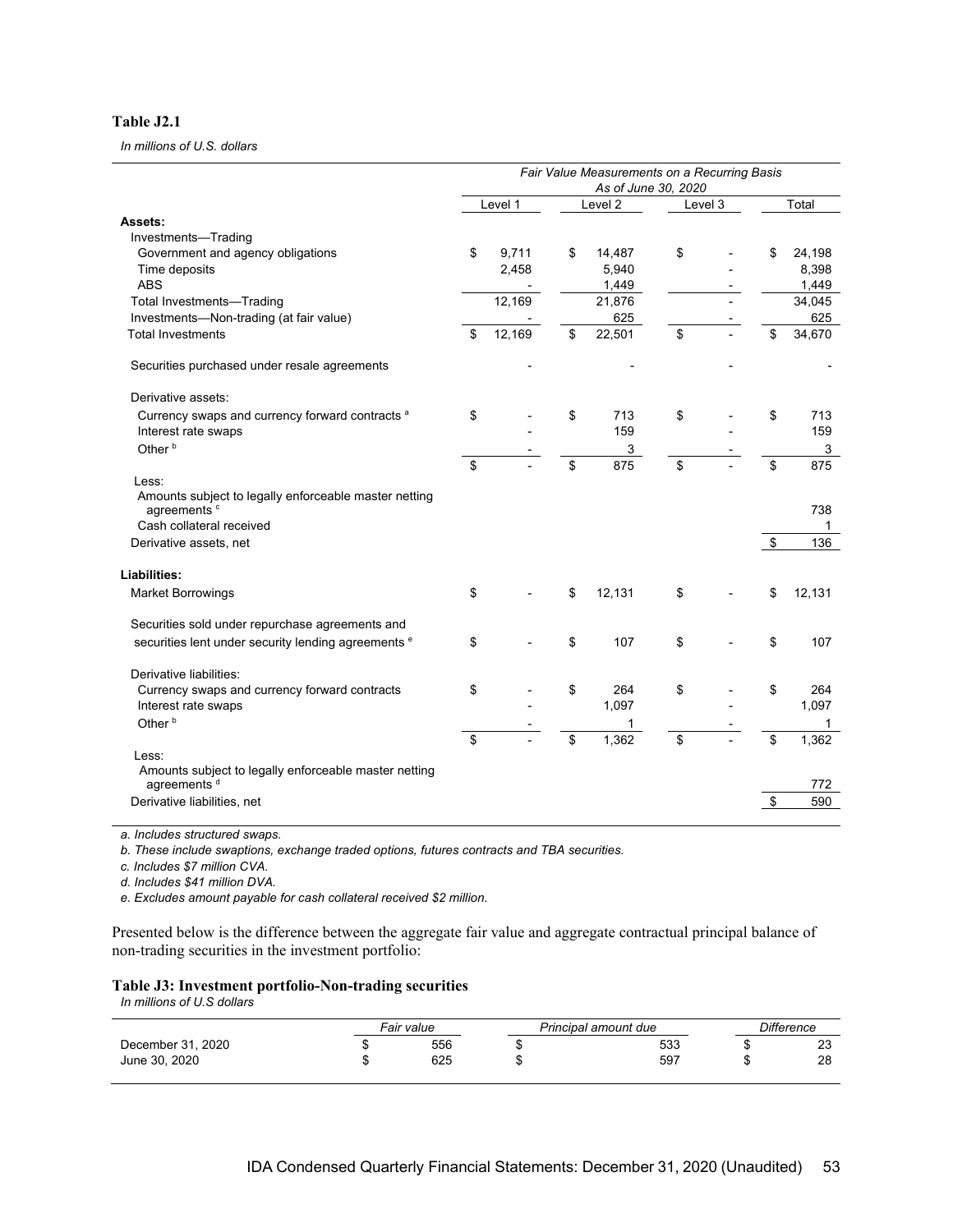Presented below is the difference between the aggregate fair value and aggregate contractual principal balance of market borrowings:

| In millions of U.S. dollars |                           |            |    |          |  |            |  |  |  |  |  |
|-----------------------------|---------------------------|------------|----|----------|--|------------|--|--|--|--|--|
|                             | <b>Principal Due Upon</b> |            |    |          |  |            |  |  |  |  |  |
|                             |                           | Fair Value |    | Maturity |  | Difference |  |  |  |  |  |
| December 31, 2020           |                           | 16.542     | \$ | 16.390   |  | 152        |  |  |  |  |  |
| June 30, 2020               |                           | 12.131     | \$ | 11.952   |  | 179        |  |  |  |  |  |

## **Table J4: Market Borrowings fair value and contractual principal balance**

### *Valuation adjustments on fair value option elected liabilities*

During the six months ended December 31, 2020, IDA recorded unrealized mark-to-market losses of \$32 million in Other Comprehensive Income, in relation to the changes in its own credit (DVA) on fair value option elected liabilities (market borrowings), during that period (less than \$0.5 million unrealized mark-to-market losses – six months ended December 31, 2019).

As of December 31, 2020, IDA's Condensed Balance Sheet included a DVA of \$24 million loss (\$8 million gain— June 30, 2020) in Accumulated other comprehensive income, associated with the changes in IDA's own credit for its market borrowings.

The following table reflects the components of the unrealized mark-to-market gains or losses on IDA's trading and non-trading portfolios, net.

## **Table J5: Unrealized Mark-to-Market Gains (Losses) on Trading and Non-Trading Portfolios, Net**

| In millions of U.S. dollars                                                                     |                               |                                                                               |                                 |                                    |                                                                               |                                 |  |  |  |  |
|-------------------------------------------------------------------------------------------------|-------------------------------|-------------------------------------------------------------------------------|---------------------------------|------------------------------------|-------------------------------------------------------------------------------|---------------------------------|--|--|--|--|
|                                                                                                 |                               | Three Months Ended December 31, 2020                                          |                                 | Six Months Ended December 31, 2020 |                                                                               |                                 |  |  |  |  |
| Investments, Trading-Note F                                                                     | Realized<br>qains<br>(losses) | Unrealized<br>qains (losses)<br>excluding<br>realized<br>amounts <sup>a</sup> | Unrealized<br>qains<br>(losses) | Realized<br>qains<br>(losses)      | Unrealized<br>qains (losses)<br>excluding<br>realized<br>amounts <sup>a</sup> | Unrealized<br>qains<br>(losses) |  |  |  |  |
|                                                                                                 |                               | 82                                                                            | 65                              | '11)<br>S                          | 95                                                                            | 84                              |  |  |  |  |
| Non-trading portfolios, net<br>Asset/liability management-Note F<br>Investment portfolio-Note C |                               | 261<br>(3)                                                                    | 261<br>(3)                      |                                    | 386<br>(4)                                                                    | 386<br>(4)                      |  |  |  |  |
| Other <sup>b</sup>                                                                              |                               | 8                                                                             | 8                               |                                    | 13                                                                            | 13                              |  |  |  |  |
| Total non-trading portfolios, net                                                               |                               | 266                                                                           | 266<br>\$.                      | \$                                 | 395                                                                           | 395<br>£.                       |  |  |  |  |

## **Table J5.1:**

| In millions of U.S. dollars       |                               |     |                                                                               |                                 |                                    |                               |  |                                                                               |                                 |     |  |
|-----------------------------------|-------------------------------|-----|-------------------------------------------------------------------------------|---------------------------------|------------------------------------|-------------------------------|--|-------------------------------------------------------------------------------|---------------------------------|-----|--|
|                                   |                               |     | Three Months Ended December 31, 2019                                          |                                 | Six Months Ended December 31, 2019 |                               |  |                                                                               |                                 |     |  |
|                                   | Realized<br>qains<br>(losses) |     | Unrealized<br>qains (losses)<br>excludina<br>realized<br>amounts <sup>a</sup> | Unrealized<br>qains<br>(losses) |                                    | Realized<br>qains<br>(losses) |  | Unrealized<br>qains (losses)<br>excludina<br>realized<br>amounts <sup>a</sup> | Unrealized<br>qains<br>(losses) |     |  |
| Investments, Trading, net-Note F  |                               | 109 | (133)                                                                         | £.                              | (24)                               | 131                           |  | (112)                                                                         |                                 | 19  |  |
| Non-trading portfolios, net       |                               |     |                                                                               |                                 |                                    |                               |  |                                                                               |                                 |     |  |
| Asset/liability management-Note F |                               |     | 274                                                                           |                                 | 274                                |                               |  | 323                                                                           |                                 | 323 |  |
| Investment portfolio-Note C       |                               |     | (3)                                                                           |                                 | (3)                                |                               |  | 3                                                                             |                                 | 3   |  |
| Other <sup>b</sup>                |                               |     |                                                                               |                                 |                                    |                               |  | (3)                                                                           |                                 | (3) |  |
| Total non-trading portfolios, net |                               |     | 272                                                                           | \$                              | 272                                |                               |  | 323                                                                           |                                 | 323 |  |

*a. Adjusted to exclude amounts reclassified to realized gains/losses.* 

*b. Other comprise mark to market gains or losses on the borrowing and loan portfolios and on PSW.*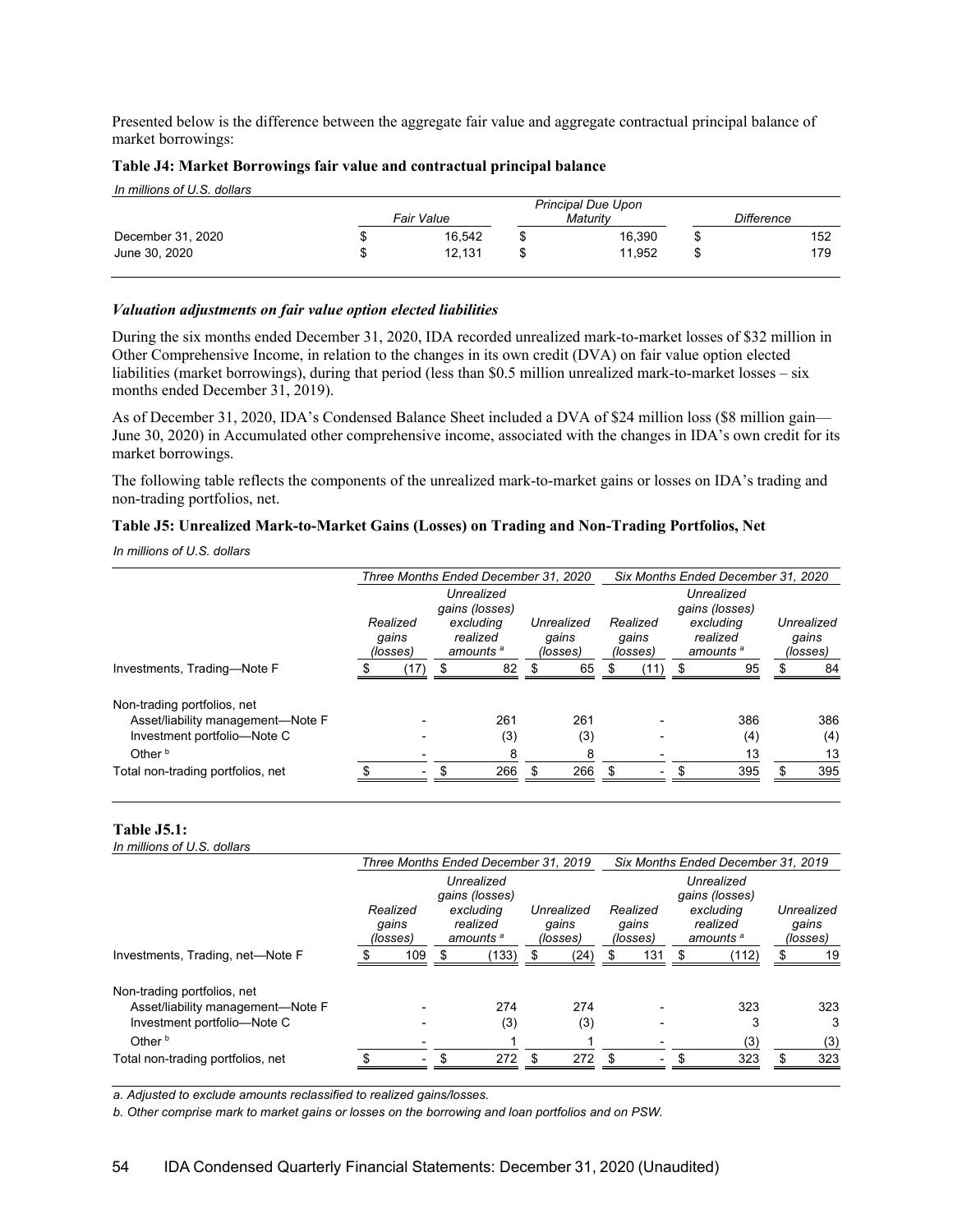## **NOTE K—CONTINGENCIES**

In light of the COVID-19 pandemic, IDA faces additional credit, market and operational risks. The duration of the COVID-19 pandemic remains difficult to predict at this time, as are the extent and efficacy of economic interventions by governments and central banks. The length and severity of the pandemic and the related developments, as well as the impact on the financial results and position of IDA in future periods cannot be reasonably estimated at this point in time and continue to evolve. IDA continues to monitor the developments and to manage the risks associated with its various portfolios.

From time to time, IDA may be named as a defendant or co-defendant in legal actions on different grounds in various jurisdictions. The outcome of any existing legal action, in which IDA has been named as a defendant or codefendant, as of and for the six months ended December 31, 2020, is not expected to have a material adverse effect on IDA's financial position, results of operations or cash flows.